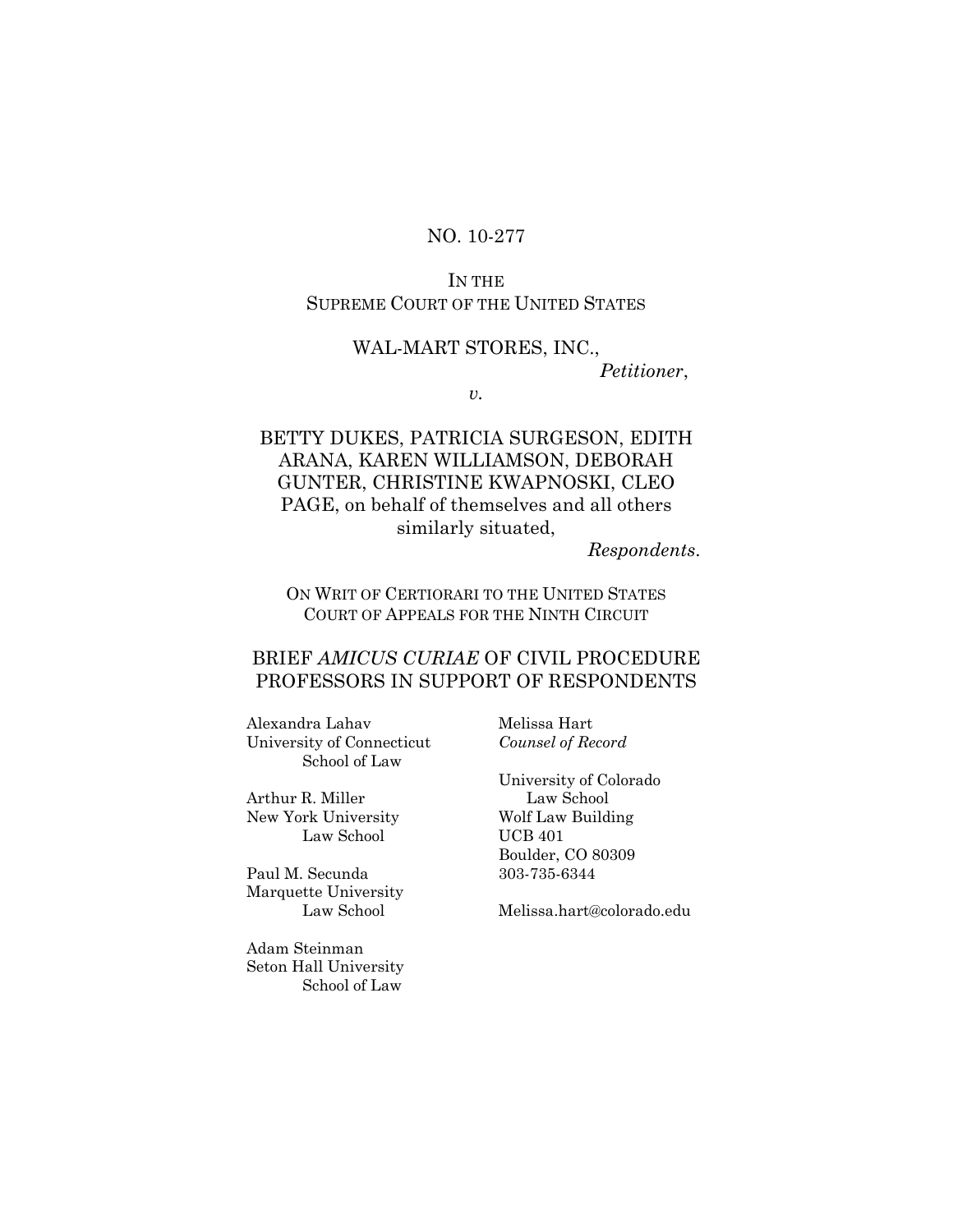# **TABLE OF CONTENTS**

| I. THE COURT'S DETERMINATION THAT<br>PLAINTIFFS COULD PROCEED WITH<br>CLASS LITIGATION OF THEIR CLAIMS WAS<br>CONSISTENT WITH THE REQUIREMENTS<br>The text, purpose, and history of Rule<br>$A_{\cdot}$<br>23 require a district court to make an<br>independent determination that the 23(a)<br>requirements are met, but do not require a<br>1. The $23(a)$ determination is not meant<br>to be a mini-trial, and courts have<br>appropriately declined to treat it as one  6<br>2. The $23(a)$ commonality inquiry is |
|--------------------------------------------------------------------------------------------------------------------------------------------------------------------------------------------------------------------------------------------------------------------------------------------------------------------------------------------------------------------------------------------------------------------------------------------------------------------------------------------------------------------------|
| analytically distinct from the more<br>exacting requirement that common<br>questions "predominate" in a 23(b)(3)<br>The district court did not abuse its<br><b>B.</b><br>discretion in determining that the plaintiffs<br>had made a sufficient showing on the<br>threshold 23(a) requirements  14                                                                                                                                                                                                                       |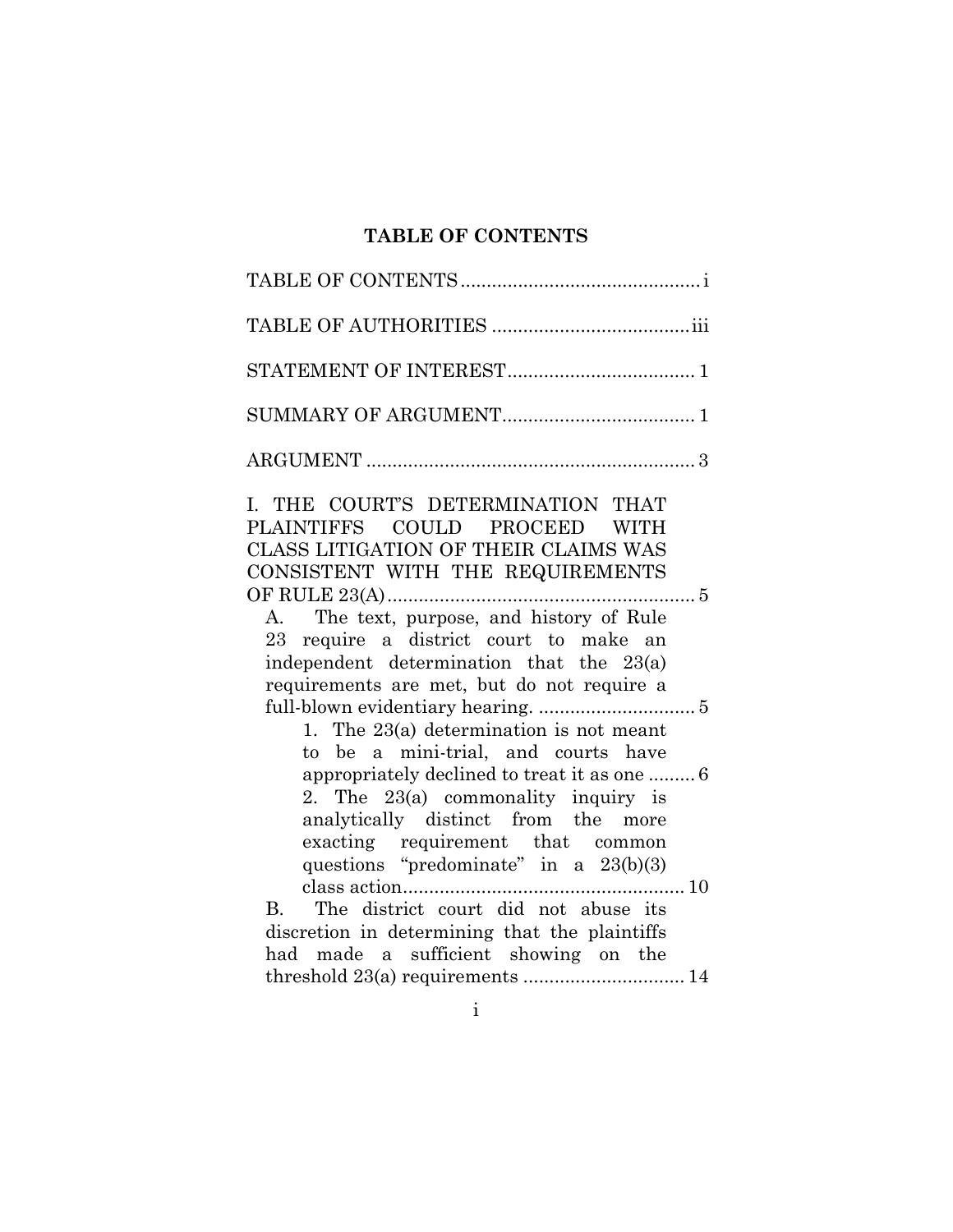1. The district court did not abuse its discretion in evaluating the pleadings and evidence and certifying a class ...................... 14 2. The *Falcon* case did not create a special, heightened certification standard for employment class actions ......................... 17 II. A CLASS ACTION THAT SEEKS INJUNCTIVE RELIEF, AS THE CLASS CERTIFIED BELOW DOES, MAY BE CERTIFIED UNDER RULE 23(B)(2) EVEN IF IT ALSO SEEKS MONETARY RELIEF.................. 24 A. The Federal Rules' text, structure, and purpose confirm that monetary relief may be sought in a 23(b)(2) class action ............................ 24 B. The presence of some individualized issues does not foreclose certification under Rule 23(b)(2) .......................................................... 28 C. The adjudication of monetary-relief claims in a 23(b)(2) class action should only be categorically forbidden in narrow circumstances not present here ............................ 34 CONCLUSION .......................................................... 39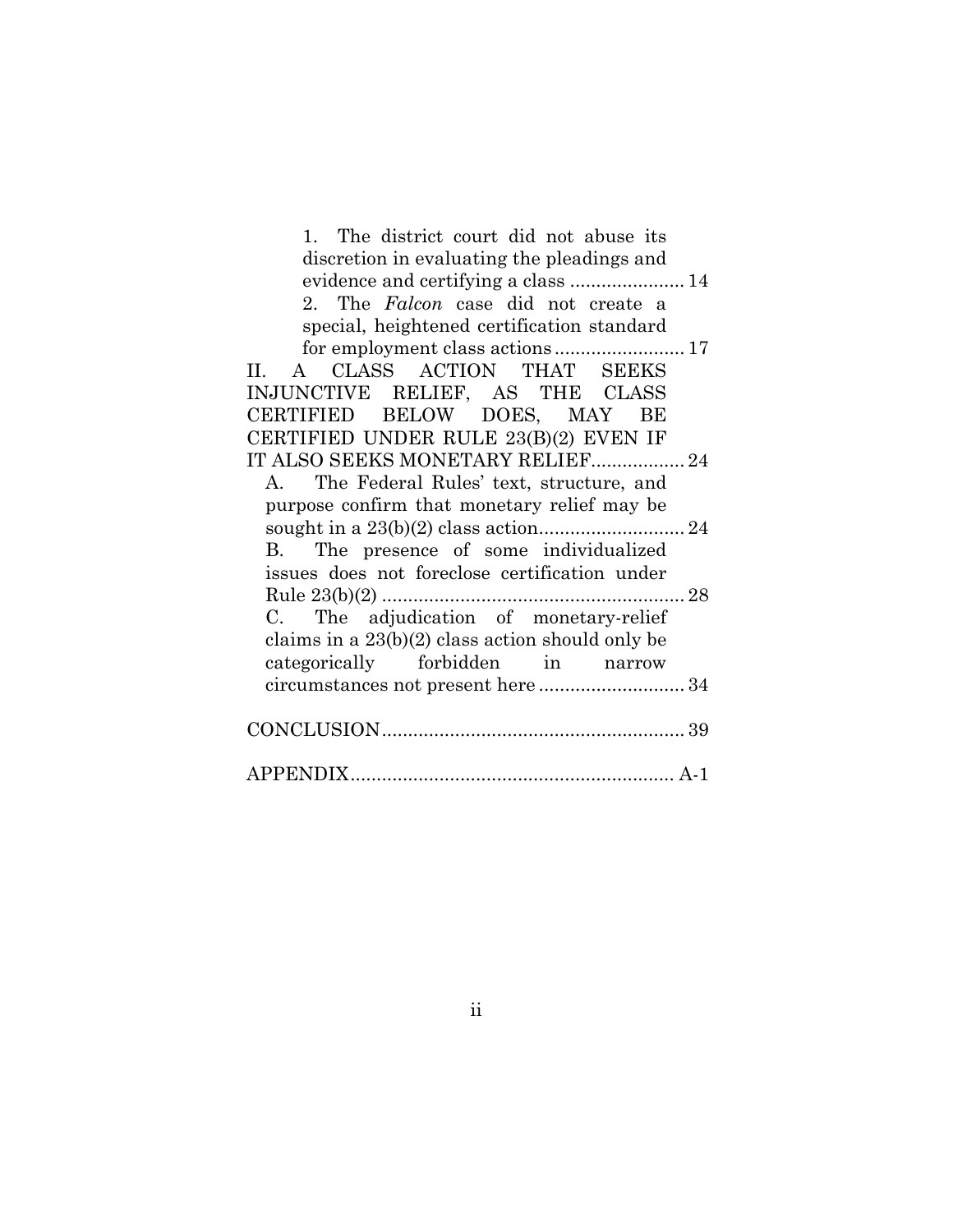# **TABLE OF AUTHORITIES**

# **Federal Cases**

| Allen v. International Truck & Engine Corp.,       |
|----------------------------------------------------|
|                                                    |
| Allison v. Citgo Petroleum Corp., 151 F.3d 402     |
|                                                    |
| Amchem Products, Inc. v. Windsor,                  |
|                                                    |
| Bell v. Hood, 327 U.S. 678 (1946) 36               |
| Califano v. Yamasaki, 442 U.S. 682 (1979)  30      |
| Carnegie v. Household International, Inc.,         |
|                                                    |
| Central Wesleyan College v. W.R. Grace & Co.,      |
|                                                    |
| Eisen v. Carlisle & Jacquelin,                     |
|                                                    |
| $\it Eubanks$ v. Billington, 110 $\rm F.3d$ 87     |
|                                                    |
| Falcon v. General Telephone Co. of Southwest,      |
|                                                    |
| Franks v. Bowman Transp. Co.,                      |
|                                                    |
| General Telephone Co. of Southwest v. Falcon,      |
|                                                    |
| Initial Pub. Offerings Sec. Litig., 471 F.3d 24    |
| $(2d$ Cir. 2006)                                   |
| In re American Medical Systems, Inc.,              |
|                                                    |
| In re Hydrogen Peroxide Antitrust Litig.,          |
|                                                    |
| In re New Motor Vehicles Canadian Export           |
| Antitrust Litig., 522 F.3d 6 (1st Cir. 2008) 8, 12 |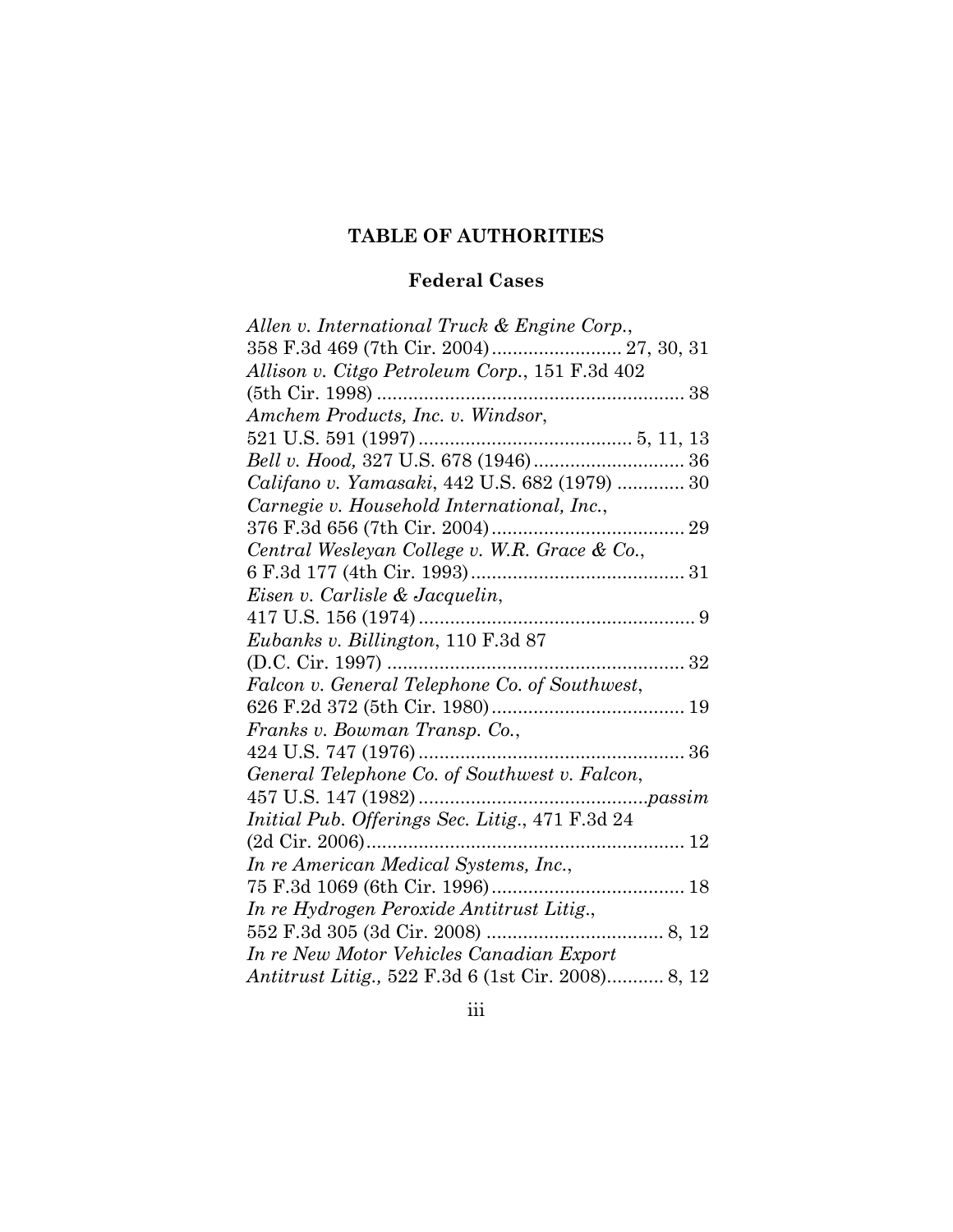| Johnson v. Georgia Highway Express, Inc.,         |
|---------------------------------------------------|
| 417 F.2d 1122 (5th Cir. 1969)<br>19<br>.          |
| Lemon v. International Union, 216 F.3d 577        |
| $(7th$ Cir. 2000)                                 |
| McClain v. Lufkin Indus., Inc.,                   |
|                                                   |
| Parra v. Bashas', Inc., 536 F.3d 975              |
|                                                   |
| Phillips Petroleum Co. v. Shutts,                 |
| 472 U.S. 797 (1985)                               |
| <i>Pitre v. W. Elec. Co.</i> , 843 F.2d 1262      |
|                                                   |
| Provident Tradesmens Bank & Trust Co. v.          |
|                                                   |
| <i>Republic of Philippines v. Pimentel,</i>       |
| 533 U.S. $851(2008)$                              |
| Robinson v. Metro-North, 267 F.3d 147             |
| 35, 37<br>$(2d$ Cir. $2001)$                      |
| Sacred Heart Health Sys., Inc. v. Humana,         |
|                                                   |
| Segar v. Smith, 738 F.2d 1249 (D.C. Cir. 1984) 31 |
| United Mine Workers v. Gibbs, 383 U.S. 715        |
| (1966).<br>35                                     |
| Wetzel v. Liberty Mutual Ins. Co.,                |
|                                                   |

# **Federal Statutes**

42 U.S.C. § 2000e-5(g) ............................................... 36

# **Federal Rules of Civil Procedure**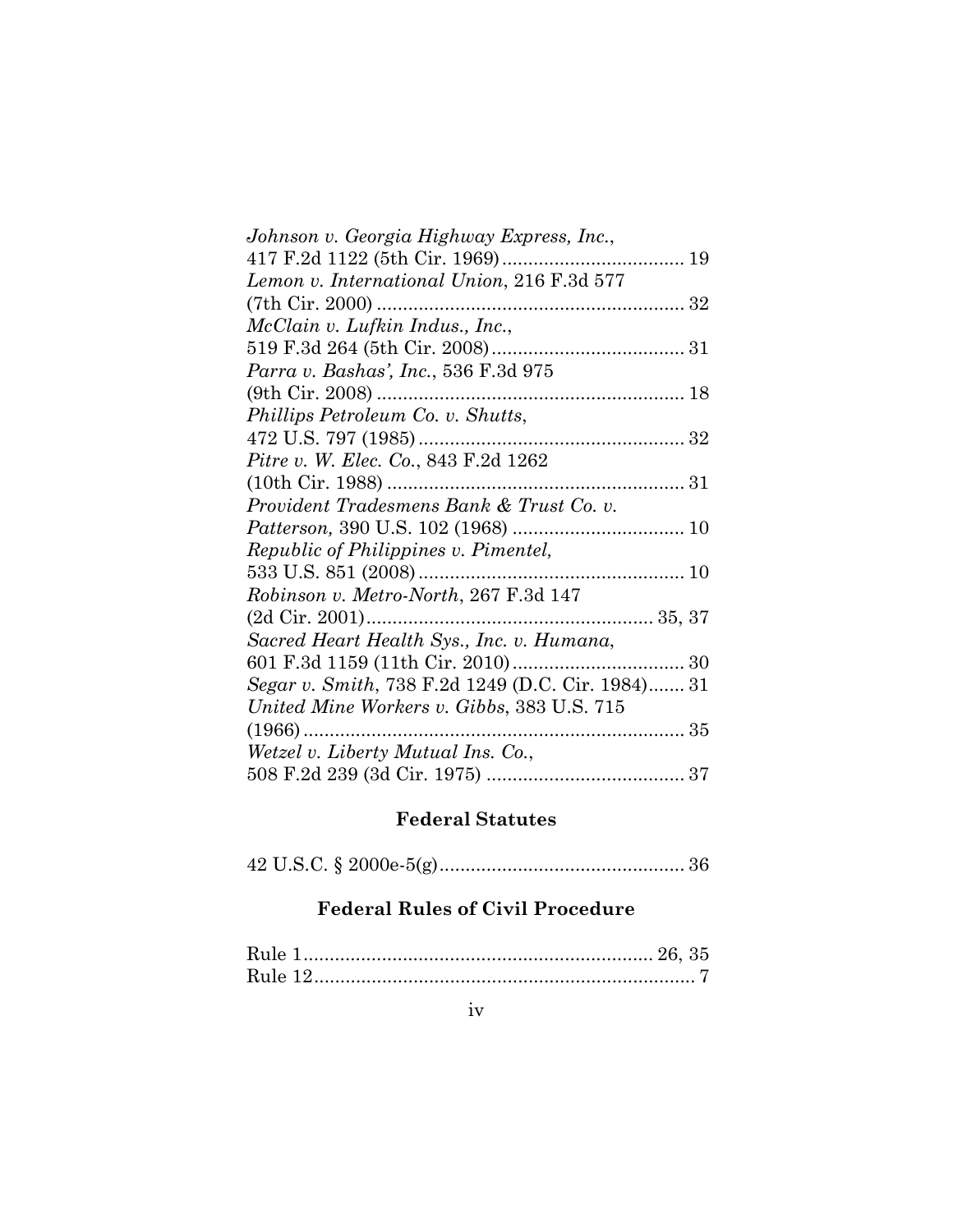| Fed. R. Civ. P. 23, advisory committee notes   |  |
|------------------------------------------------|--|
| $(1966$ amendment, subdivision $(b)(2)$ 26, 29 |  |

# **Miscellaneous Materials**

| Green, Tristin K., Targeting Workplace Context:   |
|---------------------------------------------------|
| Title VII as a Tool for Institutional Reform,     |
|                                                   |
| Kaplan, Benjamin, Continuing Work of the          |
| Civil Committee: 1966 Amendments of the           |
| Federal Rules of Civil Procedure (I),             |
|                                                   |
| Kaplan, Benjamin, A Prefatory Note,               |
| 10 B.C. Indus. & Comm. L. Rev. 497 (1969)  27, 28 |
|                                                   |
| Miller, Arthur R., Overview of Class Actions:     |
|                                                   |
| Rubenstein, William B., Alba Conte and            |
| Herbert Newberg, 8 Newberg on Class Actions       |
|                                                   |
| Wright, Charles A., Arthur R. Miller & Mary K.    |
| Kane, Federal Practice and Procedure              |
|                                                   |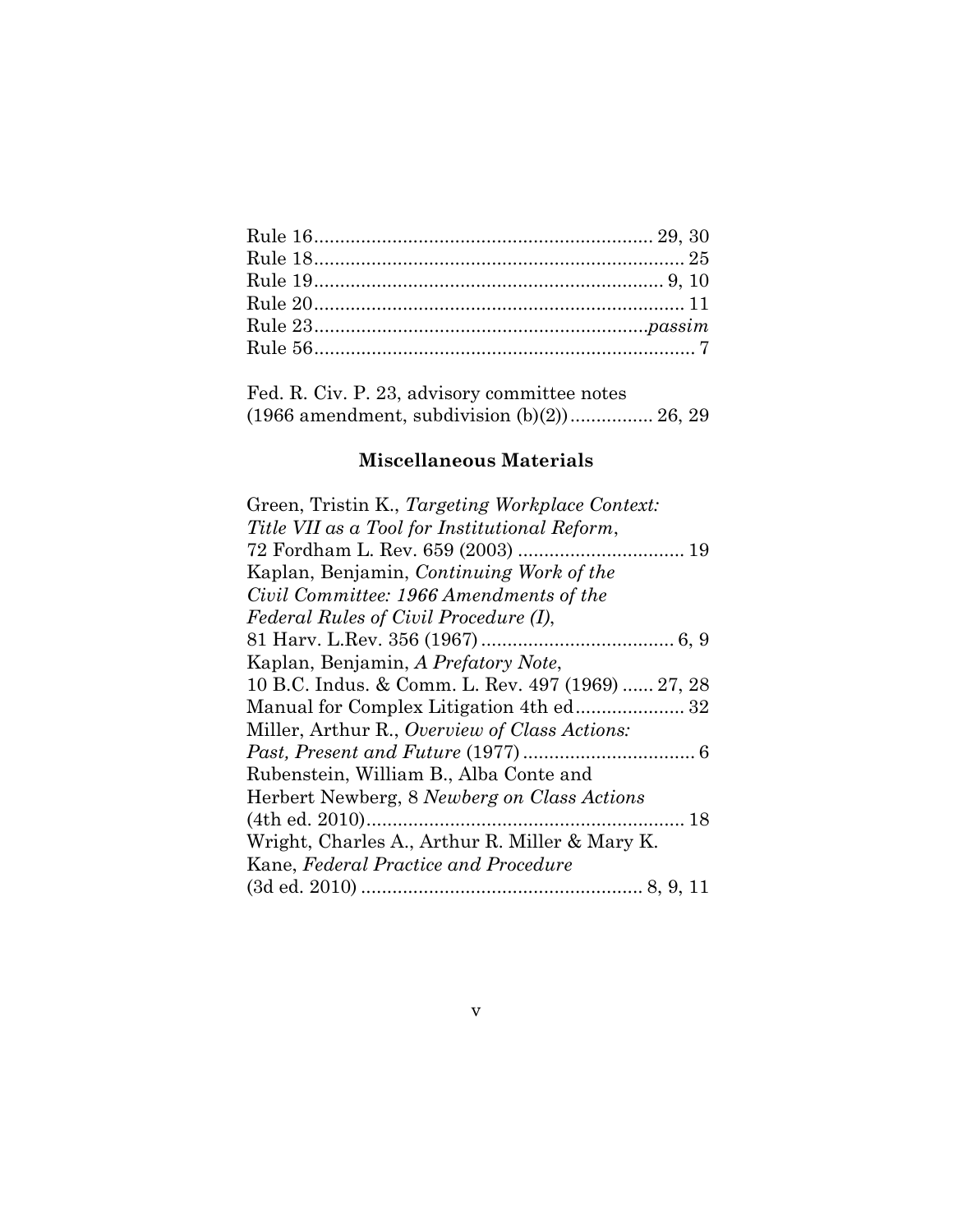### **INTEREST OF** *AMICI CURIAE*<sup>1</sup>

As law professors and scholars with expertise in civil procedure and class action law, *amici* are concerned about access to the courts as a crucial means of enforcing substantive law, as well as the proper interpretation of the Federal Rules of Civil Procedure to ensure the efficient adjudication of disputes.

The 31 professors who have signed on to this brief are scholars at law schools around the United States who teach and write in Civil Procedure, Complex Litigation, Employment Discrimination and related subjects. Their names and institutional affiliations are included in the Appendix.

### **SUMMARY OF ARGUMENT**

The class action device is essential to a wellfunctioning system of justice because of its ability to balance the values of access to the courts and efficient adjudication of disputes. This was the vision of the drafters of Federal Rule of Civil Procedure 23. This Court can and should interpret Rule 23's text in a way that vindicates these overarching goals.

<sup>1</sup> The parties have consented to the filing of this brief. Pursuant to Supreme Court Rule 37.6, counsel for *amici* represent that they authored this brief in its entirety and that none of the parties or their counsel, nor any other person or entity other than *amici* or their counsel, made a monetary contribution intended to fund the preparation or submission of this brief.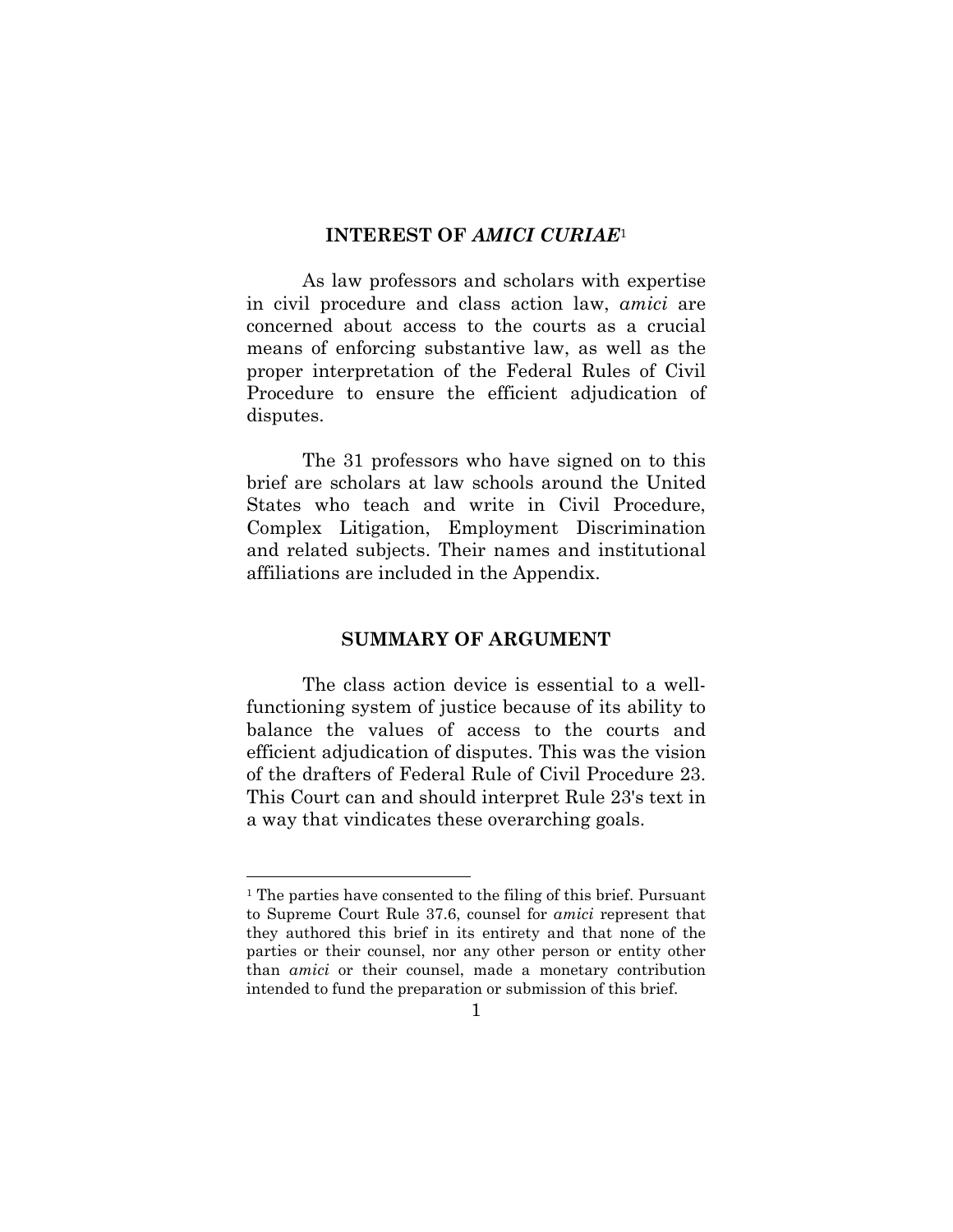Particularly in an adjudicative class action, the certification motion needs to be understood as a preliminary step that is complimented by motions to dismiss and summary judgment motions. The aim of class certification is not to screen out suits that fail even to allege a claim for relief (that is for motions to dismiss), nor to issue dispositive rulings on the merits (that is the purpose of summary judgment or trial). Instead, it is to determine whether the purposes of the class action rule would be served by proceeding with a collective litigation.

The district court case did not abuse its discretion in concluding that the proposed class met the requirements of Rule 23(a). In fact, the court's attention to the detailed pleadings and the extensive evidence gathered by the parties in assessing whether the named plaintiffs' claims shared common questions of law or fact with claims of absent class members showed a level of rigorous evaluation that went beyond the 23(a) threshold. Classification of the class under 23(b)(2) was also appropriate under the Federal Rules. Petitioner's contrary arguments ignore the text, purpose and history of Rule 23.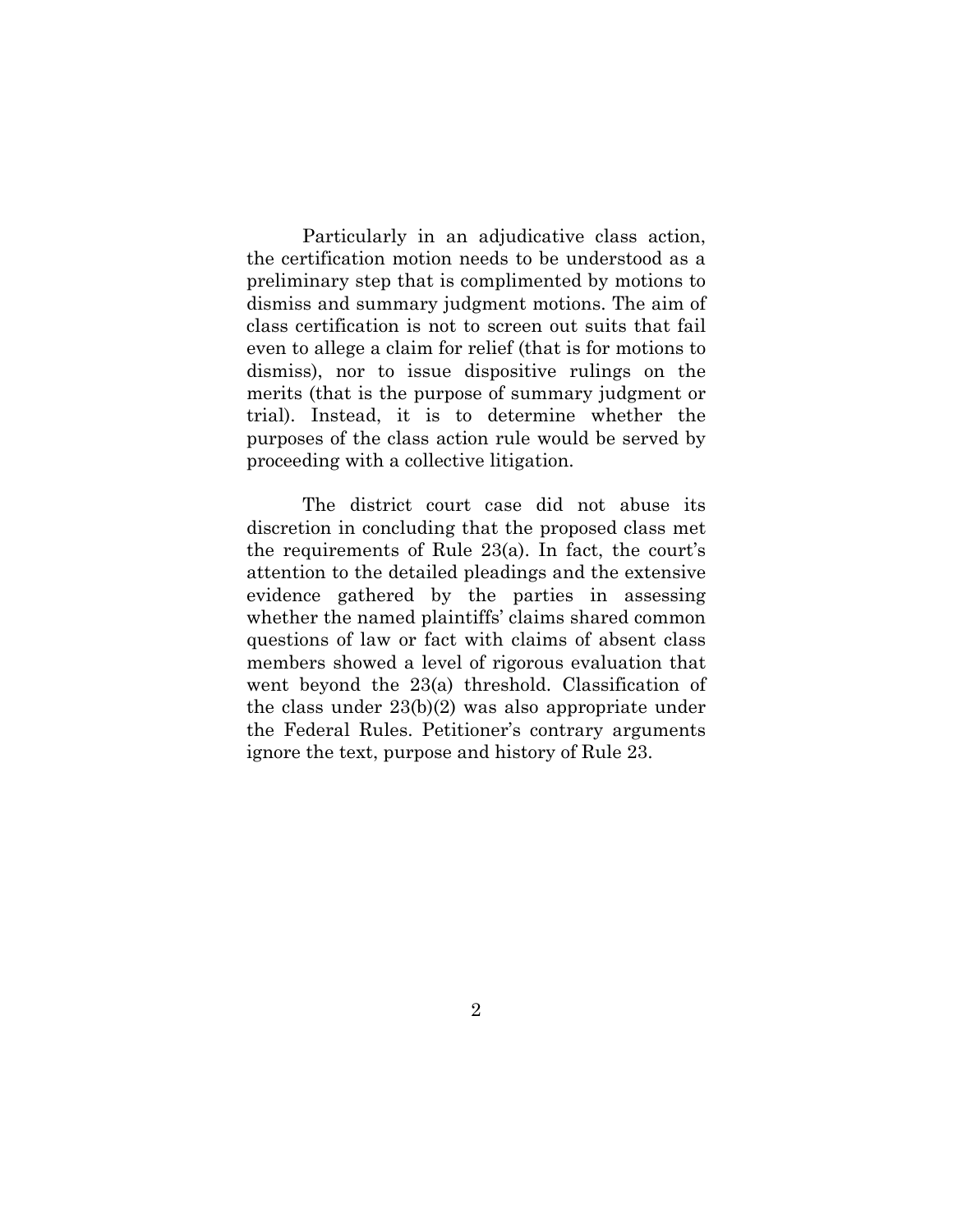### **ARGUMENT**

Access to the courts is a crucial means of enforcing substantive law, and the efficient adjudication of disputes is essential to the success of a well-functioning system of justice. These values of access and efficiency are sometimes couched in opposition to one another, but the class action serves both of these ends. It is an indispensible procedural device because it facilitates access to the courts for large numbers of litigants (particularly those with fairly low-value claims) and avoids costly repetition that would be required in the absence of class litigation. This was the aim of the drafters of Federal Rule of Civil Procedure 23. This Court should interpret Rule 23 in a way that vindicates these overarching goals.

In the context of highly publicized disputes such as this one, it is essential for this Court to step back from the particular facts that have garnered so much attention and to consider how Rule 23 should apply to the run of cases. This case presents several important questions about the interpretation of Rule 23 that will have implications not only in employment discrimination litigation, but more generally for the future vitality of the class action device under the Federal Rules. The Court should use this opportunity to think about the role served by Rule 23 in the full context of federal litigation.

Particularly in an adjudicative class action, in contrast to a settlement class in which litigation of the plaintiffs' claims is not contemplated, the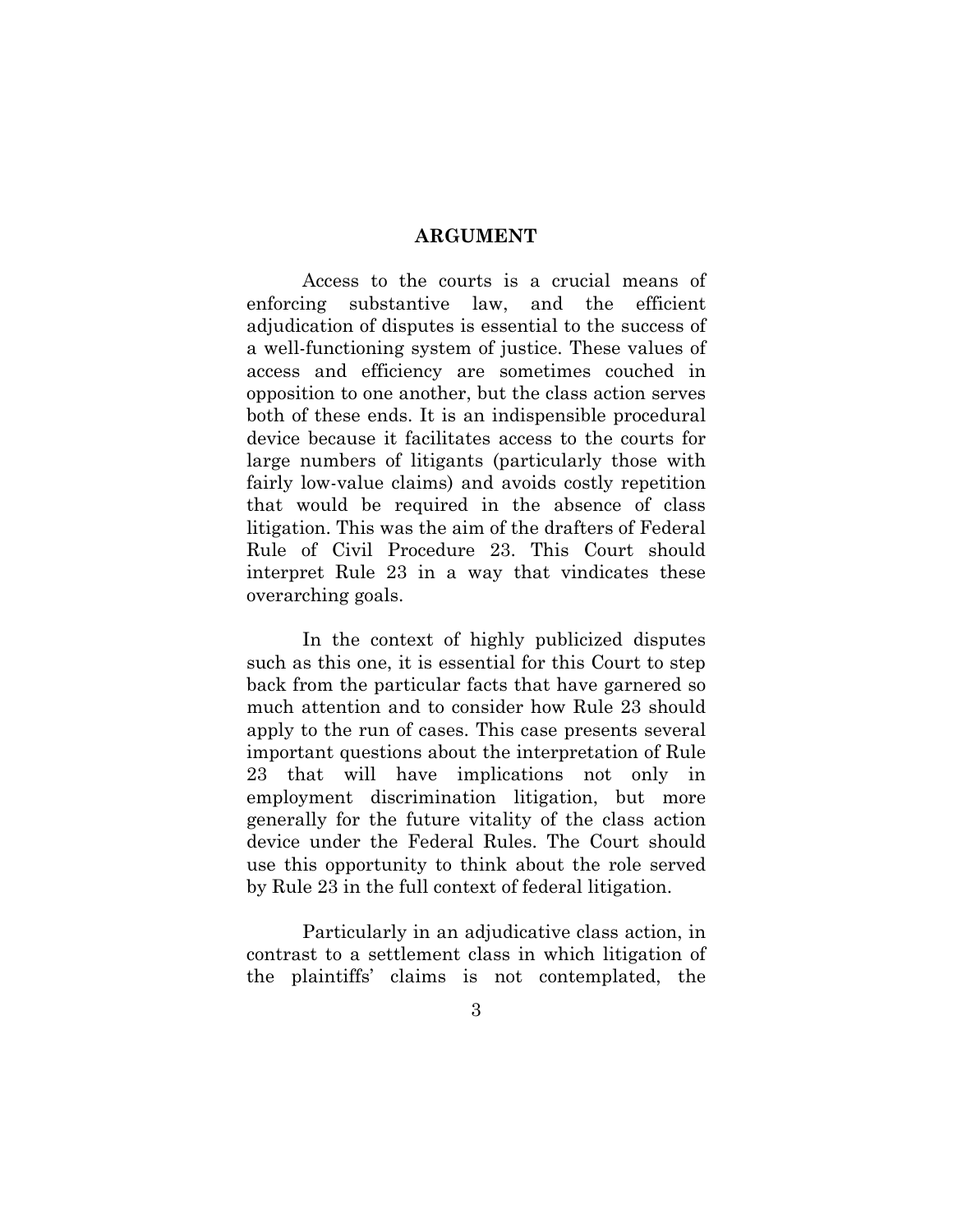certification motion needs to be understood as a preliminary step that is complimented by motions to dismiss and summary judgment motions. The aim of a class certification determination is not to screen out suits that fail even to allege a claim for relief (that is for motions to dismiss), nor to issue dispositive rulings on the merits (that is the purpose of summary judgment or trial). Instead, it is only to determine whether the purposes of the class action rule would be served by proceeding with a collective litigation.

The district court did not abuse its discretion in concluding that the proposed class met the requirements of Rule 23(a). In fact, the court's attention to both the detailed pleadings and the extensive evidence gathered by the parties in assessing whether the named plaintiffs' claims shared common questions of law or fact with the claims of absent class members showed a level of rigorous evaluation that more than satisfied the 23(a) threshold. Neither did the court's classification of the class under 23(b)(2) run afoul of the Federal Rules of Civil Procedure. Petitioner's contrary arguments ignore the text, purpose and history of Rule 23.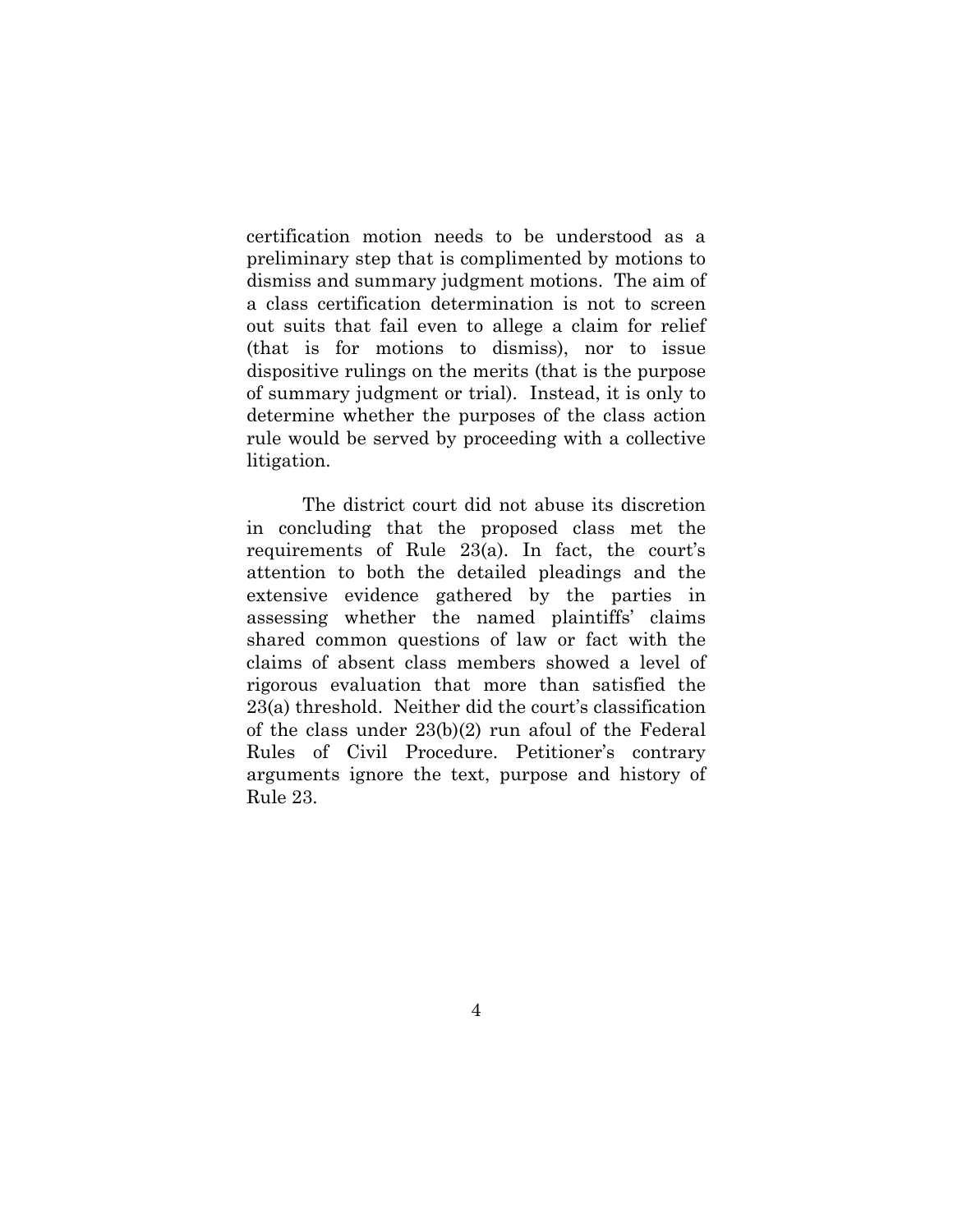- I. **THE COURT'S DETERMINATION THAT PLAINTIFFS COULD PROCEED WITH CLASS LITIGATION OF THEIR CLAIMS WAS CONSISTENT WITH THE REQUIREMENTS OF RULE 23(A).** 
	- **A. The text, purpose, and history of Rule 23 require a district court to make an independent determination that the 23(a) requirements are met, but do not require a full-blown evidentiary hearing.**

The role of the 23(a) requirements is to ensure a "threshold" inquiry into the suitability of the particular suit for class treatment. *Amchem Products, Inc. v. Windsor*, 521 U.S. 591, 613 (1997). This is made clear by the structure of the Rule, which first lays out the threshold requirements in Rule  $23(a)(1)-(4)$  and then provides for more stringent analysis in other parts of the Rule.

The district court's responsibility is to make a determination that the plaintiff has met each of the four 23(a) requirements. While these determinations must be rigorous, in that conclusory assertions by the moving party are insufficient, they need not be definitive in the sense that they resolve disputed merits issues intended by the Federal Rules to be resolved at summary judgment or trial.

The drafters of Rule 23 envisioned this threshold inquiry as being a rather simple matter.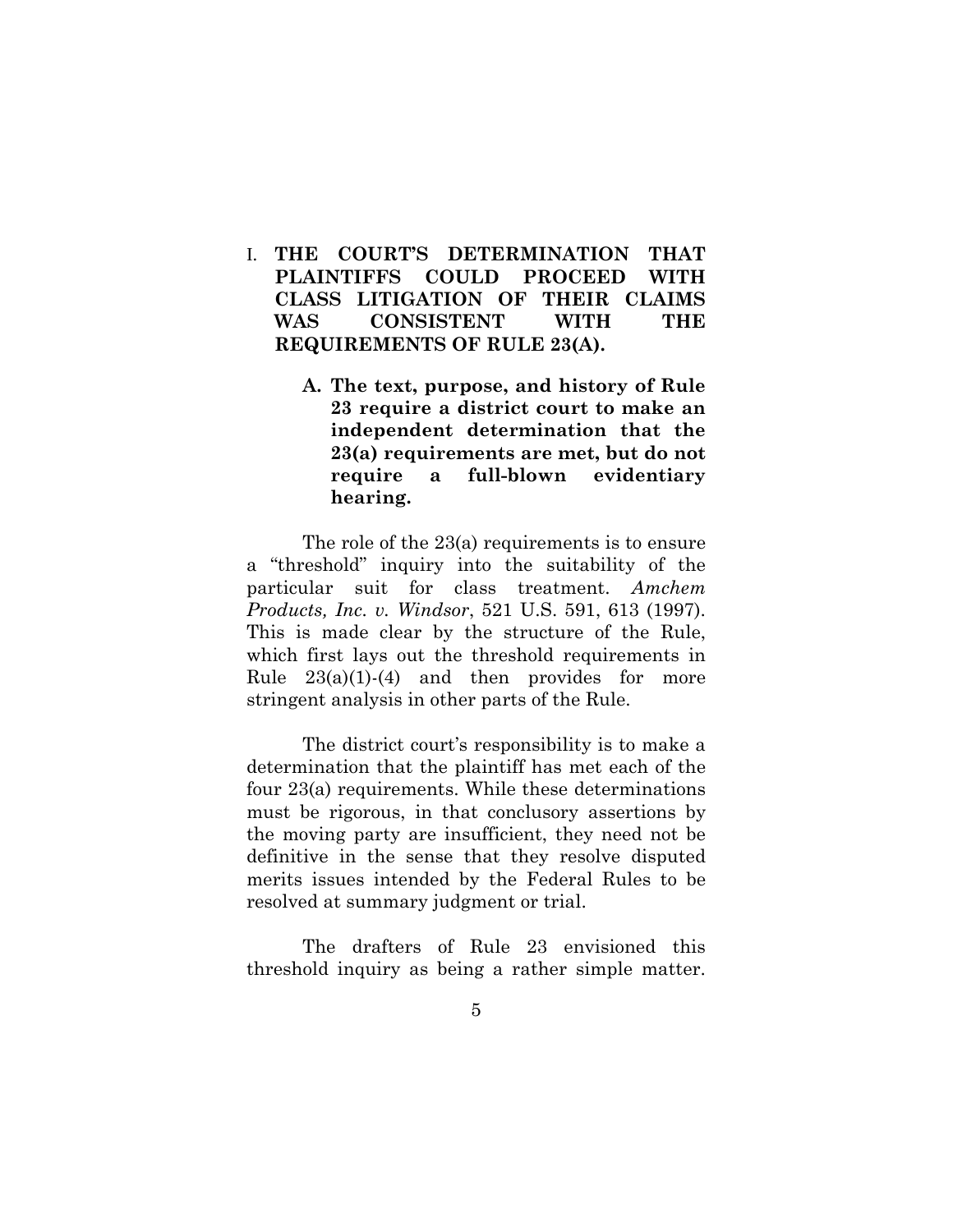For example, as Professor Arthur Miller, who was present at many key moments in the drafting process, wrote early in the history of the Rule, the  $23(a)(2)$  commonality requirement is a "simple, low level" requirement that there be either one significant common issue or several common issues. It is a standard that is "relatively easy to satisfy." Arthur R. Miller, *Overview of Class Actions: Past, Present and Future* 25 (1977). Review of the historical materials of the drafting process in the early 1960s reveals that those discussions include very little on the 23(a) requirements because they were seen as obvious and non-controversial. *See* Benjamin Kaplan, *Continuing Work of the Civil Committee: 1966 Amendments of the Federal Rules of Civil Procedure (I)*, 81 Harv. L.Rev. 356, 387 (1967) (describing requirements of Rule 23(a) as a "well agreed proposition.").

> *1. The 23(a) determination is not meant to be a mini-trial, and courts have appropriately declined to treat it as one.*

In the 45 years since the modern class action rule was adopted, no court has held that 23(a) requires a determination of the merits akin to a summary judgment motion or mini-trial of the sort Petitioner demands here. This uniform interpretation is correct for several reasons.

First, the Federal Rules specifically identify a number of motions through which the parties may litigate the case on the merits and the certification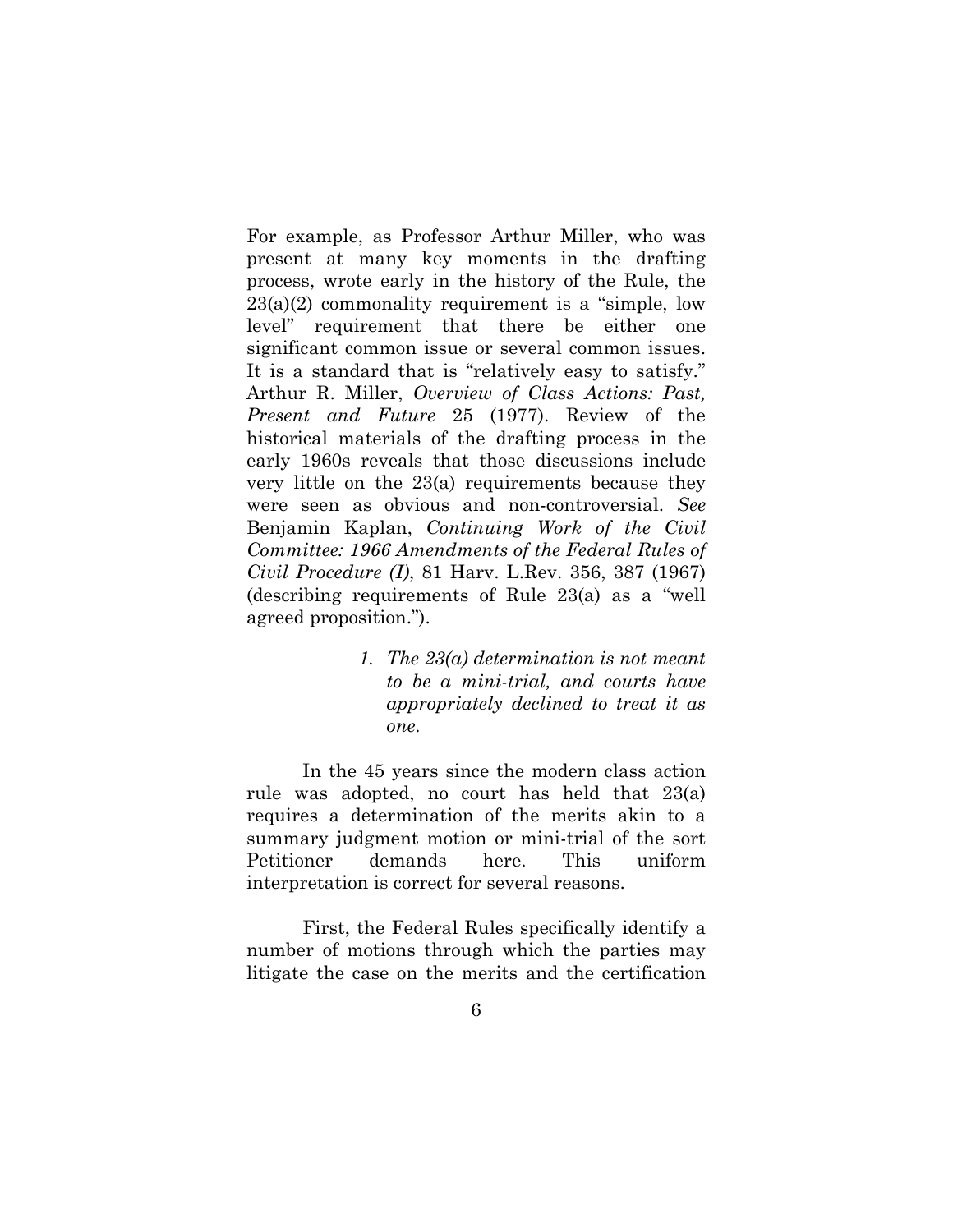motion is not such a motion. *See* Fed. R. Civ. P. 12(b)(6) (motion to dismiss for failure to state a claim upon which relief can be granted); Fed. R. Civ. P. 12(c) (motion for judgment on the pleadings); Fed. R. Civ. P. 56 (a), (b) (motion for summary judgment may be made at any time until thirty days after the close of discovery). Motions to dismiss, summary judgment motions and trials on the merits are all available in the class context. If defendants believe that plaintiffs' legal theory does not hold water, they can make a motion to dismiss or for judgment on the pleadings either before certification or after. Defendants are also free to move for summary judgment.

The timing of such dispositive motions will vary with particulars of a case. Sometimes a need for more comprehensive understanding of the facts may warrant that dispositive issues be decided on a summary judgment motion, whereas in others a motion to dismiss may be the appropriate moment to make a dispositive ruling. In still other cases, disputed issues of material fact exist that require the case to continue to trial. While the parties and the district court have considerable flexibility about the timing for addressing the merits of the plaintiffs' claims, class certification is never the appropriate time.

The text of Rule  $23(c)(1)(A)$ , which states that the certification motion should be considered at "an early practicable time," demonstrates that the court may choose to hear dispositive motions prior to certification. In the previous version of Rule 23, this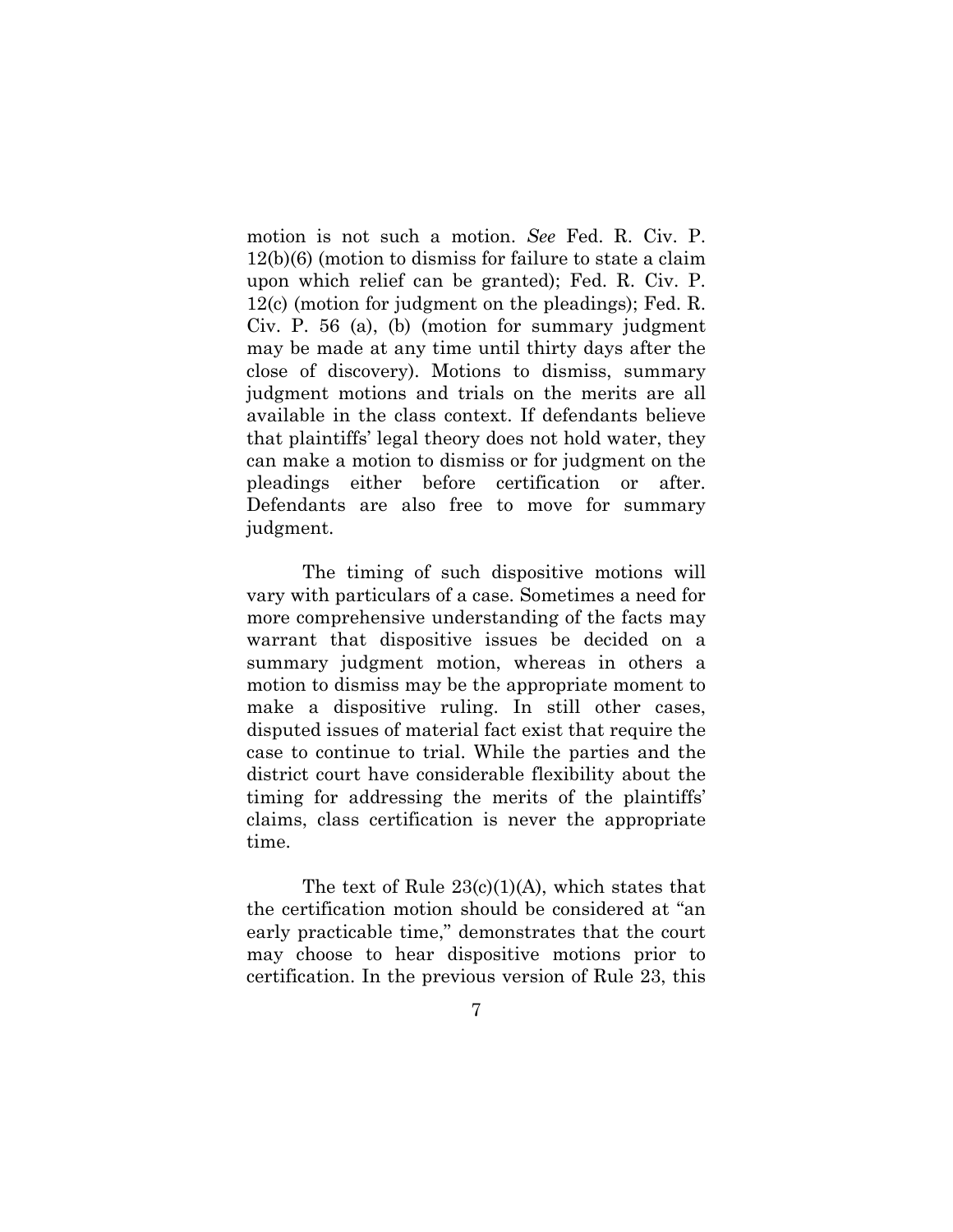provision encouraged courts to make the certification determination "as soon as practicable." Fed. R. Civ. P. 23(c)(1)(A) (1966). This 2003 change codified the prevailing practice, which permitted defendants to bring motions to dismiss and even summary judgment motions prior to certification, if appropriate. *See* 7A Charles Alan Wright, Arthur R. Miller & Mary K. Kane, *Federal Practice and Procedure* § 1785.3 (3d ed. 2010).

Importantly, courts have uniformly held that determinations of fact on certification are not binding on the merits of the litigation. *See, e.g., In re New Motor Vehicles Canadian Export Antitrust Litig.,* 522 F.3d 6, 24 (1st Cir. 2008) ("[Some] circuits' use of the term 'findings' in this context should not be confused with binding findings on the merits. The judge's consideration of merits issues at the class certification stage pertains only to that stage.")*; In re Hydrogen Peroxide Antitrust Litig*., 552 F.3d 305, 320 (3d Cir. 2008)*.* Even those courts that have advocated a very strict certification standard agree that the district court's determinations at certification are not "findings" on the merits of the underlying claims, but "finding[s] that each of the requirements of Rule 23 has been met." *Id.* 

The structure of Rule 23 itself demonstrates that 23(a) determinations are not intended to be binding. A district court is specifically empowered to alter a certification order at any time during the litigation, *see*  $23(c)(1)(C)$ , meaning the court can reevaluate its 23(a) determinations if the course of the litigation suggests that reevaluation is needed. It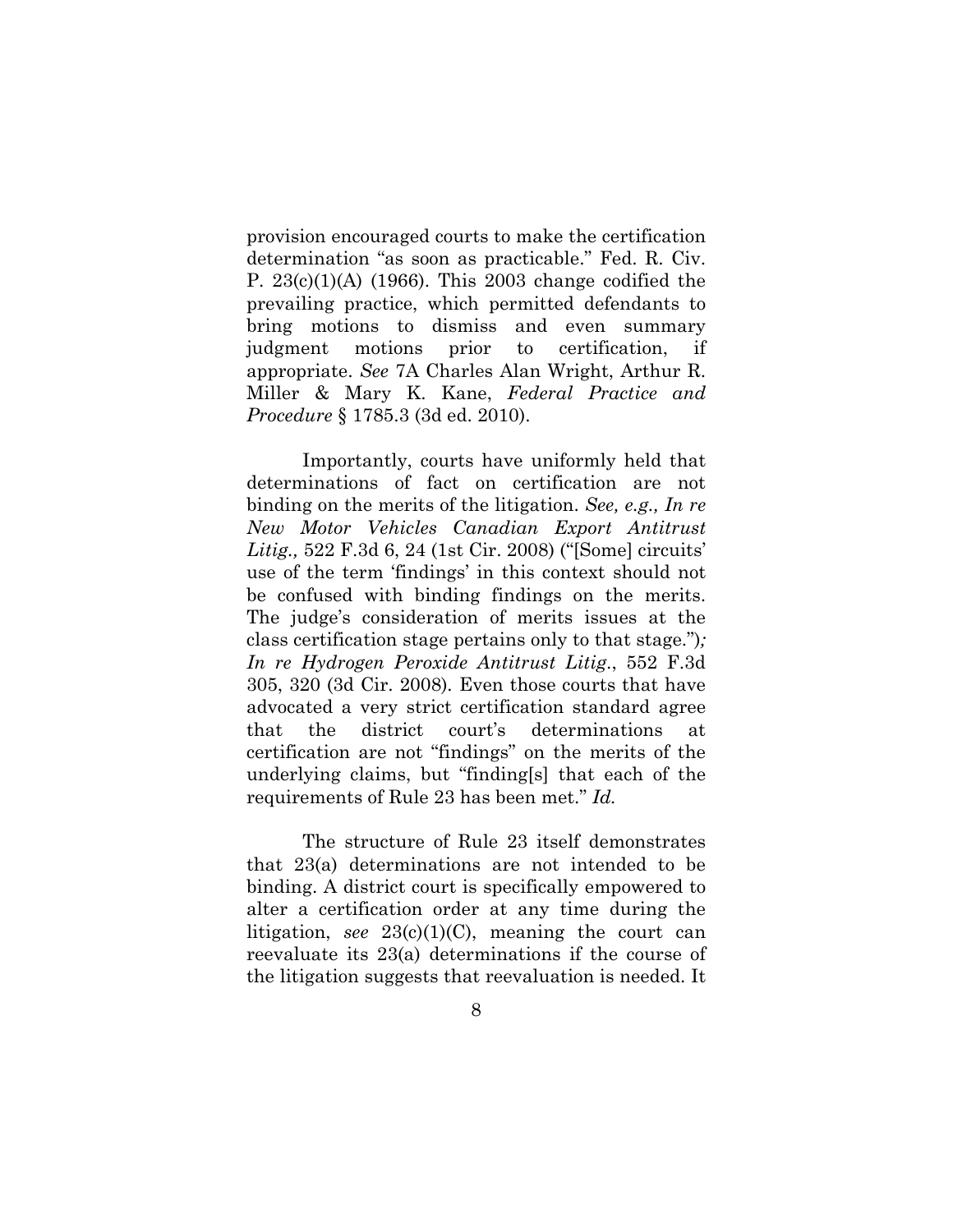is inefficient, wasteful and counterproductive to the purpose of class litigation to make a merits inquiry when the findings of fact that result will not be binding on the litigants going forward. *See Eisen v. Carlisle & Jacquelin*, 417 U.S. 156, 177 (1974) (noting the potential prejudice of a preliminary determination of the merits "since of necessity it is not accompanied by the traditional rules and procedures applicable to civil trials. The court's tentative findings, made in the absence of established safeguards, may color the subsequent proceedings and place an unfair burden on the defendant.").

For these reasons, the role of the district court is best described as making a "determination" akin to the type of determination made on a joinder motion rather than a "finding" as that term is generally used in the Federal Rules of Civil Procedure. The best analogy to the type of determination at issue in a court's 23(a) evaluation is that required under Rule 19, which was revised during the same period that the modern class action rule was written. *See* Kaplan, 81 Harv. L. Rev. at 356 (describing both Rule 19 "parties required to be joined" and Rule 23 class actions under the overarching category "problems of parties"). Like the Rule 23(a) inquiry, Rule 19 does not require merits determinations with respect to the nature of the claims of the party required to be joined. 7 Wright, Miller & Kane, *Fed. Prac. & Proc*. § 1604 (determination on Rule 19 compulsory joinder made on the pleadings).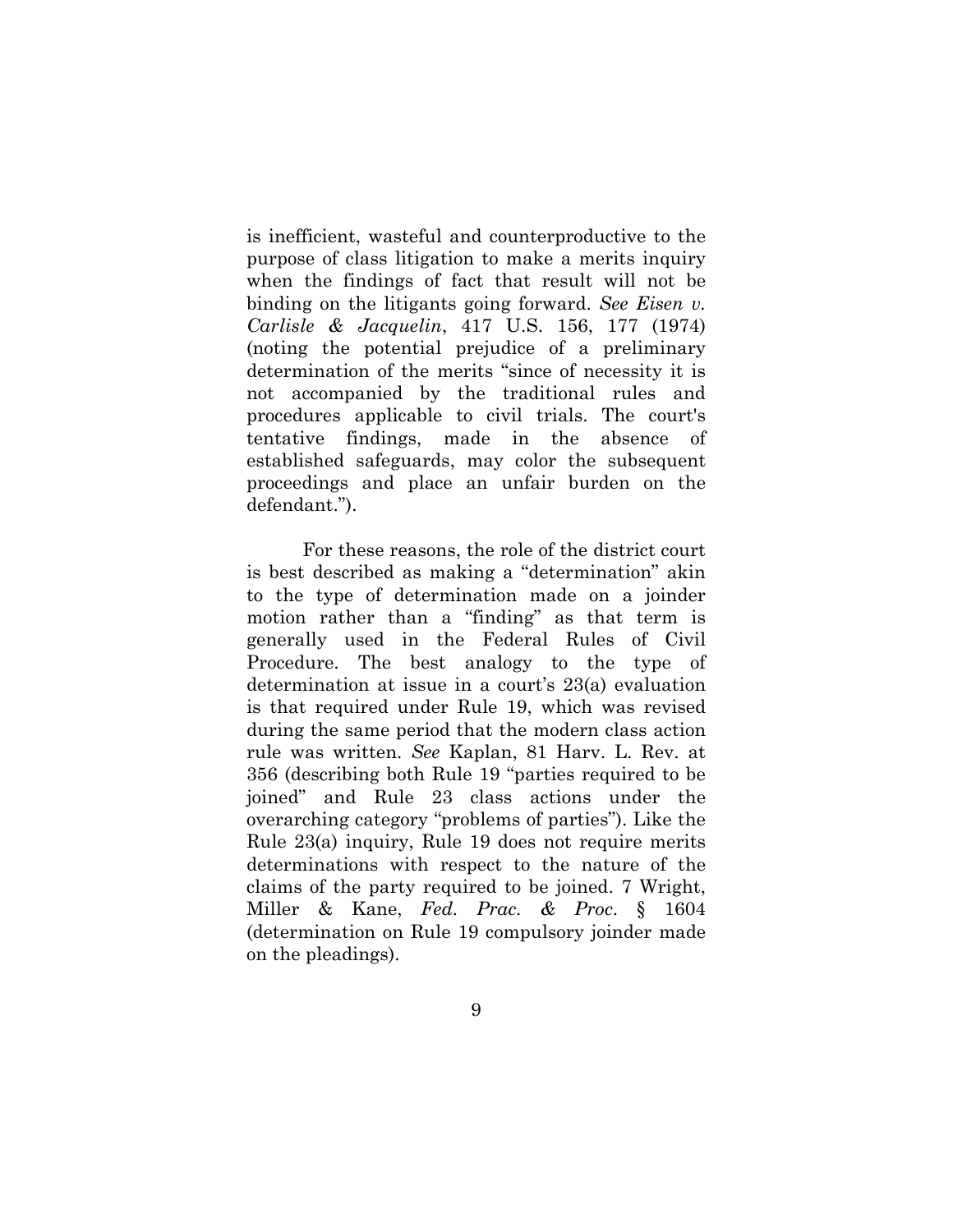Of course, on both Rule 19 and Rule 23 motions, district courts are charged with taking a serious look at whether litigation can appropriately proceed in light of the interests of individuals not directly before the court. *See, e.g., Amchem,* 521 U.S. at 628. As this Court has recognized in the Rule 19 context, the district court's determination "must be based on factors varying with the different cases, some such factors being substantive, some procedural, some compelling by themselves, and some subject to balancing against opposing interests." *Republic of Philippines v. Pimentel,* 533 U.S. 851, 863 (2008) (quoting *Provident Tradesmens Bank & Trust Co. v. Patterson,* 390 U.S. 102, 119 (1968)). Given that the certification decision is complex and fact-intensive, like the decision whether to require Rule 19 joinder, a district court's determinations in both contexts are appropriately reviewed for abuse of discretion.

> *2. The 23(a) commonality inquiry is analytically distinct from the more exacting requirement that common questions "predominate" in a 23(b)(3) class action.*

The provision of 23(a) most disputed in this case is the  $23(a)(2)$  commonality inquiry. In determining commonality, district courts must ask the following question: If litigated separately, would each case require a court to consider one or more of the same questions of law or fact important to the litigation, such that the effort of different judges would be repeated? If so, the case passes the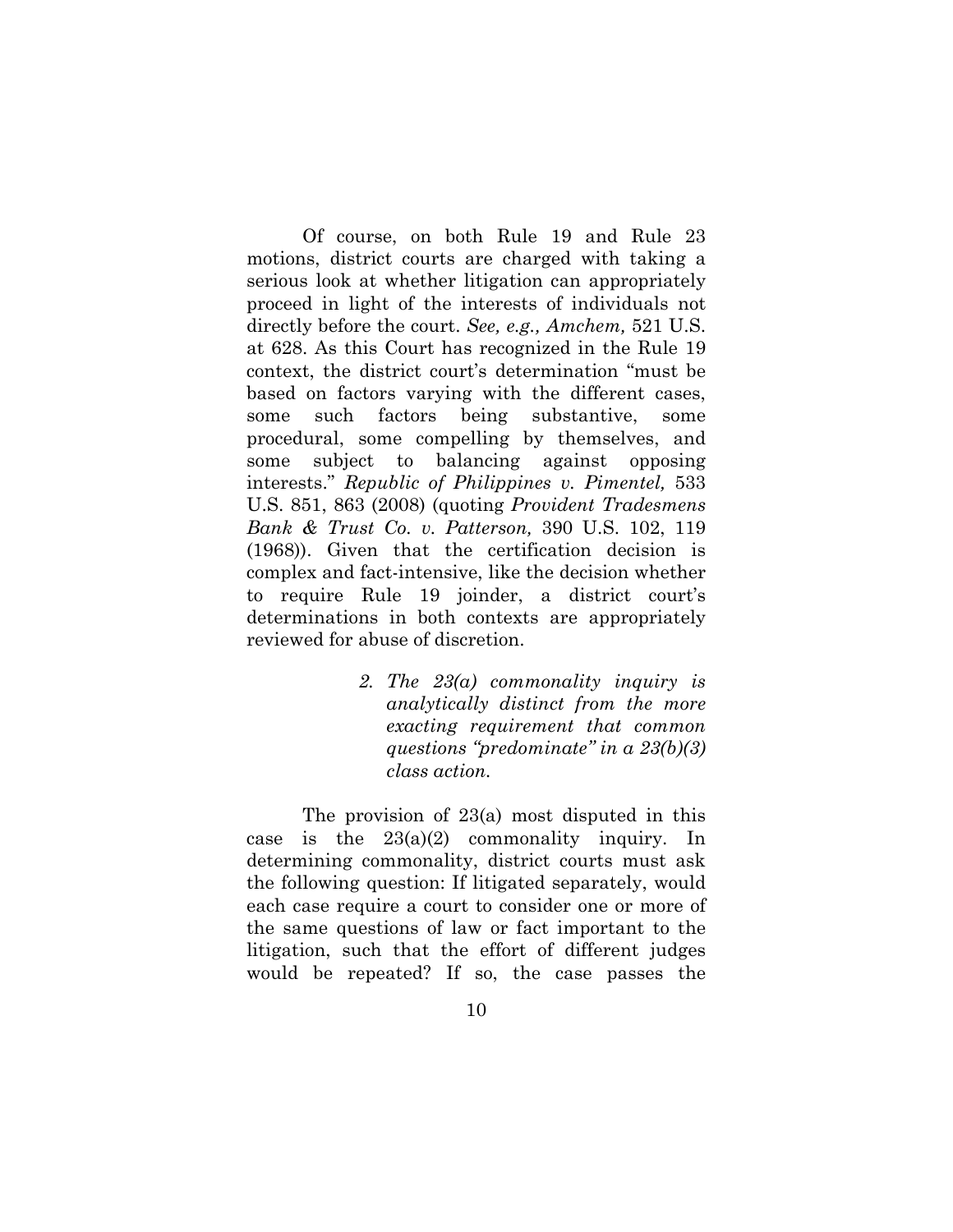threshold commonality requirement. This inquiry is analogous to the standard applied to the nearly identical language in Rule 20, governing permissive joinder. *See* 7 Wright, Miller & Kane, *Fed. Prac. & Proc.* § 1653 (common question requirement "read as broadly as possible whenever doing so is likely to promote judicial economy.").

If the allegations in plaintiffs' complaint are sufficiently specific and supported by facts, this determination can be made on the pleadings. Where the pleadings do not provide enough, the parties may present additional facts so that the court can make the appropriate determination. *General Telephone Co. of Southwest v. Falcon*, 457 U.S. 147, 160 (1982) ("Sometimes the issues are plain enough from the pleadings to determine whether the interests of the absent parties are fairly encompassed within the named plaintiffs' claim, and sometimes it may be necessary for the court to probe behind the pleadings before coming to rest on the certification question.").

Framing the commonality inquiry in this way recognizes that in assessing whether to certify a class, a court ought to consider all of the 23(a) requirements—including commonality—in light of the policy reasons for the class action rule: enforcement of the substantive law and efficient and economical adjudication of multiple, overlapping lawsuits. *See Amchem,* 521 U.S. at 626, n.20. Where facts that may eventually go to the merits of plaintiffs' allegations are also relevant to assessing whether the 23(a) requirements have been met, a court must examine those facts. But that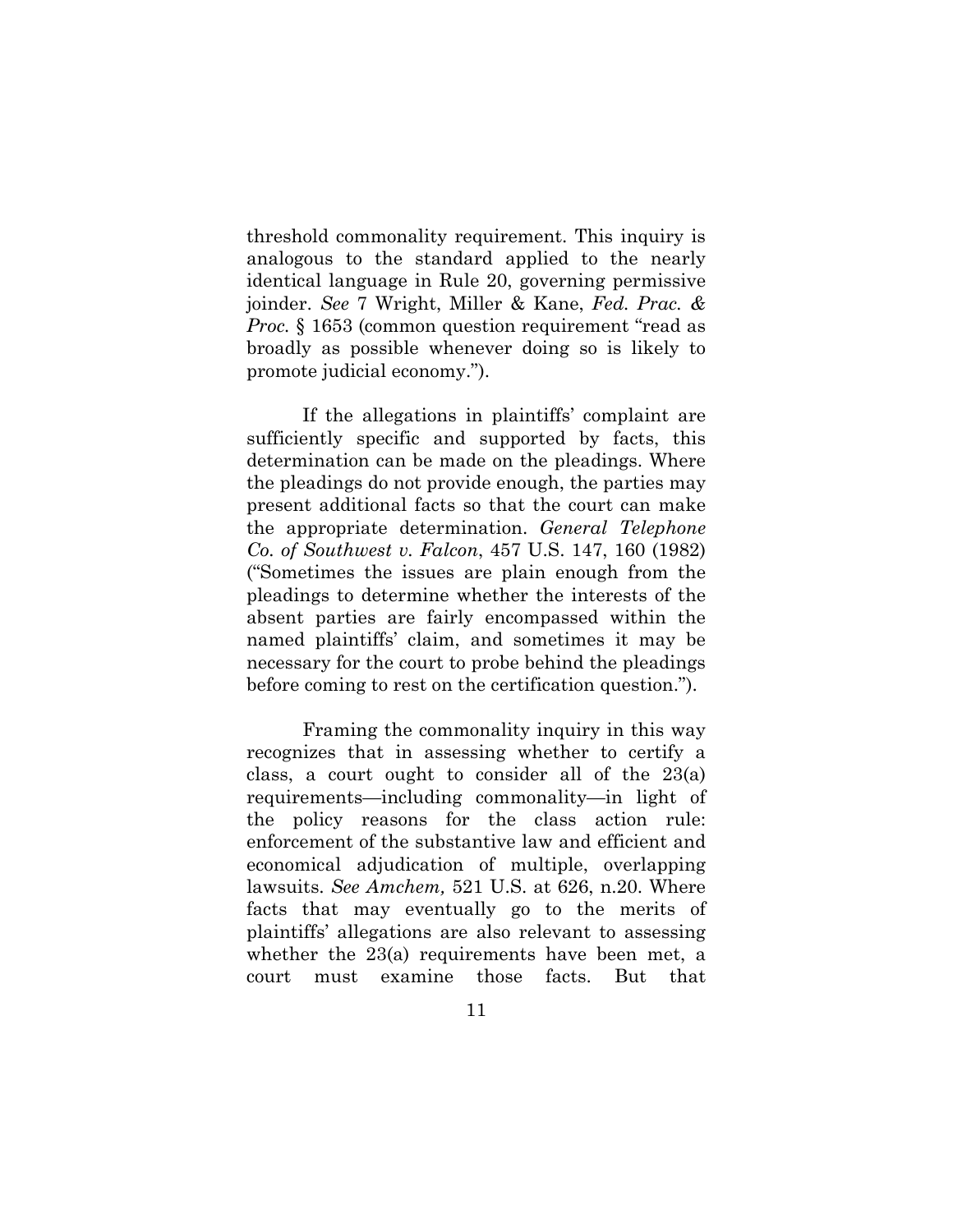consideration must remain focused on the Rule 23(a) requirements, and not the district court's assessment of the merits of the claims.

Petitioner asks this Court to impose a novel standard of proof on employment discrimination plaintiffs under Rule 23(a). *See infra* Part I.B. There is no basis for imposing this kind of heightened standard to 23(a). As discussed above, district courts' determinations on numerosity, typicality, commonality and adequacy are intended to ensure that the litigation will serve the goals of class litigation and that the interests of absent class members will be protected. These threshold questions screen putative class actions not for their likelihood of success on the merits, but for their appropriateness as aggregate litigation.

To the extent that some courts have ventured to review class certification by a stricter standard, it has uniformly been in evaluating the appropriateness of certifying a class under Rule 23(b)(3). *See, e.g., Hydrogen Peroxide,* 552 F.3d at 320 (applying a "definitive determination" by a "predominance of the evidence" standard to 23(b)(3) predominance requirement); *Initial Pub. Offerings Sec. Litig*., 471 F.3d 24, 41 (2d Cir. 2006) (stating that factual findings on the 23(b)(3) predominance inquiry must be based on underlying standard of proof that would be used at trial); *New Motor Vehicles*, 522 F.3d at 26 (requiring factual inquiry and determination of validity of novel legal theory for plaintiff to meet predominance requirement of Rule 23(b)(3)).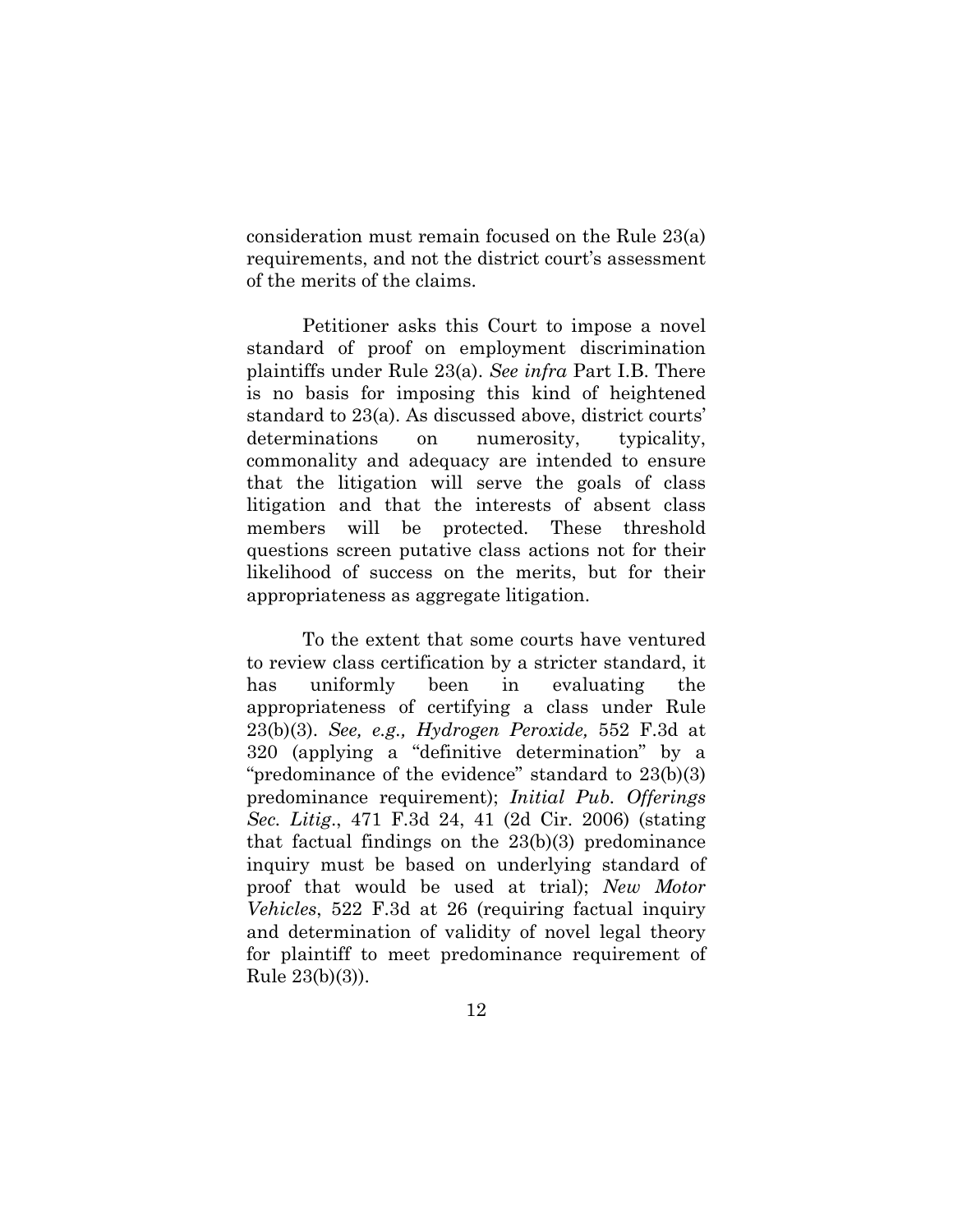To properly interpret Rule 23, this Court and district courts evaluating class certification must maintain the analytical distinction that the Rules themselves draw between 23(a)'s commonality threshold and the predominance inquiry required for certification of a class under 23(b)(3). *See Amchem*, 521 U.S. at 615 (specifying that a "close look" standard only be applied to the 23(b)(3) inquiry). When a district court satisfies itself that each of the requirements of Rule 23 has been met, it must be vigilant that it does not expand the requirements of 23(a) in a premature evaluation of the underlying merits issues and that it does not erroneously import the predominance requirement of 23(b)(3), which is more stringent, into the 23(a) inquiry.

 Applying Rule 23(a) as its text, purpose and history demand, the district court in this case properly considered whether the plaintiffs had met each of the Rule's requirements. Although the plaintiffs' complaint itself provided a robust factual basis for a commonality determination, the district court went further, permitting pre-certification discovery and hearing oral argument from the parties before concluding that plaintiffs had satisfied Rule 23(a). As discussed further below, the district court's analysis in this case does not show a lack of rigor, but rather an abundance of caution.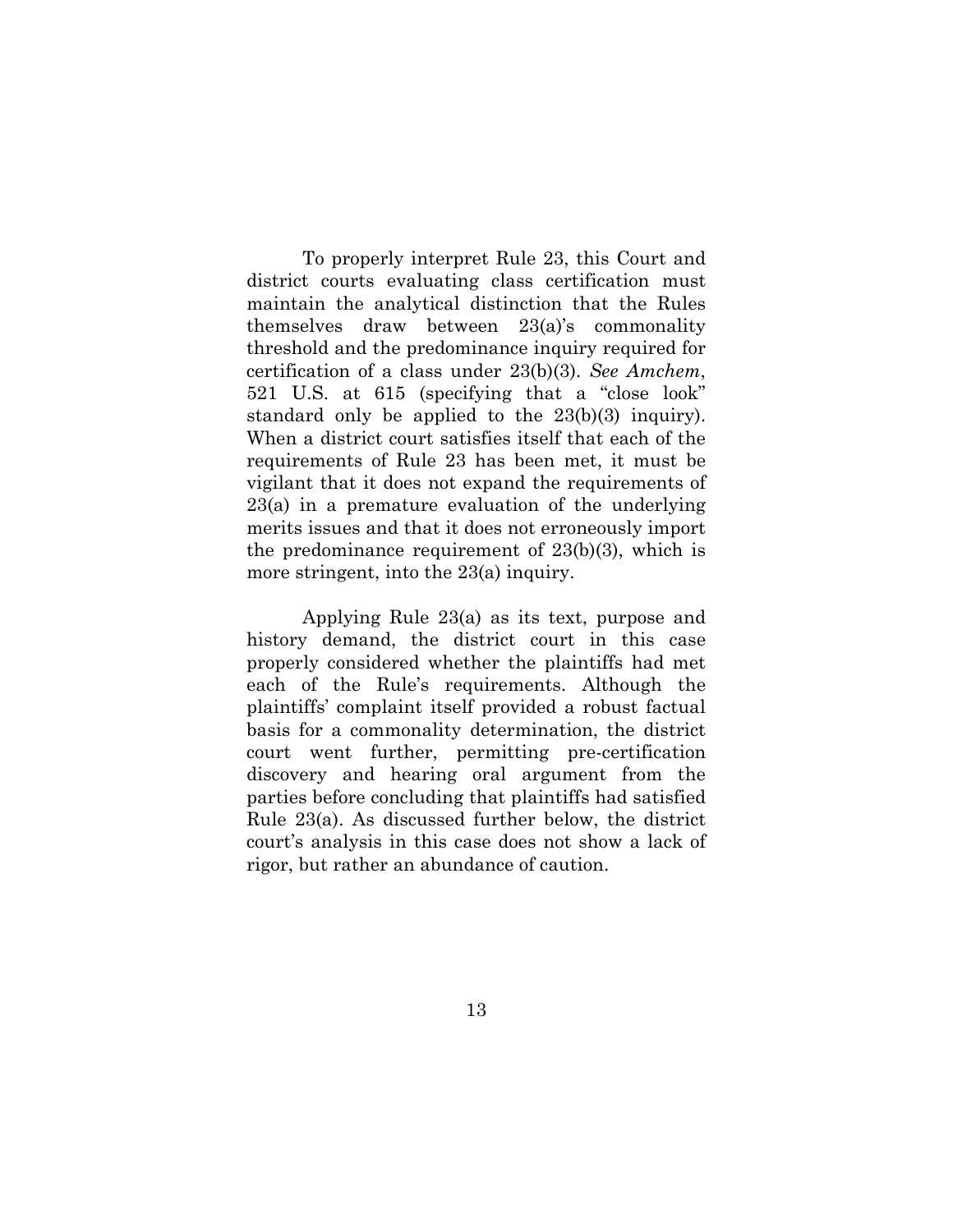## **B. The district court did not abuse its discretion in determining that the plaintiffs had made a sufficient showing on the threshold 23(a) requirements.**

The district court engaged in a careful review of both the pleadings and the range of evidence gathered during pre-certification discovery in determining that Rule 23(a) had been satisfied. The district court's detailed opinion surveyed the Rule's requirements and weighed the evidence presented by both parties against those requirements. While the court carefully—and correctly—avoided reaching conclusions about the merits of the plaintiffs' underlying claims of discrimination, its certification decision showed a measured evaluation of the appropriateness of litigating those claims in a class proceeding.

> *1. The district court did not abuse its discretion in evaluating the pleadings and evidence and certifying a class.*

When the named plaintiffs filed their complaint in 2001, they alleged that Wal-Mart had engaged in a pattern and practice of gender discrimination in pay and promotion in stores throughout the United States. The complaint alleged that Wal-Mart enforced a uniform corporate culture through a variety of practices that tied the social environment in stores all over the country to the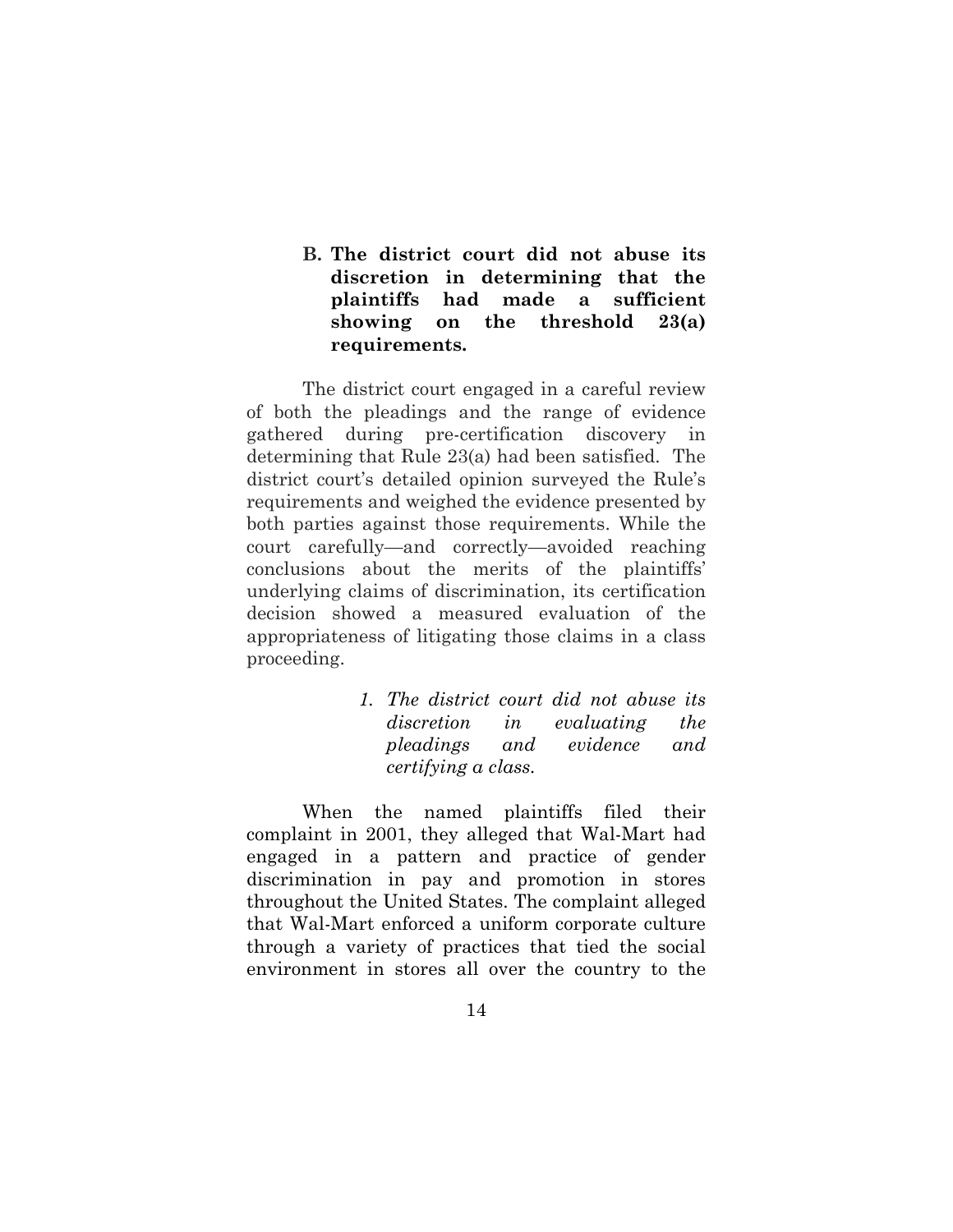expectations of central management in Bentonville, Arkansas. The complaint went on to allege that this centralized culture, combined with largely unguided discretionary authority for pay and promotion decisions, created a pattern of discrimination against female employees.

Over the course of several years of precertification discovery, both plaintiffs and defendant gathered information about Wal-Mart's policies; took depositions of employees and supervisors; and garnered expert reports purporting to validate or call into question the claim that pay and promotion decisions at Wal-Mart were being made in ways that shared common factual or legal issues for employees in stores around the nation.

After nearly three years of pre-certification discovery, the plaintiffs moved for certification of their proposed class. The district court permitted extensive presentation of evidence from both parties. J.A. 164a-65a. The court considered all of this evidence and wrote a lengthy and detailed opinion, explaining why, in its judgment, the proposed class could proceed to litigate the merits of their class as a class. In reaching its decision, the district court considered both plaintiffs' and defendant's expert testimony and other evidence and ultimately concluded that, in light of all of the available information, class litigation was appropriate.

This decision was not an abuse of discretion. Rule 23(a) requires the court to determine that the named plaintiffs' claims share questions of law or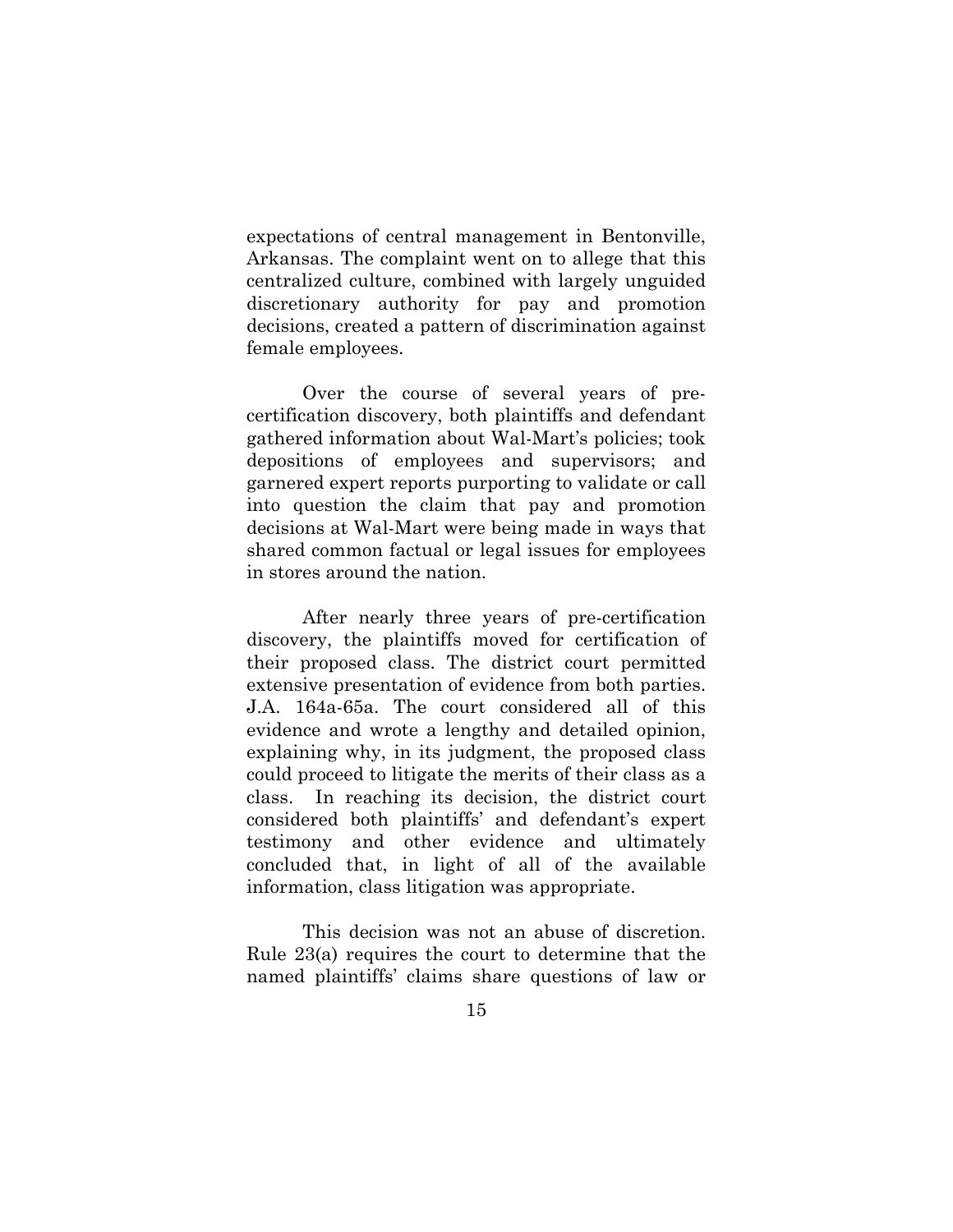fact with the claims of absent class members. As discussed above, this inquiry is a threshold question that does not require that common questions predominate, or that plaintiffs prove they will prevail on the merits as to the common questions presented.

As the district court correctly concluded, the plaintiffs' claims share several common questions of law and fact. First, they share the central common question as to whether a highly discretionary pay and promotion policy permitted gender stereotypes communicated through a strong corporate culture to influence pay and promotion decisions. J.A. 180a, 184a-93a. Second, they share the related question whether Wal-Mart's culture—the "Wal-Mart Way" was in fact pervaded by stereotypes. J.A. 193a-96a. Third, a common question whether Wal-Mart's pay decisions led to impermissible, unjustifiable gender disparities. And fourth, the common question whether promotion opportunities were in fact distributed in a manner impermissibly tainted with discrimination. The district court correctly determined that each of these questions was common to the class and could be litigated on the merits in a class proceeding. J.A. 173a, 226a.2

<sup>2</sup> In reaching this conclusion, the district court necessarily rejected Petitioner's disaggregated statistical evidence. In its lengthy evaluation of the competing statistical evidence offered by the parties, *see* J.A. 196a-225a, the district repeatedly rejected Wal-Mart's challenges to plaintiffs' statistical showing and explained why it accepted that evidence as sufficient to satisfy commonality. The court also issued a separate decision specifically considering challenges to the statistical expert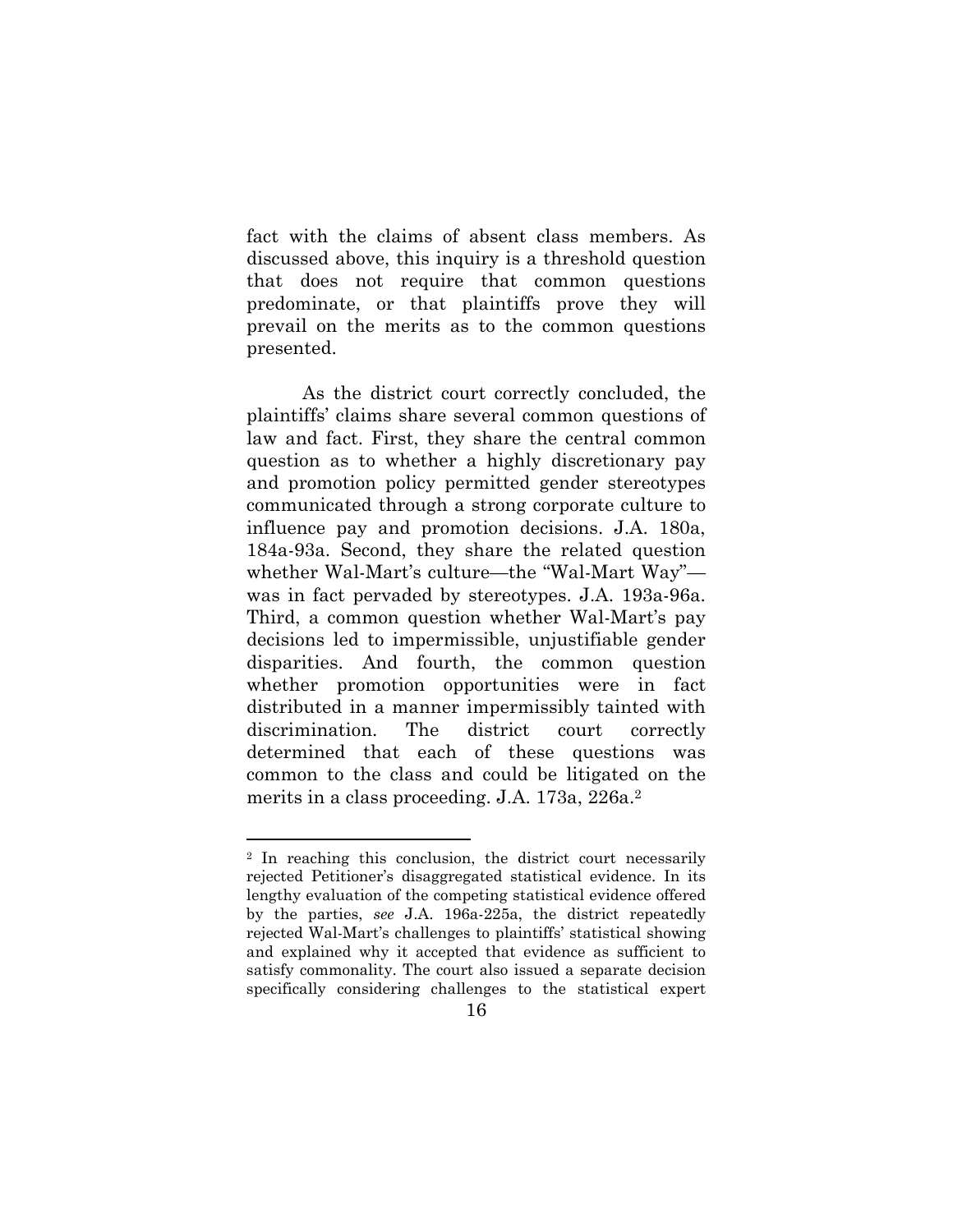Each and every one of the claims of disparate impact advanced on behalf of each class member rests squarely on these common questions. Plaintiffs' claims of disparate treatment also require resolution of these questions, though they may involve other issues as well. If each class member's case were to proceed separately, every court in which an individual case was filed would have to decide each of these common questions. Thus certification of this case not only protects the substantive rights of plaintiffs, but also serves the efficiency and economy goals of Rule 23.

> *2. The* Falcon *case did not create a special, heightened certification standard for employment class actions.*

Wal-Mart erroneously seeks to convert part of a single sentence in a footnote of this Court's *Falcon* decision into a novel and stringent standard for certification of Title VII class actions. It does so by omitting significant parts of the Court's language to give what remains a significance it does not, and ought not, have.

At issue in *Falcon* was certification of a class of *applicants* for employment with a class representative whose allegation was that he was denied a *promotion as an already existing employee*.

testimony. Pet.Opp.Add. 4-15. Petitioner's claim that the court failed to evaluate that evidence is simply incorrect.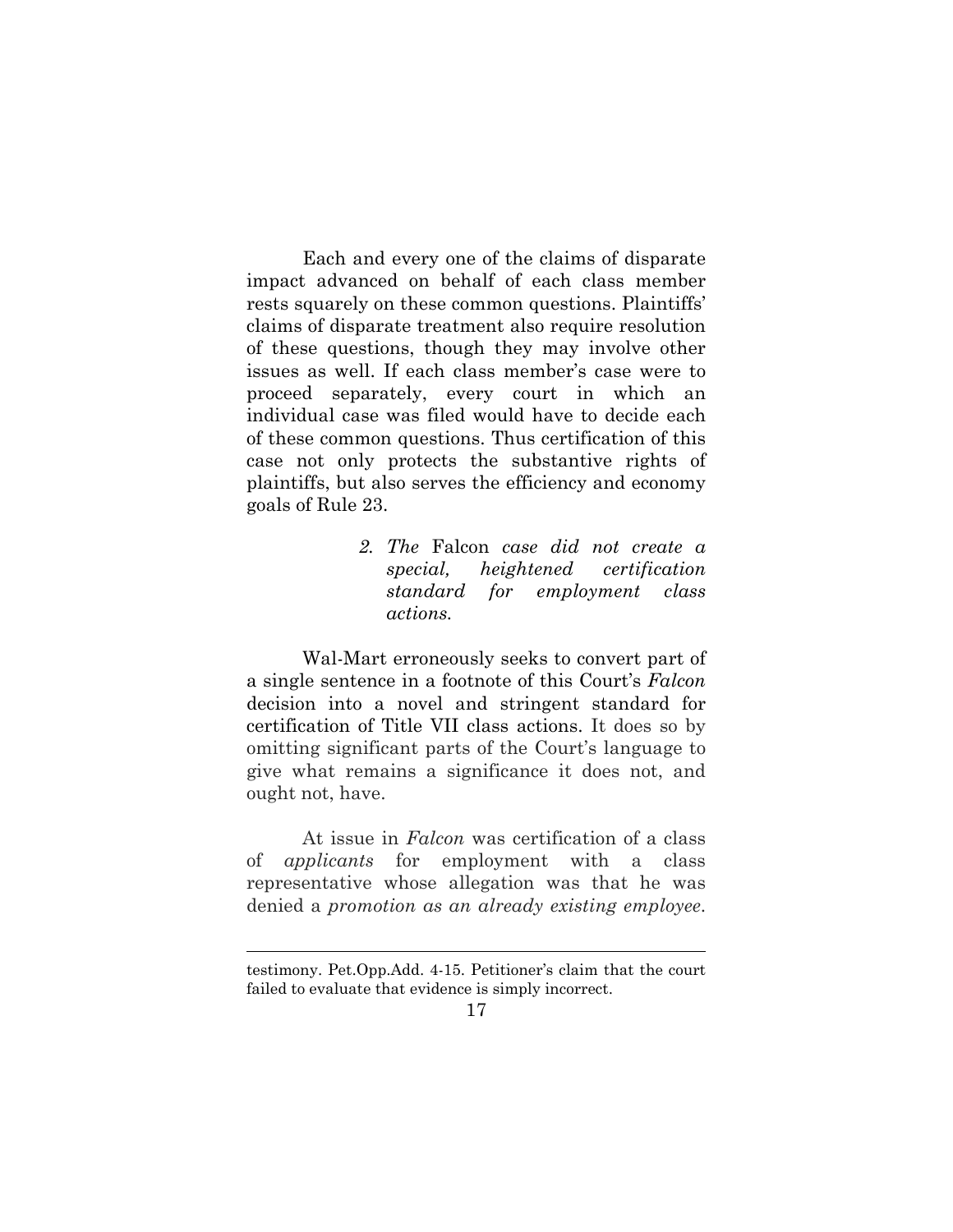*Falcon*, 457 U.S. at 149. In a footnote, the Court observed that:

Significant proof that an employer operated under a general policy of discrimination conceivably could justify a class of both applicants and employees if the discrimination manifested itself in hiring and promotion practices in the same general fashion, such as through entirely subjective decisionmaking processes.

*Id.* at 159 n. 15.

Wal-Mart takes bits of this sentence out of order to alter its meaning entirely, asserting that the *Falcon* Court held "that a plaintiff seeing class treatment in this context must offer 'significant proof that an employer operated under a *general policy of discrimination*' that was implemented 'through *entirely* subjective decisionmaking processes.'" Pet. Br. 8 (quoting *Falcon*, 457 U.S. at 159 n. 15 with its own emphases added). With this acontextual revision, Wal-Mart expands *Falcon*'s meaning well beyond what the case held or even suggested about employment discrimination class litigation.

It is well settled that "all questions of law and fact need not be common to satisfy [the commonality] requirement, and the existence of shared legal issues with divergent factual predicates may be adequate." William B. Rubenstein, Alba Conte and Herbert Newberg, 8 *Newberg on Class Actions* §24.20 (4th ed. 2010). *See also Parra v. Bashas', Inc.*, 536 F.3d 975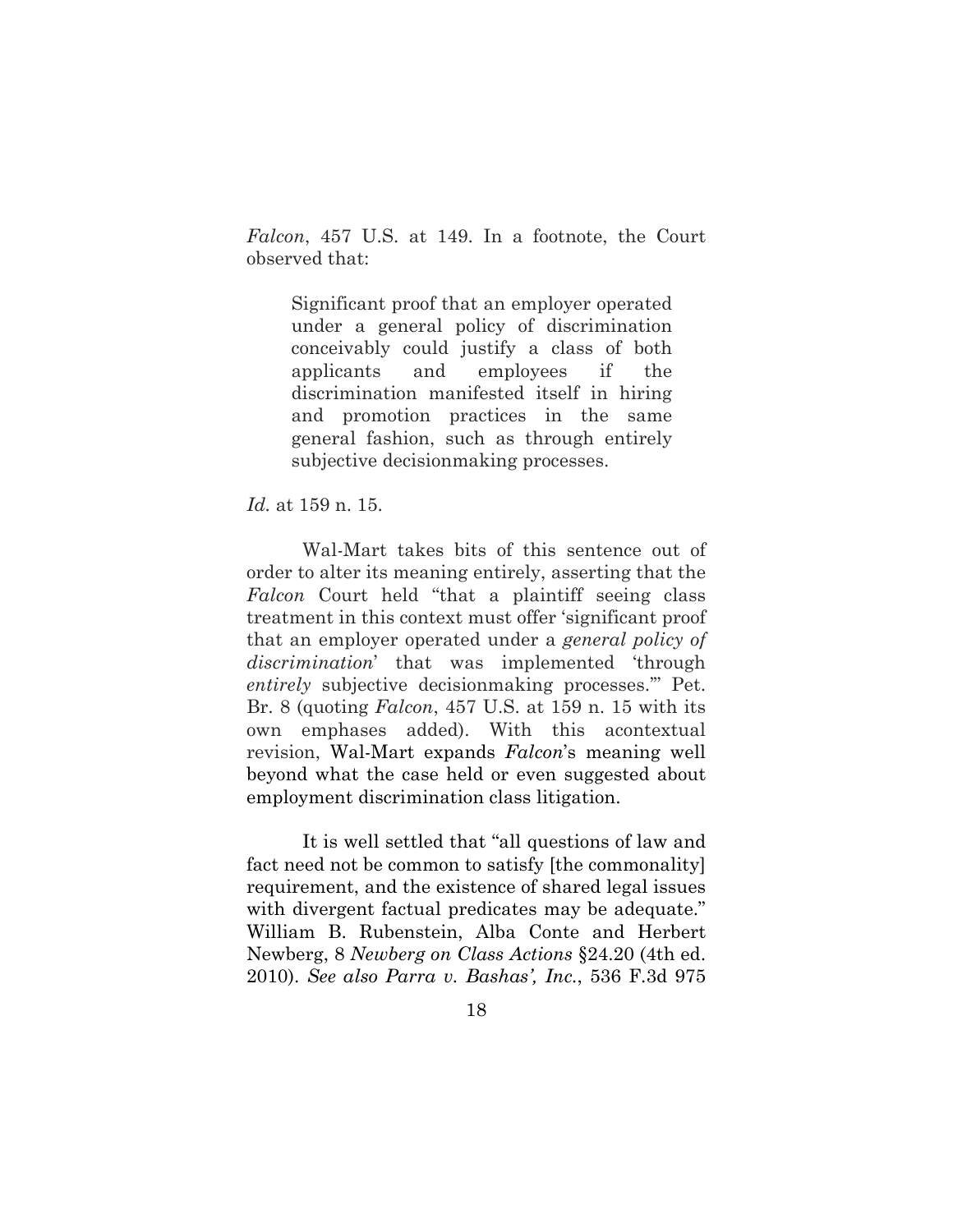(9th Cir. 2008); *In re American Medical Systems, Inc.*, 75 F.3d 1069, 1080 (6th Cir. 1996) (holding that there need be only a single issue in common and that additional disparate issues may remain). *Falcon*  says nothing different.

The rule challenged in *Falcon* was the Fifth Circuit's so-called "across-the-board" rule, under which "an employee complaining of one employment practice [could] represent another complaining of another practice, if the plaintiff and the members of the class suffer from essentially the same injury." *Falcon v. General Telephone Co. of Southwest*, 626 F.2d 372, 375 (5th Cir. 1980). During these early years of litigation under the modern Rule 23—and particularly in the context of Title VII claims, which were also novel at that time—courts were extremely liberal in certifying classes. *See, e.g.,* Tristin K. Green, *Targeting Workplace Context: Title VII as a Tool for Institutional Reform*, 72 Fordham L. Rev. 659, 678-79 (2003) (noting the high-water mark of class certifications under Title VII and the decline in the number of these classes in subsequent decades). A typical across-the-board case was *Johnson v. Georgia Highway Express, Inc.*, 417 F.2d 1122 (5th Cir. 1969). In that case, a discharged Black employee sought to represent a class of all other Black workers seeking equal employment opportunities. *Id.* at 1123. The district court concluded that the proposed class did not present any common question. *Id.* at 1124. The Fifth Circuit reversed, reasoning that the alleged underlying policy of general racial discrimination was sufficiently common to, and typical of, the claims of all members to permit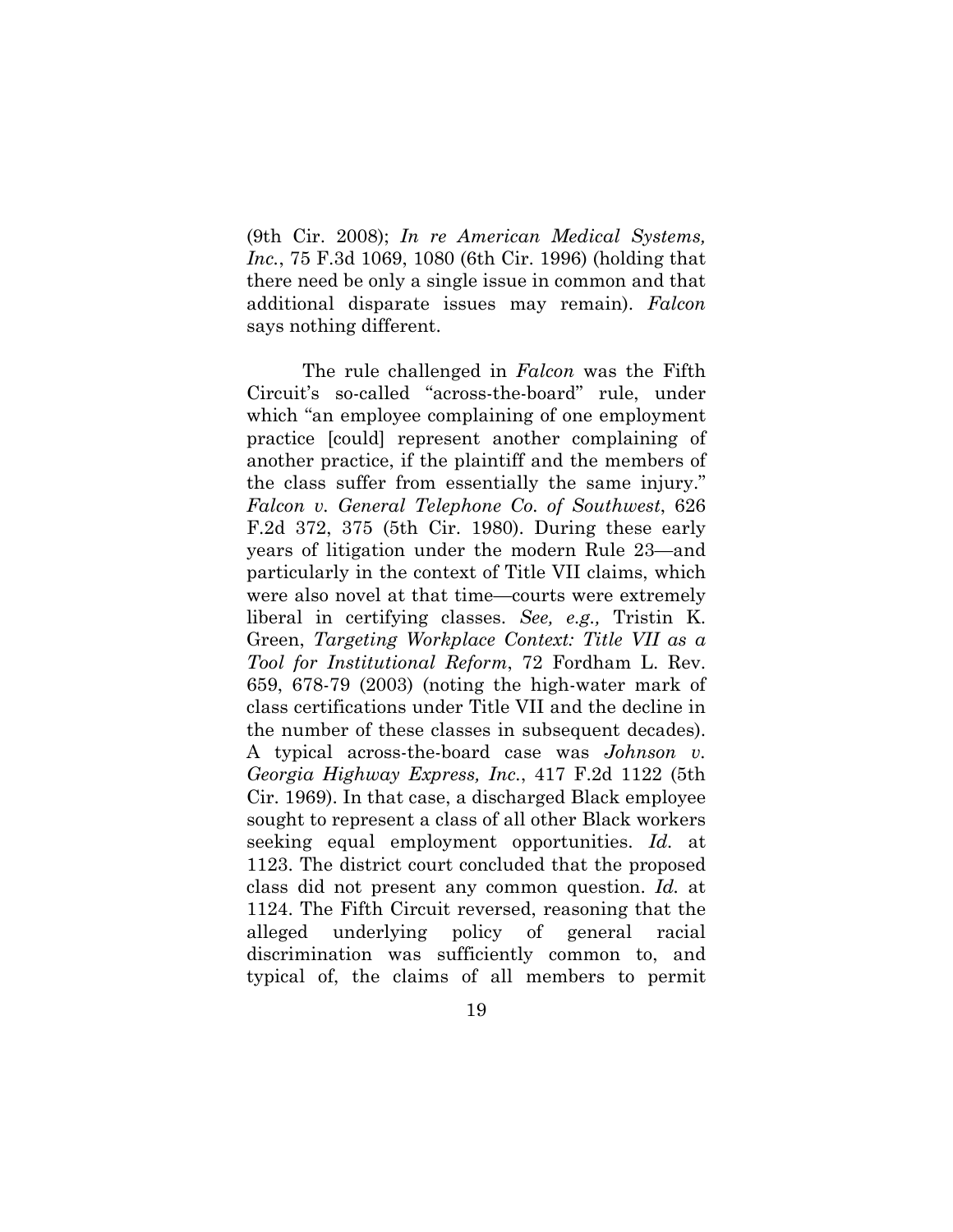joinder of all the claims regardless of the specific practices being challenged. *Id.* 

It was on this across-the-board theory that the plaintiff in *Falcon* premised his class claims. Mr. Falcon alleged that he had been denied a promotion because of his Mexican national origin. He sought to bring a class action on behalf of other Mexican Americans for discrimination in both promotions and hiring (even though his individual claim did not concern hiring discrimination). The Court held that class certification in *Falcon* was not appropriate under these circumstances for two reasons.

First, the class action device is supposed to promote conservation of judicial resources by allowing litigation of many related claims in one place at one time. The plaintiff in *Falcon* did not present the district court with any evidence that "adjudication of his claim of discrimination in promotion would require the decision of any common question concerning the failure of petitioner to hire more Mexican-Americans." *Falcon*, 457 U.S. at 158. Moreover, the proposed class did not advance economy and efficiency because there were different theories of proof advanced for the promotion claim (disparate treatment) and the hiring class claims (disparate impact). *Id.* at 159. Each claim was also proved by different kinds of evidence, so rather than conserving judicial resources, class litigation would needlessly complicate the action waste judicial resources.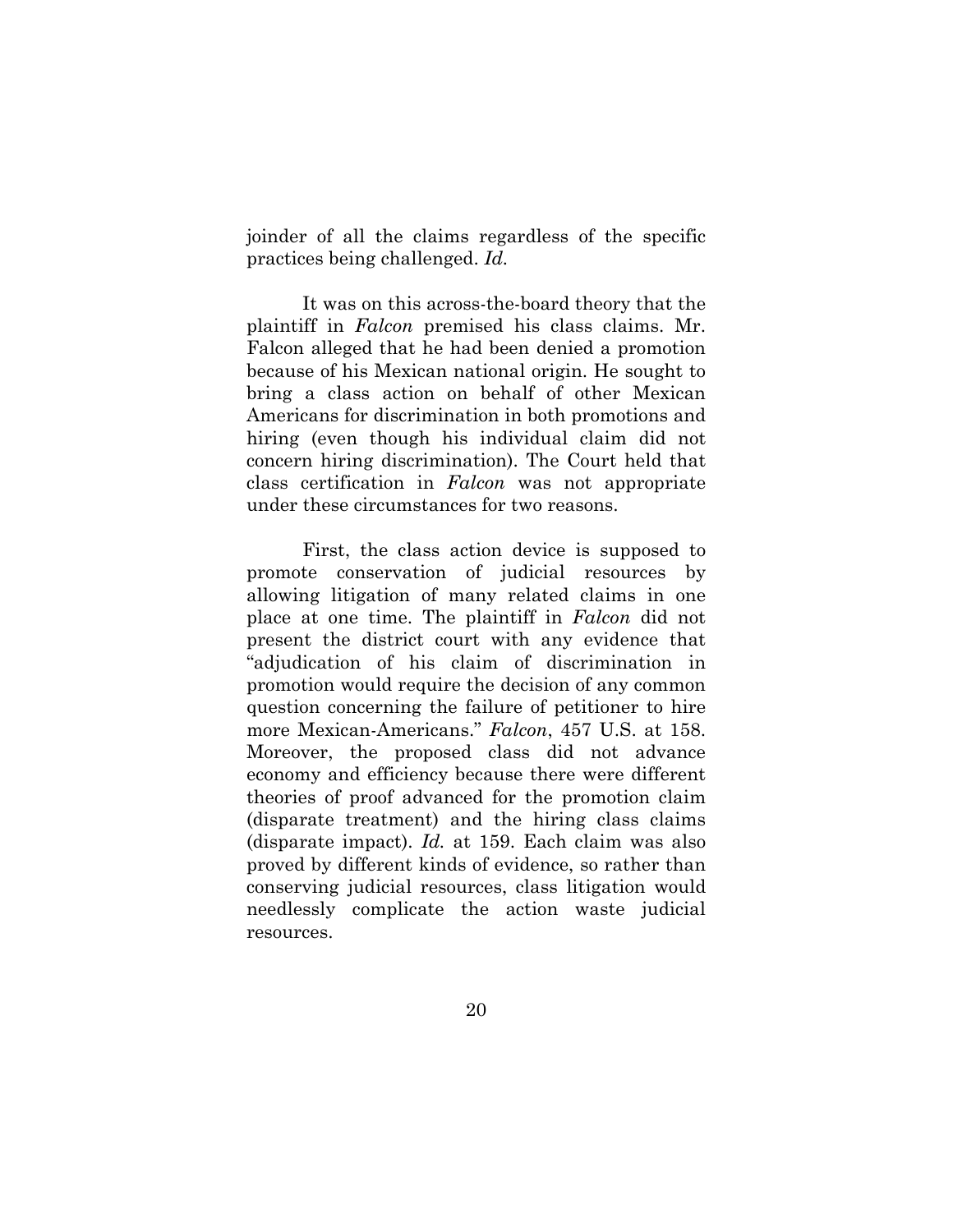Second, the class in *Falcon* did not meet the commonality requirement, and for the same reason the named plaintiff's discriminatory hiring claim was not typical of the class. The Court held that commonality could not be found on the mere fact that the named plaintiff and the other members of the class were of the same national origin. The limited nature of Falcon's promotion discrimination claim made him ineligible to be the class representative for those with hiring discrimination claims. The *Falcon* Court identified the inherent error in across-the-board cases as a failure to demand that plaintiff's individual claim encompass the claims of the absent class members. *Id.* at 160.

In contrast to the putative class in *Falcon*, whose only common thread was the national origin of the class members, the class here is defined not only by gender, but also the type of claims pursued pay and promotion—and the fact that plaintiffs all allege both disparate treatment and disparate impact discrimination. Moreover, despite Wal-Mart's repeated suggestion that plaintiffs have not identified any employment practice common to the class, the complaint in fact specifies that the challenged discrimination was the result of 1) a uniform corporate culture that promoted gender stereotyping; 2) an excessive delegation of decision making authority; and 3) a failure to exercise oversight as to the consequences of that delegated authority.

In short, this is not an across-the-board case because the named plaintiffs' claims *do* encompass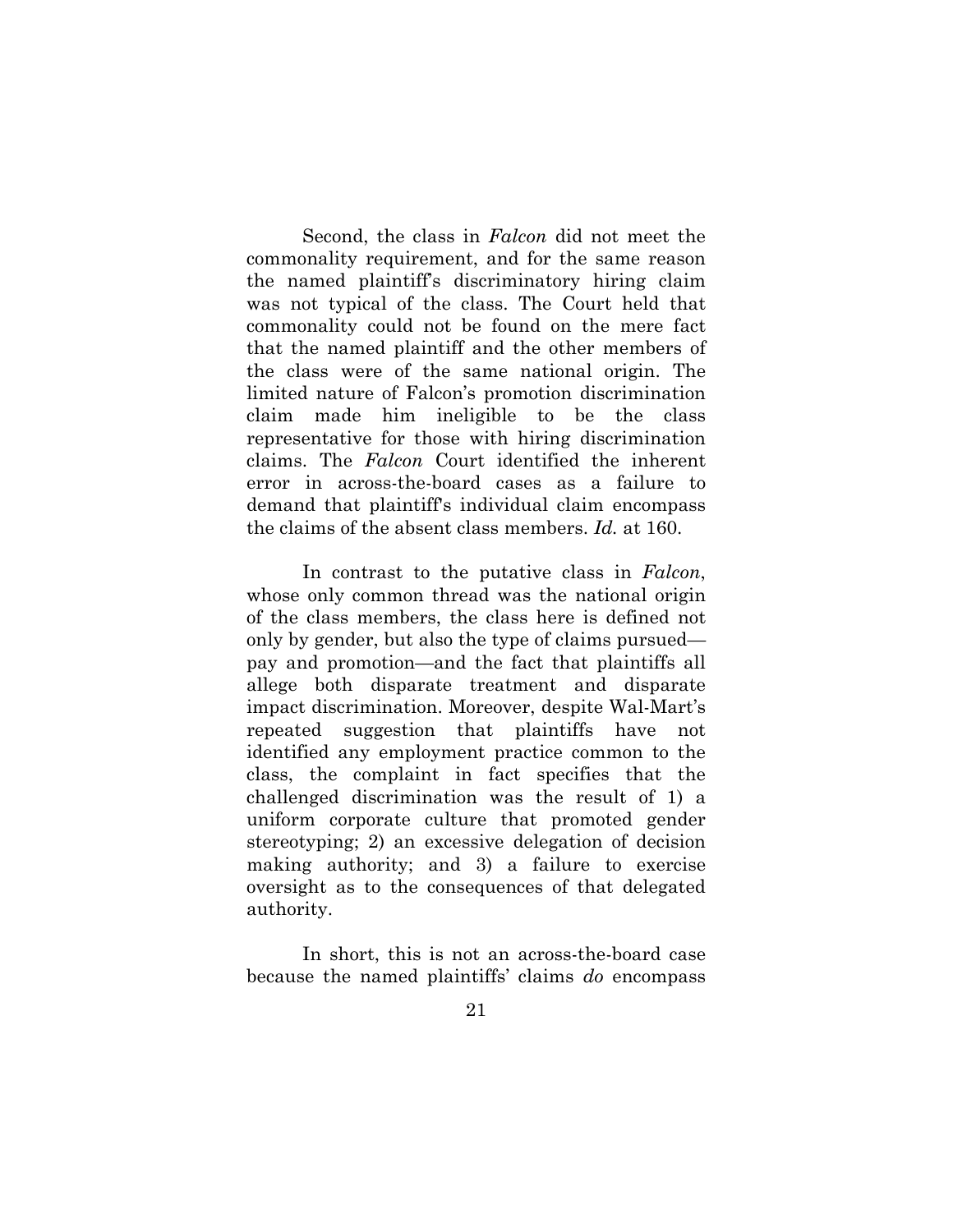the claims of the absent class members. The plaintiffs showed how their claims shared common questions of law and fact with the proposed class by offering substantial statistical evidence of gender disparities, anecdotal evidence revealing patterns of discriminatory conduct and expert testimony on social frameworks and their operation in workplace decision making. *See, e.g.,* J.A. 226a. The "acrossthe-board" theory that *Falcon* appropriately disavowed is simply inapplicable to this case.

In addition to being a misreading of this Court's precedent, the petitioner's proposed "significant proof" standard for certification of employment discrimination class actions inappropriately collapses a merits analysis into a certification determination. Wal-Mart repeatedly criticizes the plaintiffs for failing to prove their claims of discrimination. *See, e.g.*, Pet. Br. at 21 ("Plaintiffs have never offered significant proof that this framework was discriminatory."); *id.* at 25 ("[I]t is *plaintiffs'* burden to produce 'significant proof' of a company-wide discriminatory policy"). These criticisms expose the flaw in Petitioner's proposed standard: they are asking the wrong question for this procedural stage of the litigation.

As discussed above, the Federal Rules provide additional, more appropriate opportunities for Wal-Mart to attack plaintiffs' case. For example, if the plaintiffs do not prevail as to the common questions—that is, if the fact finder finds *either* that a discretionary policy combined with a particular corporate culture does not give rise to a claim as a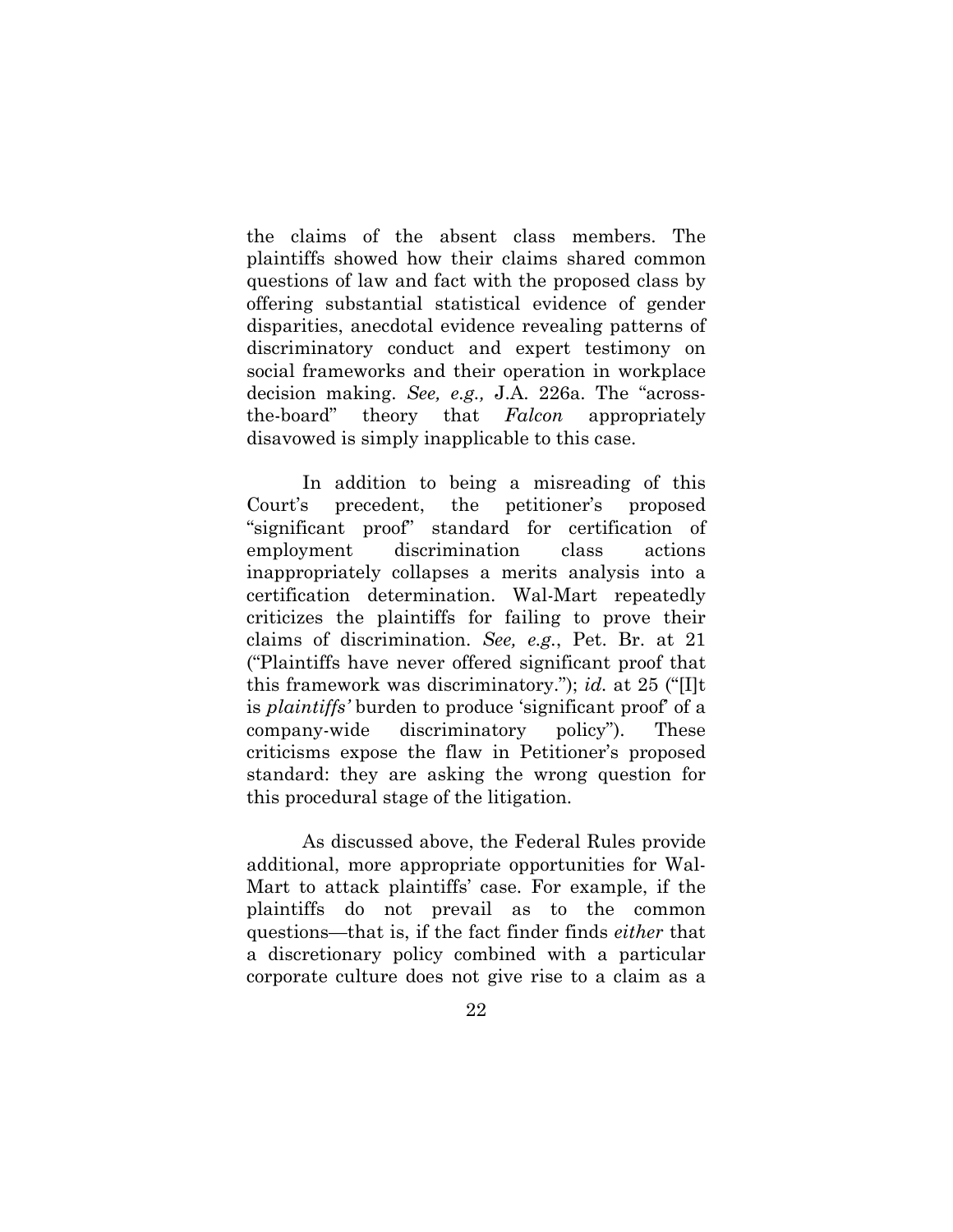matter of law *or* that Wal-Mart does not have the type of corporate culture alleged in the complaint then the basis for a class action will be lost. In that case, depending on the circumstances of that finding the district court will have the discretion to either enter a judgment for the defendant or alter the order for certification as permitted under Rule  $23(c)(1)(C)$ .

It is merely distracting that much of Wal-Mart's brief is devoted to the validity of plaintiffs' merits theory and the sufficiency of their proof. The district court appropriately did not require the plaintiffs to prove that all members of the class were subject to discrimination. These issues are important ones, but they are not relevant to the issue of whether this class has enough in common to pass the hurdle of Rule 23(a). Rather, the court appropriately concluded that the evidence presented by the plaintiffs fairly raised questions that were common to the class. As the Ninth Circuit correctly stated, "the disagreement *is* the common question, and deciding which side has been more persuasive is an issue for the next phase of the litigation." J.A. 71a. The question of whether plaintiffs' legal theory is in fact valid and can be proved on the facts of this dispute is one for a motion to dismiss under Rule 12 or a summary judgment motion under Rule 56.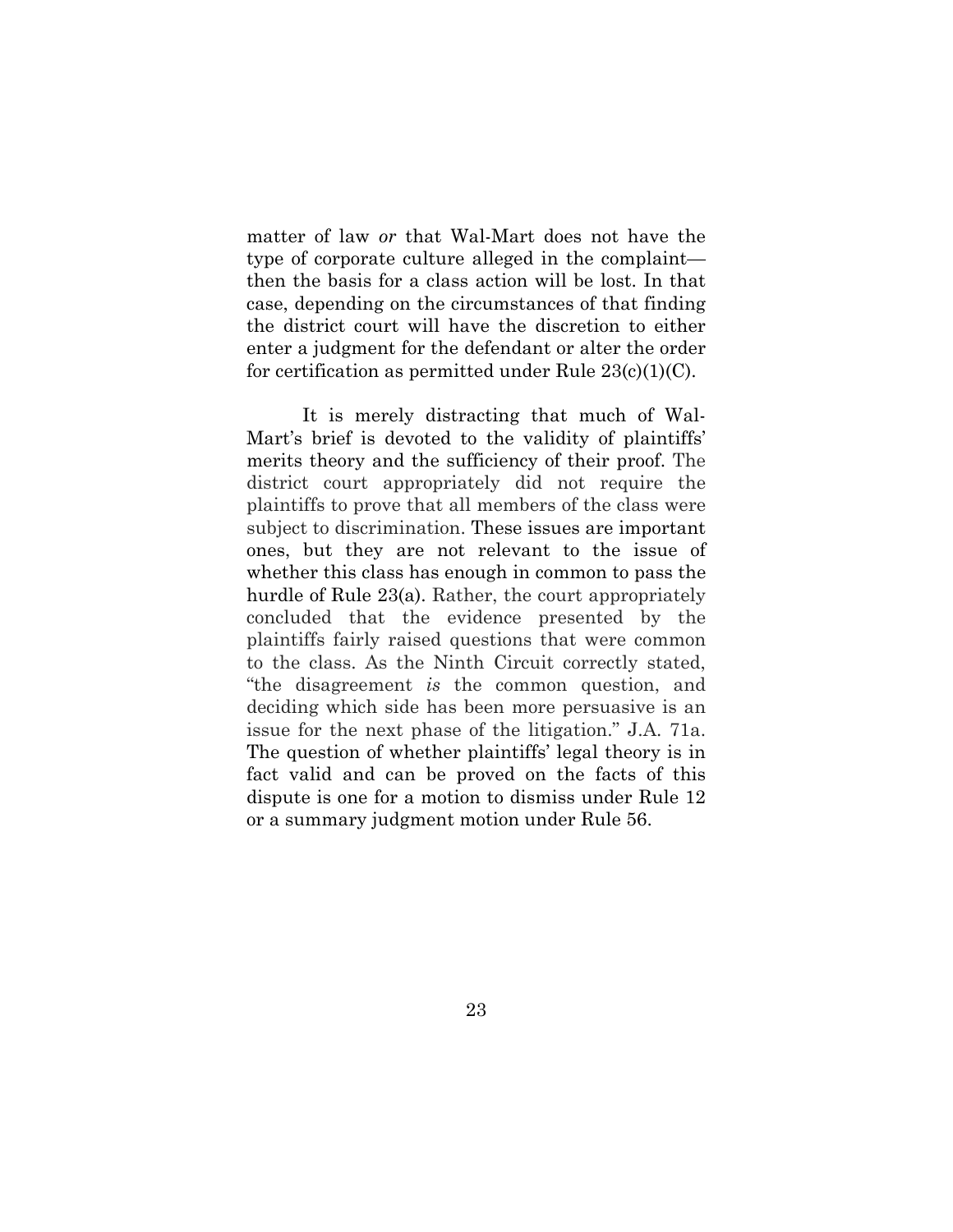## II. **A CLASS ACTION THAT SEEKS INJUNCTIVE RELIEF, AS THE CLASS CERTIFIED BELOW DOES, MAY BE CERTIFIED UNDER RULE 23(B)(2) EVEN IF IT ALSO SEEKS MONETARY RELIEF.**

Wal-Mart argues that the district court erred in certifying the plaintiffs' class action as a 23(b)(2) class because they sought not only injunctive and declaratory relief but also back pay.3 Pet. Br. 44, 46. The construction of Rule 23 proposed by Petitioner is inconsistent with the text of Rule 23(b)(2) and with the structure and purpose of the Federal Rules. In fact, the district court's certification of this class under 23(b)(2) was well within its discretion given that the plaintiffs, like many civil rights plaintiffs, are seeking injunctive and declaratory relief to remedy an employer's alleged discriminatory policies and practices.

## **A. The Federal Rules' text, structure, and purpose confirm that monetary relief may be sought in a 23(b)(2) class action.**

As long as the requirements of Rule 23(a) are met, Rule 23(b)(2) allows certification when "the party opposing the class has acted or refused to act

<sup>3</sup> The plaintiffs also sought punitive damages, but that issue is not properly before this Court since the appropriateness of certifying a class for punitive damages was remanded back to the district court.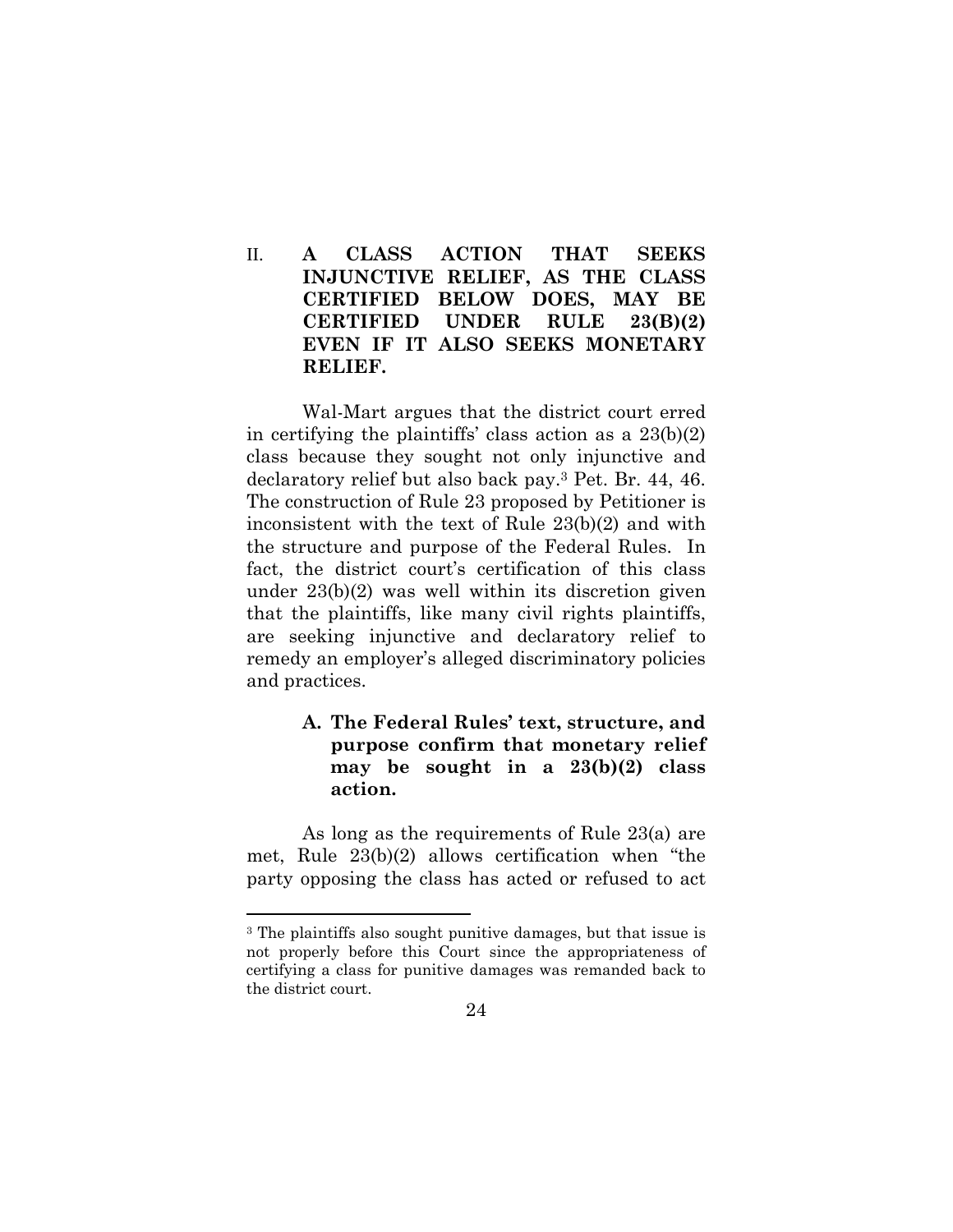on grounds that apply generally to the class, so that final injunctive relief or corresponding declaratory relief is appropriate respecting the class as a whole." Fed. R. Civ. P. 23(b)(2). This language is not confined to classes that seek *only* injunctive or declaratory relief.

Thus, Wal-Mart's question presented— "whether *claims* for monetary relief can be certified under Federal Rule of Civil Procedure 23(b)(2)" mischaracterizes the inquiry appropriate under Rule 23. Rule 23(b) governs whether a "class *action*" may be certified, *not* whether particular "claims" can be certified. This language choice is intentional. For example, the Rules require a court evaluating 23(a)(3) typicality to consider whether "the *claims* or defenses of the representative parties are typical of the *claims* or defenses of the class." Fed R. Civ. P. 23(a)(3) (emphasis added). And once a court concludes that a "class action may be maintained" under Rule 23(b), it proceeds under 23(c) to designate "the class *claims*, issues, or defenses." Fed. R. Civ. P.  $23(c)(1)(B)$ . The  $23(b)(2)$  inquiry, however, does not require the court to carve up the class action on a claim-by-claim basis.4

The permissibility of monetary-relief claims in a 23(b)(2) class action is confirmed by the advisory committee notes to Rule 23's 1966 amendments, which state that "subdivision  $[(b)(2)]$  does not extend to cases in which the appropriate final relief relates

<sup>4</sup> There is, of course, no obstacle to joining claims for monetary relief and injunctive relief under the Federal Rules. *See* Fed. R. Civ. P. 18(a).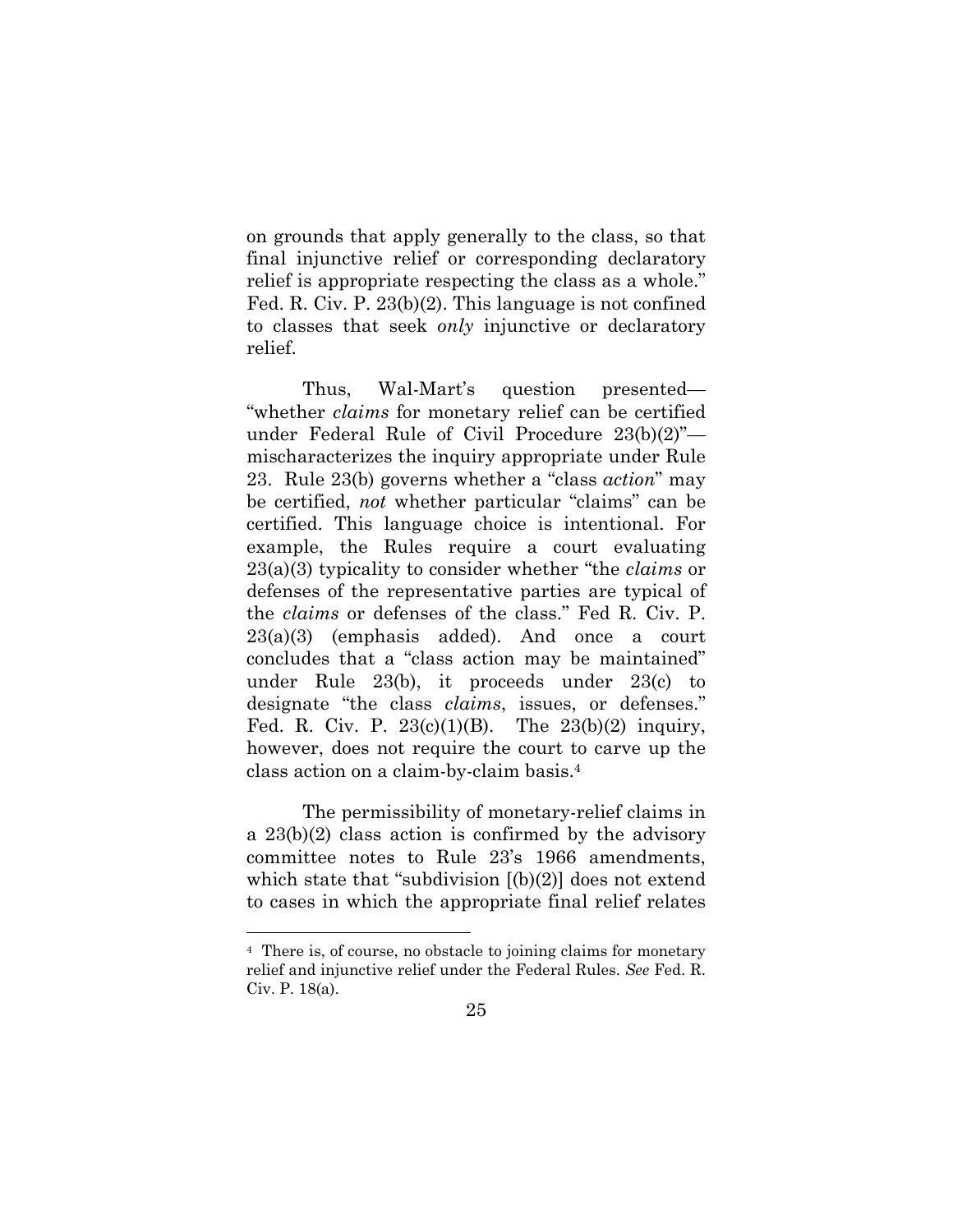*exclusively or predominantly* to money damages." Fed. R. Civ. P. 23, advisory committee notes (1966 amendment, subdivision (b)(2)) (emphasis added). This language plainly contemplates that monetaryrelief claims are not categorically forbidden under Rule  $23(b)(2)$ . Thus, the advisory committee notes bolster the plain meaning of Rule 23's text: the presence of monetary-relief claims does not automatically preclude certification under 23(b)(2) where, as here, "the party opposing the class has acted or refused to act on grounds that apply generally to the class, so that final injunctive relief or corresponding declaratory relief is appropriate respecting the class as a whole." Fed. R. Civ. P.  $23(b)(2)$ .

This conclusion is also mandated by Federal Rule 1, which requires that Rule 23 "should be construed and administered to secure the just, speedy, inexpensive determination of every action and proceeding." Fed. R. Civ. P. 1. Where a class action seeks monetary relief based on the same "act[s] or refus[als] to act" that justify certification under Rule 23(b)(2), the class action's "just, speedy, inexpensive determination" is only enhanced by allowing class members to pursue their monetaryrelief claims as well. At a bare minimum, certification of the class allows common issues to be resolved with respect to the entire class before proceeding to adjudicate any individual issues that might be implicated in claims for monetary relief. This is far more manageable and cost-effective than requiring each class member to independently litigate monetary claims from start to finish. As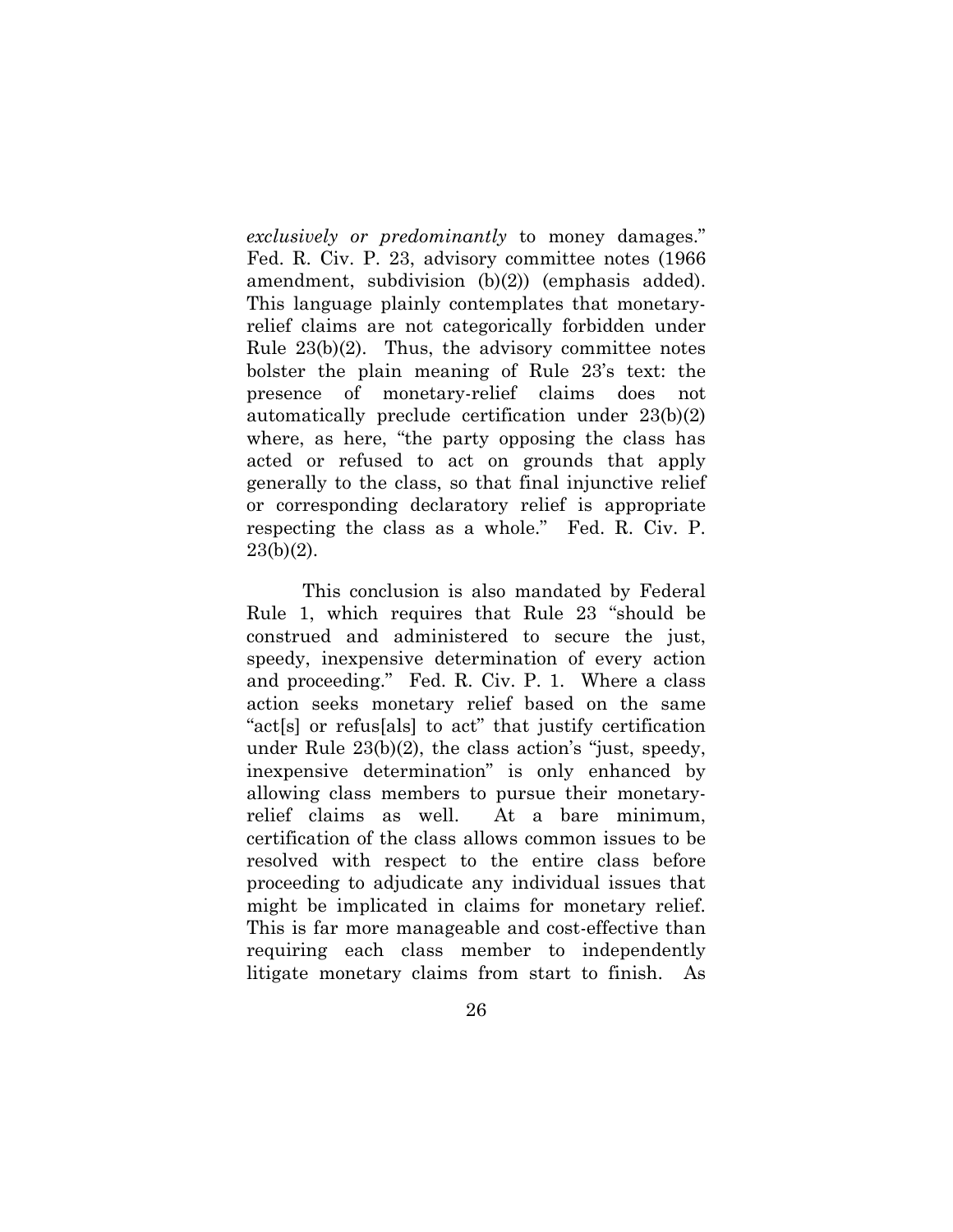Judge Frank Easterbrook observed in *Allen v. International Truck & Engine Corp.*, 358 F.3d 469, 472 (7th Cir. 2004), "a class proceeding for equitable relief . . . is no more complex than individual trials, yet produces benefits compared with the one-personat-a-time paradigm." Given those benefits, when equitable claims are being pursued on a class-wide basis, "it would be prudent for the district court to reconsider whether at least some of the issues bearing on damages . . . could be treated on a class basis." *Id.* 

Requiring monetary claims to be brought in separate lawsuits, on the other hand, may make them economically infeasible where litigation is likely to be costly as compared to individual recoveries. In the case at bar, for example, it is estimated that the average annual wage loss for each class members is barely more than one thousand dollars. *See* Resp. Br. 60; J.A. 475a.

These considerations were keenly on the minds of the drafters of the 1966 amendments to Rule 23, which created the three current categories in Rule 23(b). Professor Benjamin Kaplan, then the reporter for the Civil Rules Committee, wrote that "[t]he entire reconstruction of the Rule bespoke an intention to promote more vigorously than before the dual missions of the class-action device." Benjamin Kaplan, *A Prefatory Note*, 10 B.C. Indus. & Comm. L. Rev. 497, 497 (1969). The first mission was "to reduce units of litigation by bringing under one umbrella what might otherwise be many separate but duplicating actions." *Id.* The second was "to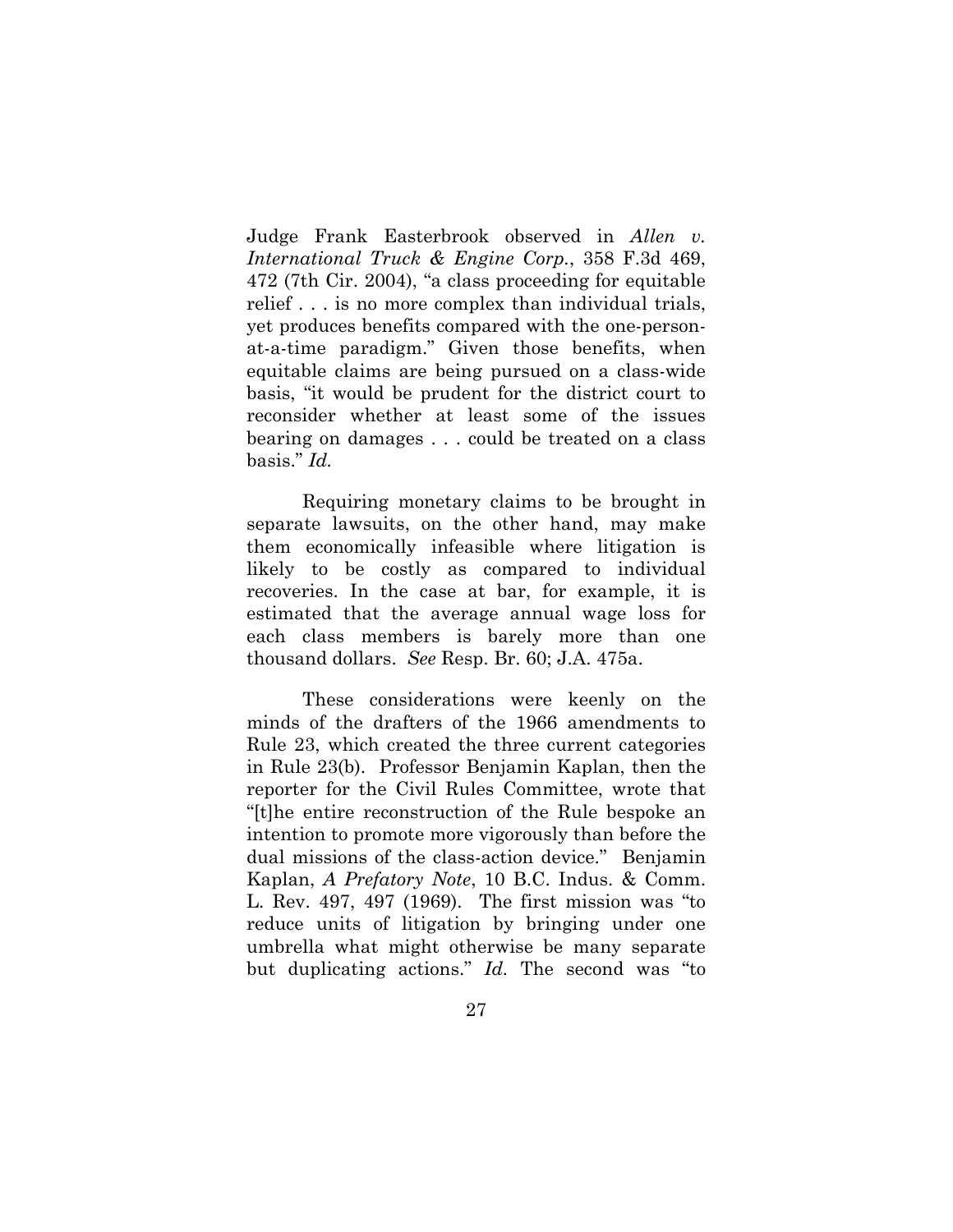provide means of vindicating the rights of groups of people who individually would be without effective strength to bring their opponents into court at all," even though empowering such claims could "increase litigation overall." *Id.* Both of these objectives are best served by allowing injunctive-relief and monetary-relief claims to proceed together under Rule 23(b)(2).

## **B. The presence of some individualized issues does not foreclose certification under Rule 23(b)(2).**

Although monetary-relief claims may require a court to consider the circumstances of individual class members, Wal-Mart's assertion that those claims must be treated as a wholly separate class proceeding under Rule 23(b)(3) rather than Rule  $23(b)(2)$  is incorrect. Pet. Br. 49. The presence of such claims simply means that the district court will have to consider the extent to which the relevant issues should be adjudicated on a class-wide basis or, alternatively, via more individualized proceedings. This inquiry is important, of course, and it is a question that the Federal Rules leave to district court discretion regardless of which subpart of Rule 23(b) is invoked. Even in a Rule 23(b)(1) class action, class members might be required to "present individual claims after the basic class decision." Fed. R. Civ. P. 23, advisory committee notes (1966 amendment, subdivision  $(d)(2)$  (describing need for such proceedings in "limited fund" cases).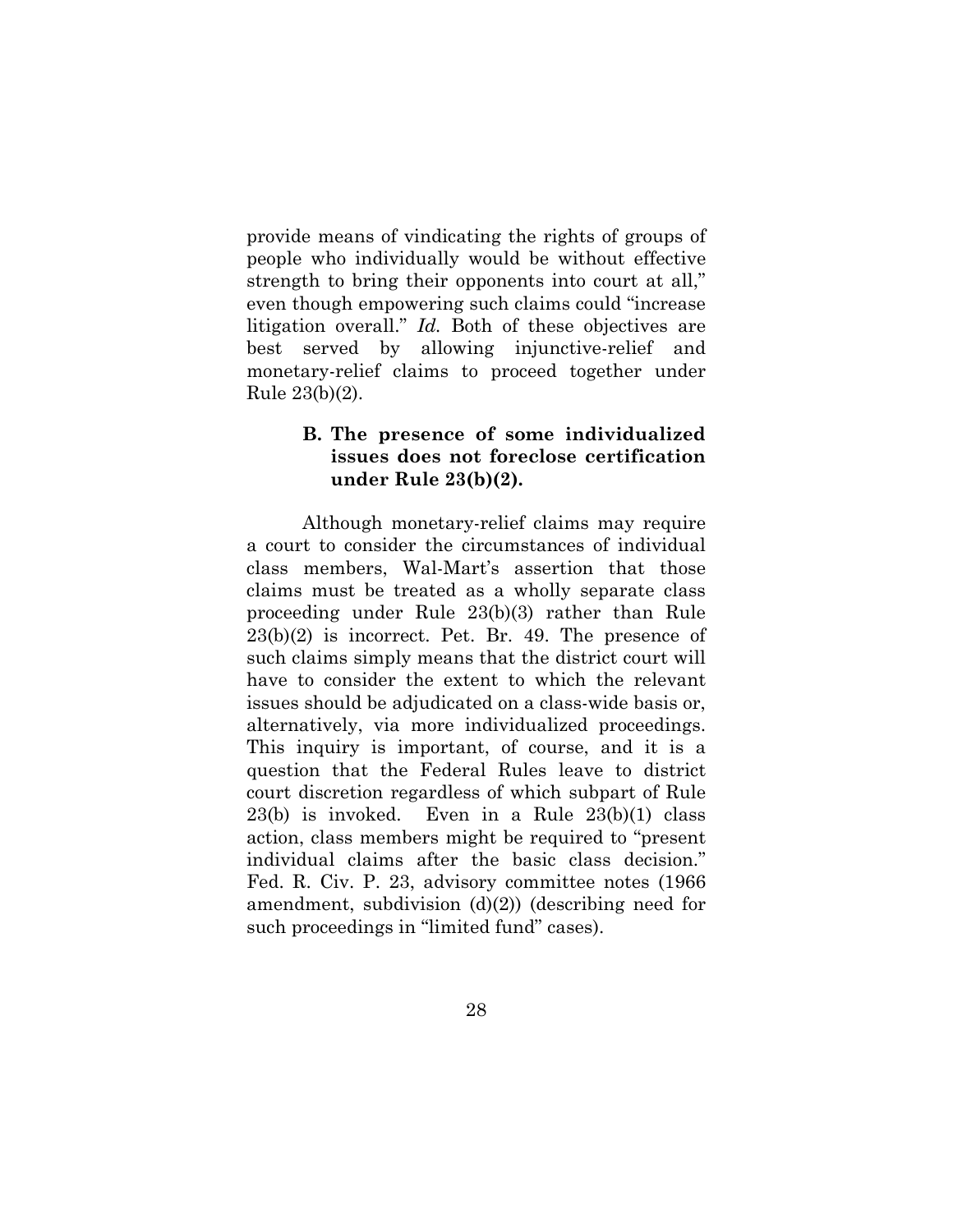For all class actions, therefore, the court must designate "the class claims, issues, or defenses," Fed. R. Civ. P.  $23(c)(1)(B)$ , and may decide to adjudicate on a class-wide basis only "particular issues." Fed. R. Civ. P. 23(c)(4). As well, for every class action, the court must make orders that, among other things, "determine the course of proceedings or prescribe measures to prevent undue repetition or complication." Fed. R. Civ. P. 23(d)(1). As Judge Richard Posner has explained:

> Rule 23 allows district courts to devise imaginative solutions to problems created by the presence in a class action litigation of individual damages issues. Those solutions include (1) bifurcating liability and damage trials with the same or different juries; (2) appointing a magistrate judge or special master to preside over individual damages proceedings; (3) decertifying the class after the liability trial and providing notice to class members concerning how they may proceed to prove damages; (4) creating subclasses; or (5) altering or amending the class.

*Carnegie v. Household International, Inc.*, 376 F.3d 656, 661 (7th Cir. 2004) (internal quotation marks omitted). Moreover, in both class-action and nonclass-action litigation, the Rules explicitly empower the Court to "adopt[] special procedures for managing potentially difficult or protracted actions that may involve complex issues, multiple parties,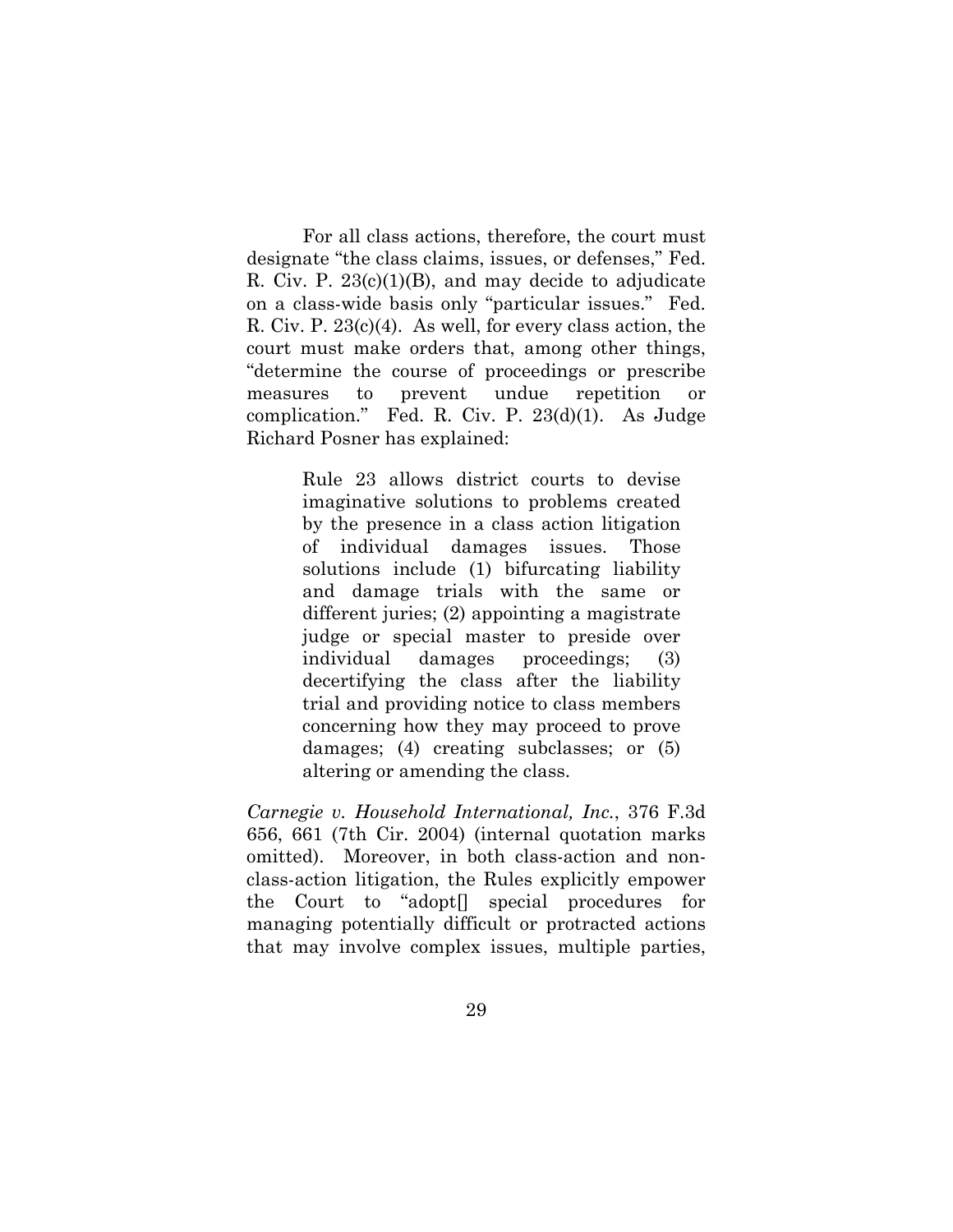difficult legal questions, or unusual proof problems." Fed. R. Civ. P. 16(c)(2)(L).

These are fundamentally case-management issues, not ones that dictate the propriety of class certification in the first instance or that require class certification to be assessed under Rule 23(b)(3). District courts properly retain discretion to decide how best to manage the litigation in a Rule 23(b)(2) class action. Judge Easterbrook's decision in *Allen v. International Truck & Engine Corp.*, 358 F.3d 469 (7th Cir. 2004), is instructive. In reversing the district court's refusal to certify under Rule 23(b)(2) a class action seeking injunctive relief and compensatory damages, he emphasized the practical advantages of treating on a class-wide basis at least some aspects of the damages claims, given that core liability issues would be adjudicated class-wide with respect to injunctive relief. 358 F.3d at 472. In remanding that question, Judge Easterbrook wrote that "[w]hether full class treatment of damages issues would be manageable … is too fact-sensitive, and too much of a judgment call, to warrant interlocutory review in this court." *Id.*

This Court and countless appellate courts have confirmed the importance of district-court discretion in certifying and managing class actions. *See, e.g., Califano v. Yamasaki*, 442 U.S. 682, 703 (1979) ("The certification of a nationwide class, like most issues arising under rule 23, is committed in the first instance to the discretion of the district court."); *Sacred Heart Health Sys., Inc. v. Humana*, 601 F.3d 1159, 1169 (11th Cir. 2010) ("The decision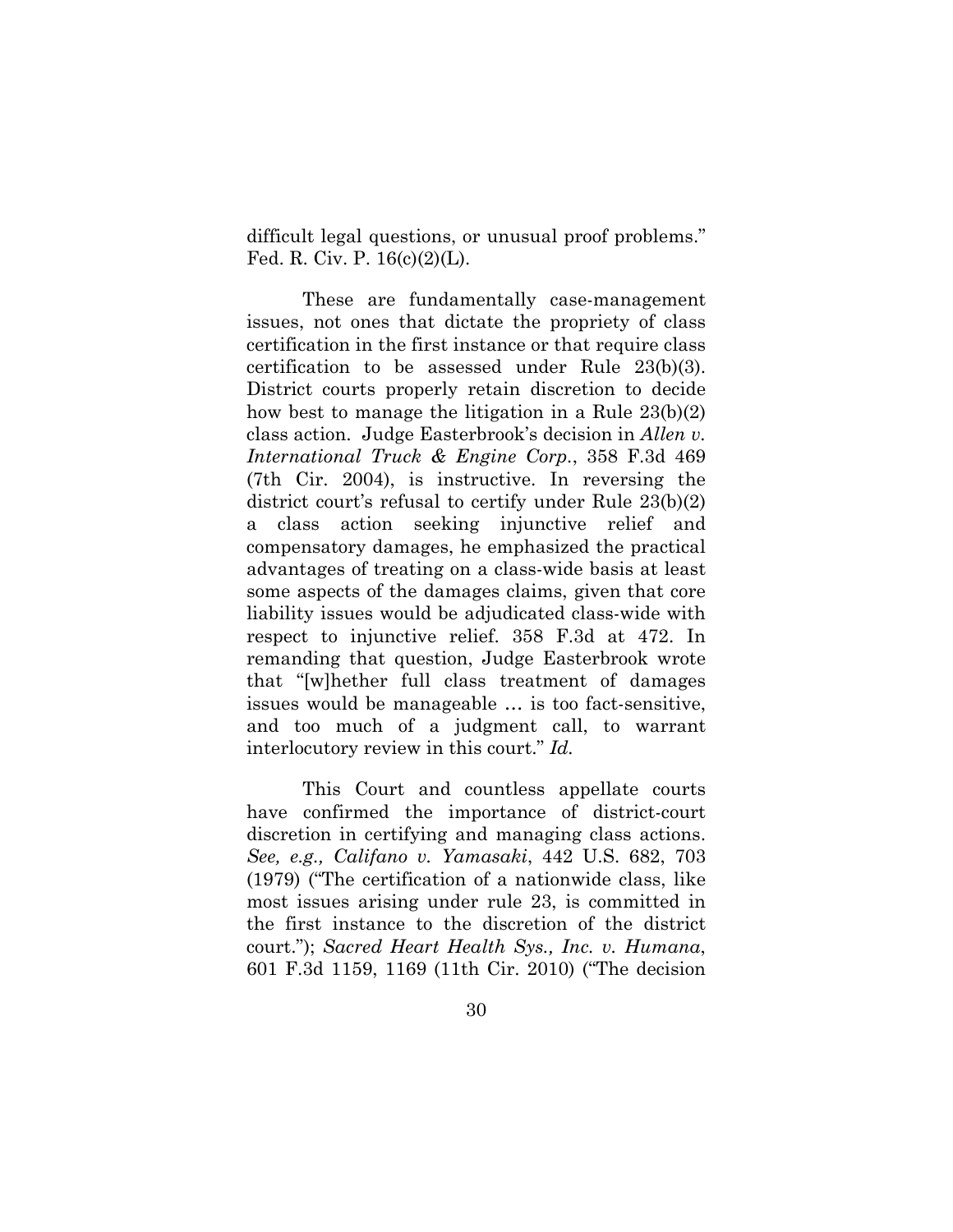to certify is within the broad discretion of the district court, and we review for an abuse of that discretion."). Such discretion makes perfect sense because the district court "generally has a greater familiarity and expertise with the practical and primarily factual problems of administering a lawsuit than does a court of appeals." *Central Wesleyan College v. W.R. Grace & Co.*, 6 F.3d 177, 185 (4th Cir. 1993) (Wilkinson, C.J.) (citations and internal quotation marks omitted).

In the case at bar, the district court showed sensitivity to the practical considerations that ought to inform its exercise of discretion. For example, it limited class treatment of promotion claims to a subset of class members for whom objective applicant data exists. J.A. 267a. The district court's conclusion that class-wide adjudication was otherwise fair and feasible is permissible and entitled to deference.5

Courts adjudicating a Rule 23(b)(2) class action also have the authority to order (as the district court did in this case) that class members be notified and given the opportunity to opt out. Wal-

<sup>5</sup> Although Wal-Mart argues that the district court's plan for adjudicating this case violates Wal-Mart's due process rights, the Rules Enabling Act, and substantive Title VII law, *e.g.*, Pet. Br. 43, this Court specifically declined to grant certiorari on these issues. Further, the district court's proposed approach is consistent with the way numerous federal courts have handled similar Title VII claims. *See, e.g.*, *McClain v. Lufkin Indus., Inc.*, 519 F.3d 264, 281 (5th Cir. 2008); *Pitre v. W. Elec. Co.*, 843 F.2d 1262, 1274-75 (10th Cir. 1988); *Segar v. Smith*, 738 F.2d 1249, 1291 (D.C. Cir. 1984).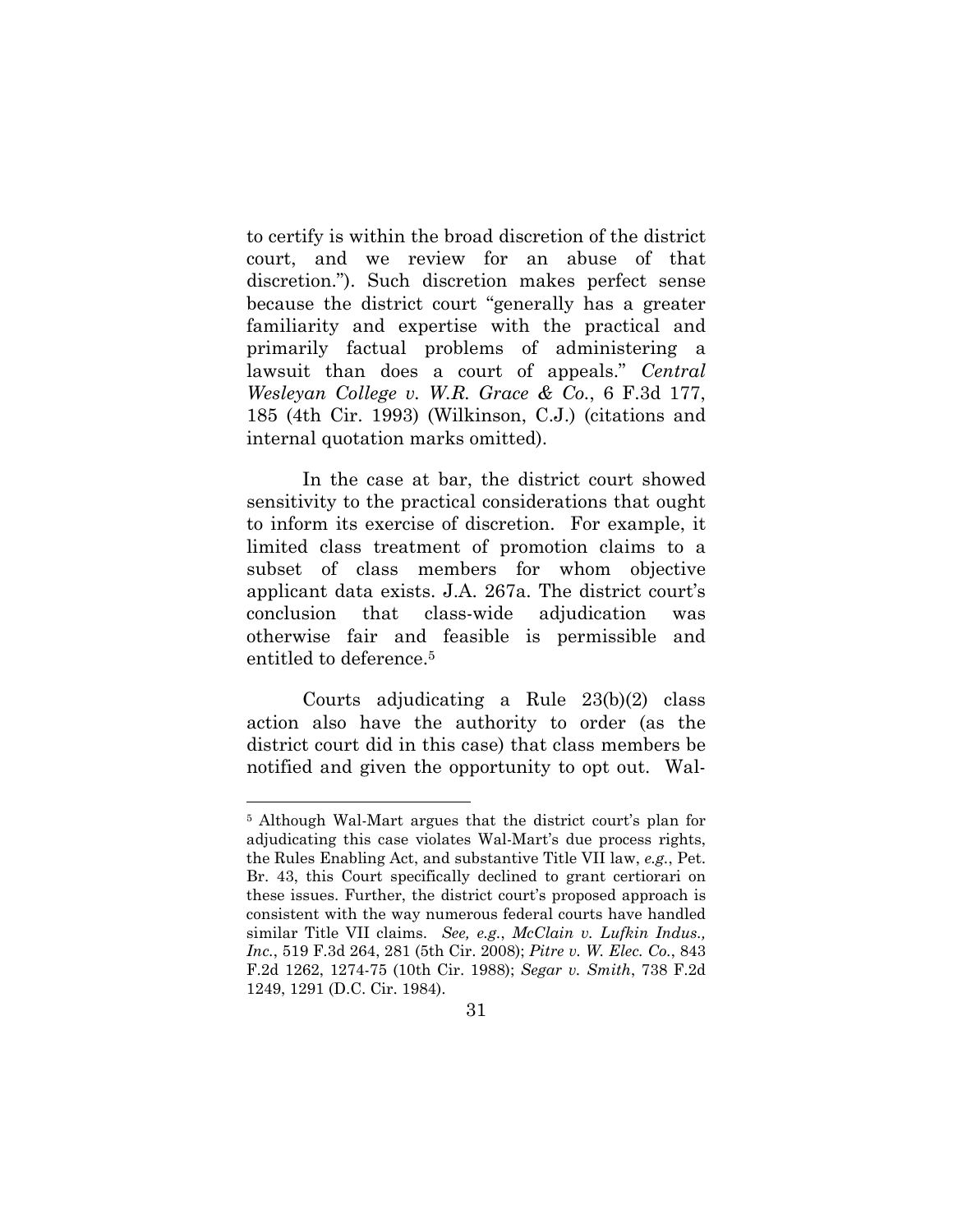Mart's contention to the contrary, Pet. Br. 47, is incorrect. As for notice, Rule 23 explicitly authorizes the district court to order notice to members of a Rule 23(b)(2) class. Fed. R. Civ. P. 23(c)(2)(A).

As for opt-out rights, Rule 23 is unquestionably flexible enough to empower courts to allow members of a Rule 23(b)(2) class to opt out. *See, e.g., Eubanks v. Billington*, 110 F.3d 87, 94-95 (D.C. Cir. 1997); *Lemon v. International Union*, 216 F.3d 577, 582 (7th Cir. 2000) (noting the district court's authority to "certify the class under Rule 23(b)(2) for both monetary and equitable remedies but exercise its plenary authority . . . to provide all class members with personal notice and opportunity to opt out"). At the very least, Rule  $23(c)(1)(C)$ authorizes the district court to alter or amend the definition of a Rule 23(b)(2) class any time before final judgment; this allows the court to exclude from the class those who opt out. *See also* Manual for Complex Litigation 4th § 21.221 & n.821 ("A court is not precluded from defining a class under Rule  $23(b)(1)$  or  $(b)(2)$  to include only those potential class members who do not opt out of the litigation.").<sup>6</sup>

<sup>6</sup> Accordingly, there is no need for the Court to decide here the extent to which notice and opt-out rights are required for due process. *See Phillips Petroleum Co. v. Shutts*, 472 U.S. 797, 811-12 & n.3 (1985) (limiting its holding requiring notice and opt-out rights to "class actions which seek to bind known plaintiffs concerning claims wholly or predominately for money judgments" and not to "other types of class actions, such as those seeking equitable relief"). The question left open by *Shutts* is not presented in this case; nor does it need to be answered to resolve the proper scope of Rule 23(b)(2), because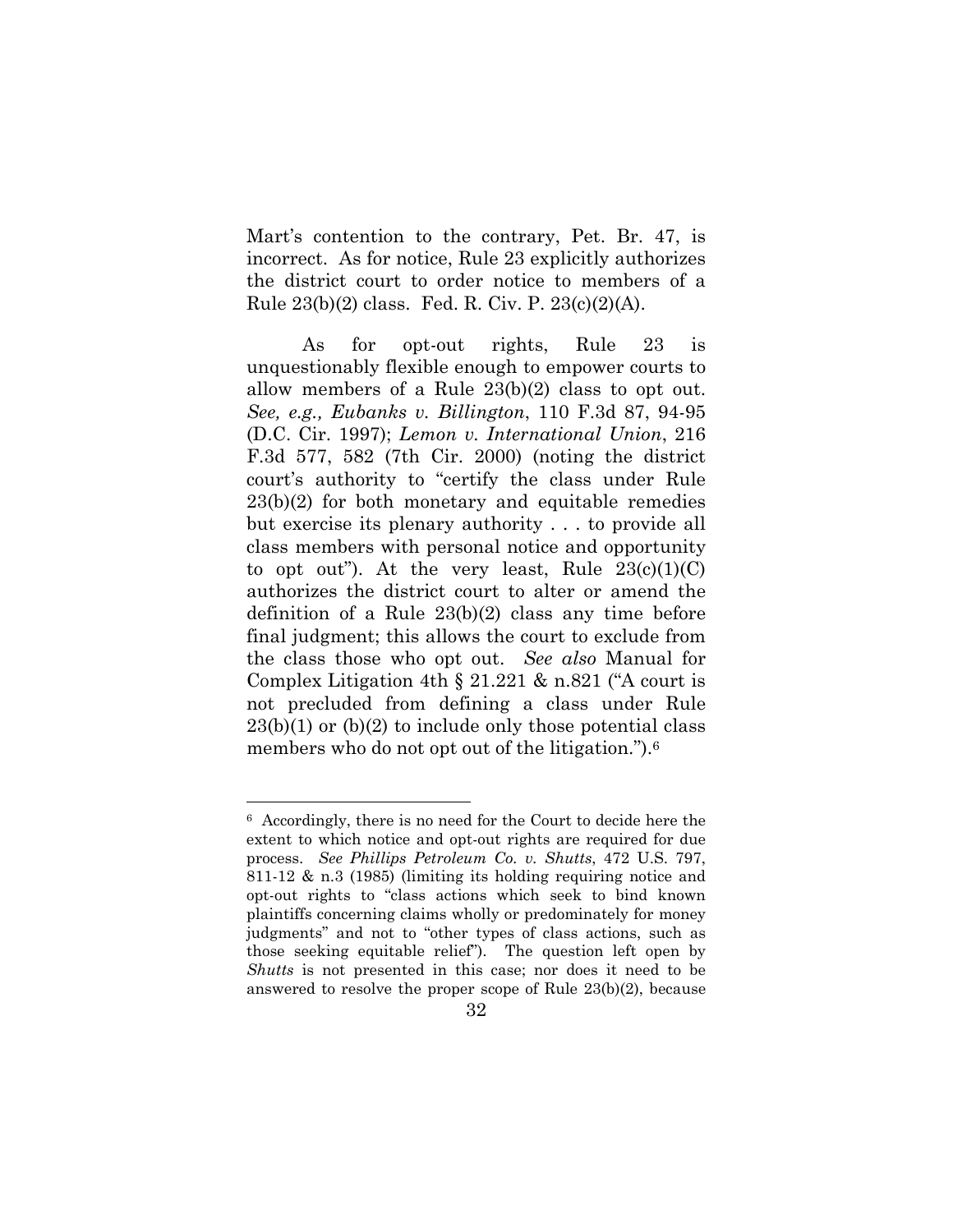For all these reasons, this Court should not endorse the unnecessary and atextual conclusion that monetary-relief claims *must* be carved away from a Rule 23(b)(2) class action and subjected to a Rule 23(b)(3) inquiry. Indeed, there is a fundamental difference between the circumstances presented here—in which claims for injunctive relief are certainly appropriate for class litigation—and the typical Rule 23(b)(3) class action that seeks only monetary relief.

The 23(b)(3) inquiry requires a court to compare adjudication by means of a class action to adjudication without a class action. *See* Fed. R. Civ. P. 23(b)(3) (is class litigation "superior to other available methods for fairly and efficiently adjudicating the controversy"). Here, however, claims for injunctive relief are already going to proceed as a class action under Rule 23(b)(2). Thus, the proper point of comparison is *not* purely individualized litigation without any class-wide adjudication. Rather, the point of comparison is a situation where a class action already exists that will be adjudicating on a class-wide basis crucial elements of the monetary-relief claims, in particular, whether Wal-Mart's policies and practices comply with Title VII.

In this scenario, forcing monetary-relief claims into the Rule 23(b)(3) box would require courts to make an inquiry that does not match

Rule 23 empowers courts to comply with whatever due process requires in cases that, like this one, seek both monetary and injunctive relief.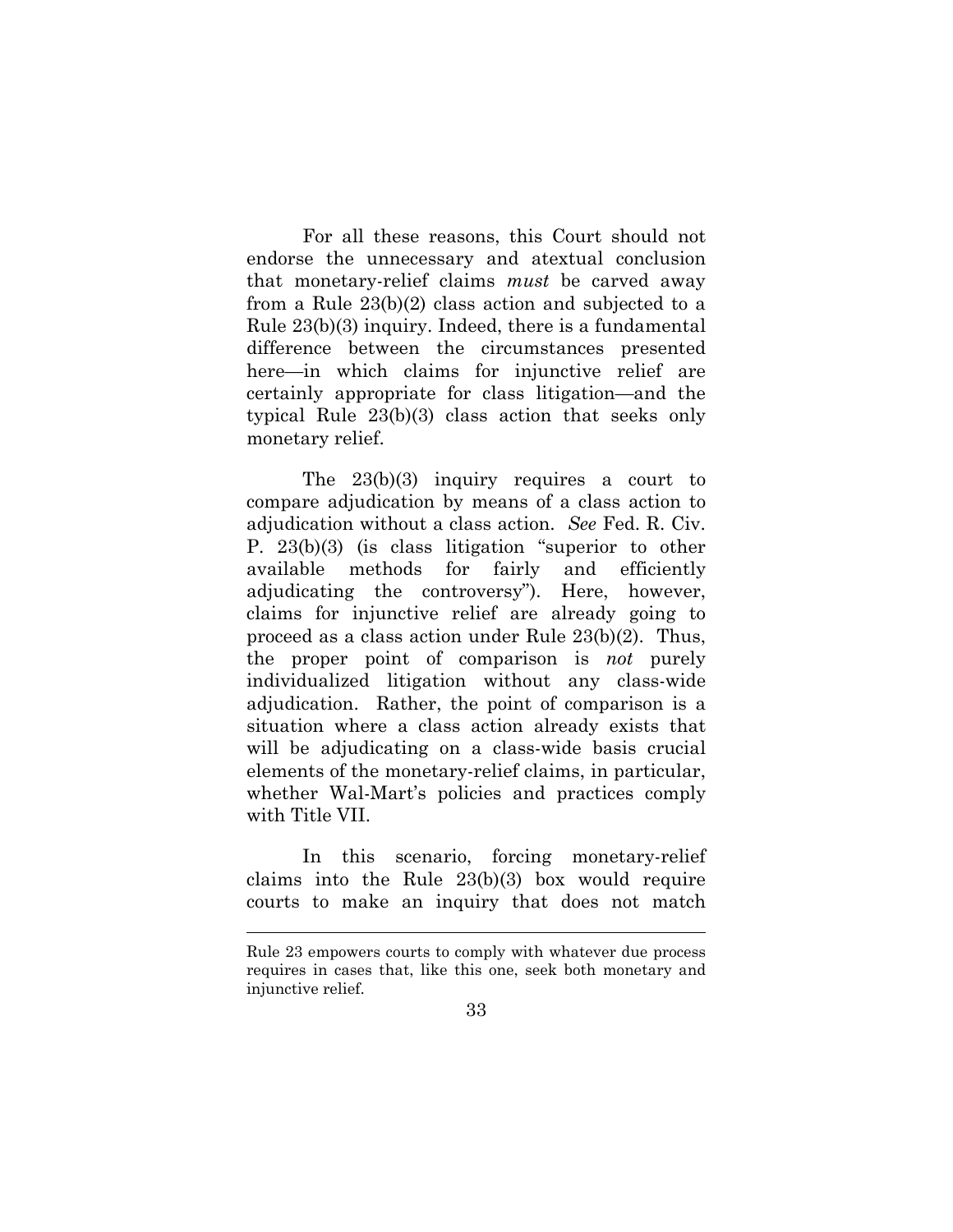reality. Instead, the Rules properly allow the court to certify the class action under (b)(2), and then to structure the litigation to adjudicate the claims in the most fair and efficient manner given the significance of these overlapping issues. Of course, it bears mentioning that a district court could well, in its discretion, determine that the class or some subset should be certified under 23(b)(3). That determination is one for the district court to make, and is part of the general discretion to manage the litigation.

## **C. Adjudication of monetary-relief claims in a 23(b)(2) class action should only be categorically forbidden in narrow circumstances not present here.**

As set forth above, a class action may be certified under Rule 23(b)(2) even if it contains claims for monetary relief, and the district court did not abuse its discretion in finding this class action appropriate under 23(b)(2). There may, however, be some circumstances where monetary-relief claims should not be adjudicated in a Rule 23(b)(2) class action, and must independently satisfy some other prong of Rule 23(b). No such circumstances are present here, but in the interest of completeness *amici* briefly discuss below two potential limitations on the use of Rule 23(b)(2).

One situation where a Rule 23(b)(2) class action ought not to include monetary-relief claims is if they are based on conduct that is unrelated to conduct underlying the injunctive-relief claims.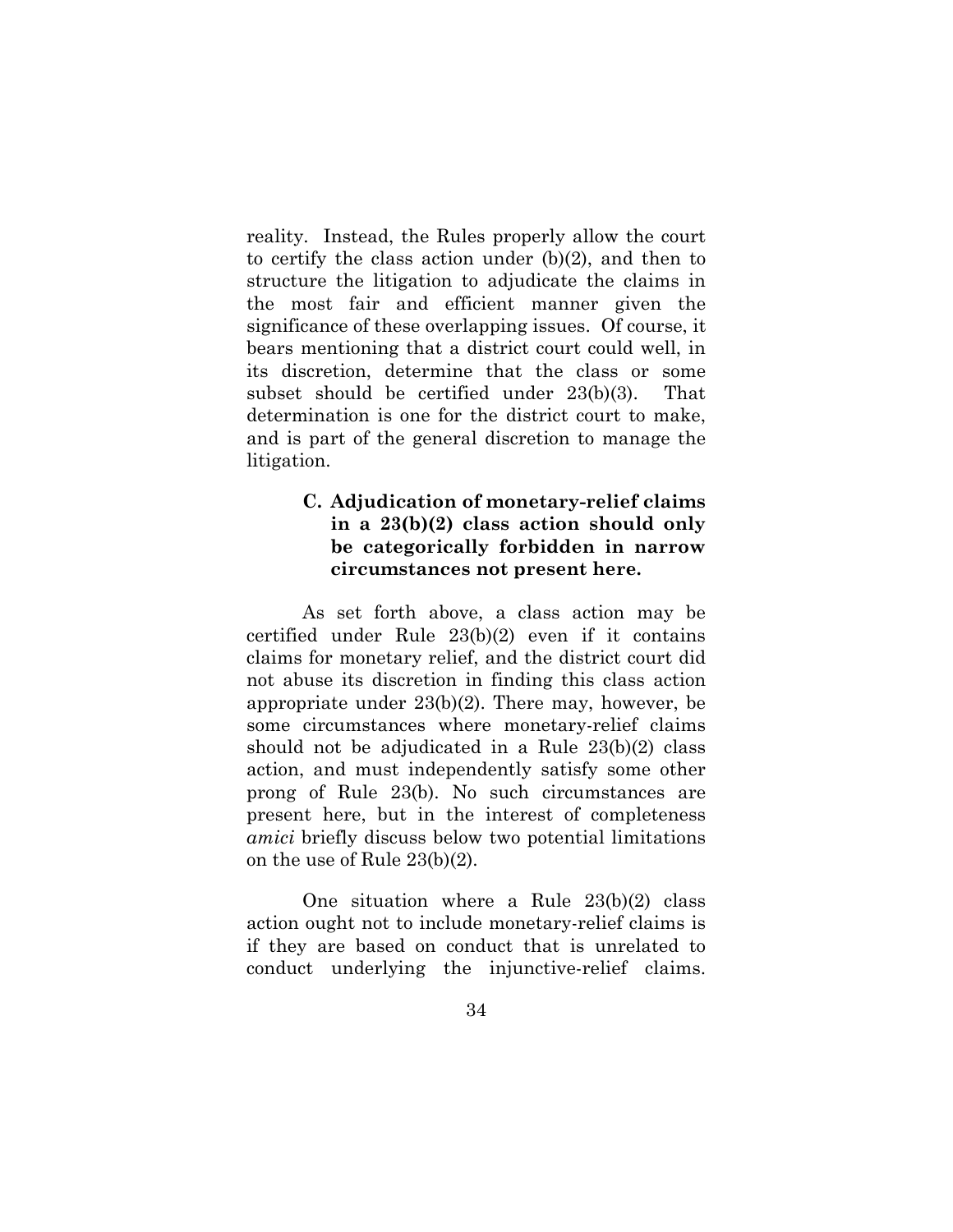Where there is no transactional relationship between the claims, the values of Rule 1 are not likely to be served because the injunctive-relief class action will not be resolving issues that would be relevant to the monetary-relief claims. As a textual matter, the lack of a transactional connection between injunctive-relief and monetary-relief claims might be framed in terms of whether the claims are truly part of one "class action" for purposes of Rule 23(b).

This Court has taken an analogous approach to federal-question jurisdiction. Under *United Mine Workers v. Gibbs*, federal-law and state-law claims comprise a single "case" for purposes of Article III only when they "derive from a common nucleus of operative fact." 383 U.S. 715, 725 (1966). In the case at bar, however, the class plaintiffs' monetary-relief claims are based on the very same "act[s] or refus[als] to act" that warrant 23(b)(2) certification.

It would also be inappropriate to adjudicate monetary-relief claims in a Rule 23(b)(2) class action where reasonable plaintiffs would not be seeking injunctive relief in the absence of a possible monetary recovery, or where the injunctive or declaratory relief sought would not be reasonably necessary and appropriate even if the plaintiffs were to succeed on the merits. *See Robinson v. Metro-North*, 267 F.3d 147, 164 (2d Cir. 2001). *Robinson* reasoned that "[i]nsignificant or sham requests for injunctive relief should not provide cover for (b)(2) certification of claims that are brought essentially for monetary recovery." *Id.* at 164.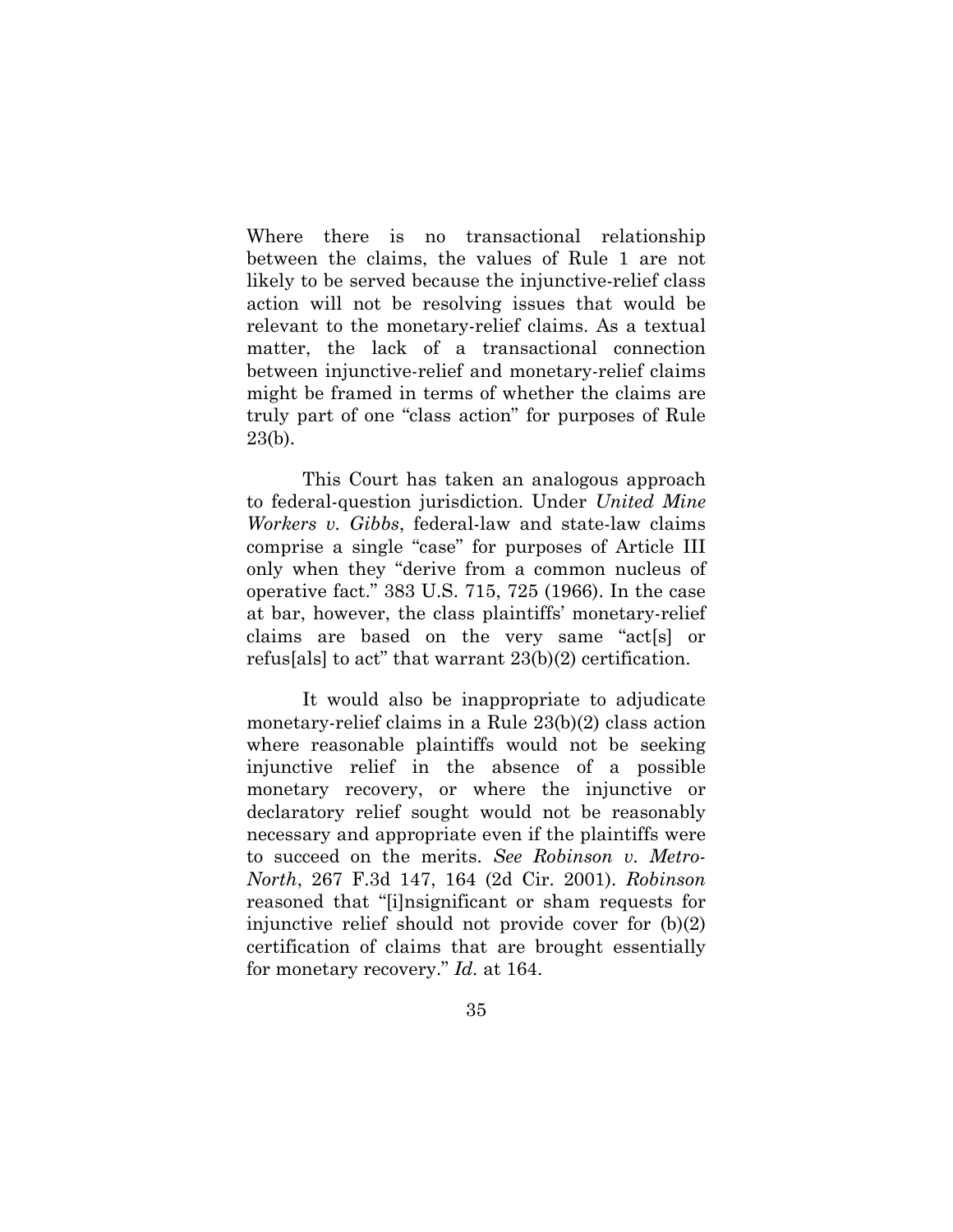Jurisdictional principles provide a useful analogy here as well. In *Bell v. Hood*, this Court recognized that federal-question jurisdiction is not appropriate "where the alleged claim under the Constitution or federal statutes clearly appears to be immaterial and made solely for the purpose of obtaining jurisdiction, or where the claim is wholly insubstantial and frivolous." 327 U.S. 678, 682-83 (1946). Likewise, an insignificant or sham request for injunctive relief is an inappropriate basis for Rule 23(b)(2) certification. The requests for injunctive relief in the case at bar, however, are certainly not "insignificant" or a "sham." Although Wal-Mart vigorously disputes the merits of plaintiffs' claims, there is no question that injunctive relief is appropriate if Wal-Mart's policies and practices are found to violate Title VII. *See* 42 U.S.C. § 2000e-5(g); *Franks v. Bowman Transp. Co.*, 424 U.S. 747, 766 (1976) ("It can hardly be questioned that ordinarily [injunctive-type] relief will be necessary to achieve the 'make-whole' purposes of [Title VII]."). There is also no reason to believe that reasonable plaintiffs in the same position as the plaintiffs below would be seeking only monetary relief. Obtaining the injunctive relief requested is a legitimate and worthwhile objective for plaintiffs aggrieved by Wal-Mart's practices.<sup>7</sup>

<sup>7</sup> Wal-Mart's argument that any class members who no longer work for Wal-Mart lacks standing to seek injunctive relief (Pet. Br. 52) is erroneous, as is the Ninth Circuit's narrower view that standing is lacking for class members who were not employed by Wal-Mart at the time the complaint was filed. J.A. 100a-101a. First, examining the standing of each absent class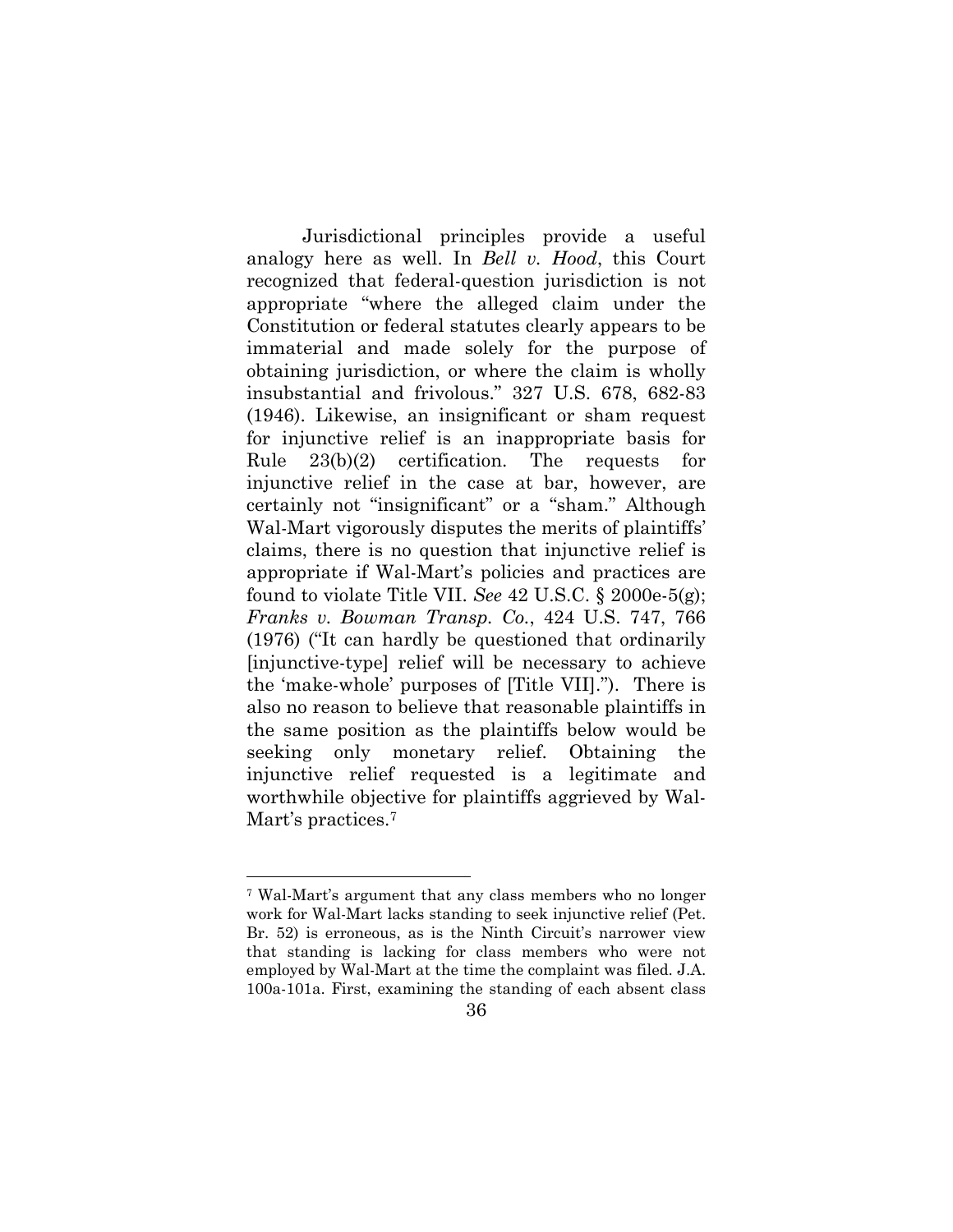Beyond these potential restrictions, a district court's handling of monetary-relief claims in the context of a Rule 23(b)(2) class action should generally be left to that court's discretion as a matter of case management. *See supra* Part II.B. As long as the injunctive-relief claims are genuine and not merely "cover for . . . claims that are brought essentially for monetary recovery," *Robinson*, 267 F.3d at 164, it should not be said that "the appropriate final relief relates exclusively or predominantly to money damages." Fed. R. Civ. P. 23, advisory committee notes (1966 amendment, subdivision  $(b)(2)$ ).

The analysis suggested by the Ninth Circuit is consistent with this case-management focused approach. The *en banc* decision directed district courts to consider the "effect of the relief sought on the litigation" in assessing the appropriateness of certification under 23(b)(2) where the plaintiffs seek some monetary relief in addition to injunctive and declaratory relief. J.A. 88a. In this assessment:

member is contrary to the very idea of representative litigation. It is the named plaintiffs whose standing the court should consider. Second, as other courts have recognized, former employees are often the best (or only) plaintiffs to challenge discriminatory employment policies. *See, e.g., Wetzel v. Liberty Mutual Ins. Co.*, 508 F.2d 239, 247 (3d Cir. 1975). Moreover, experience shows that many former employees of Wal-Mart will someday work for the company again. For any former employee who might one day seek a job with one of the nation's largest employers, eliminating discriminatory practices is of paramount importance.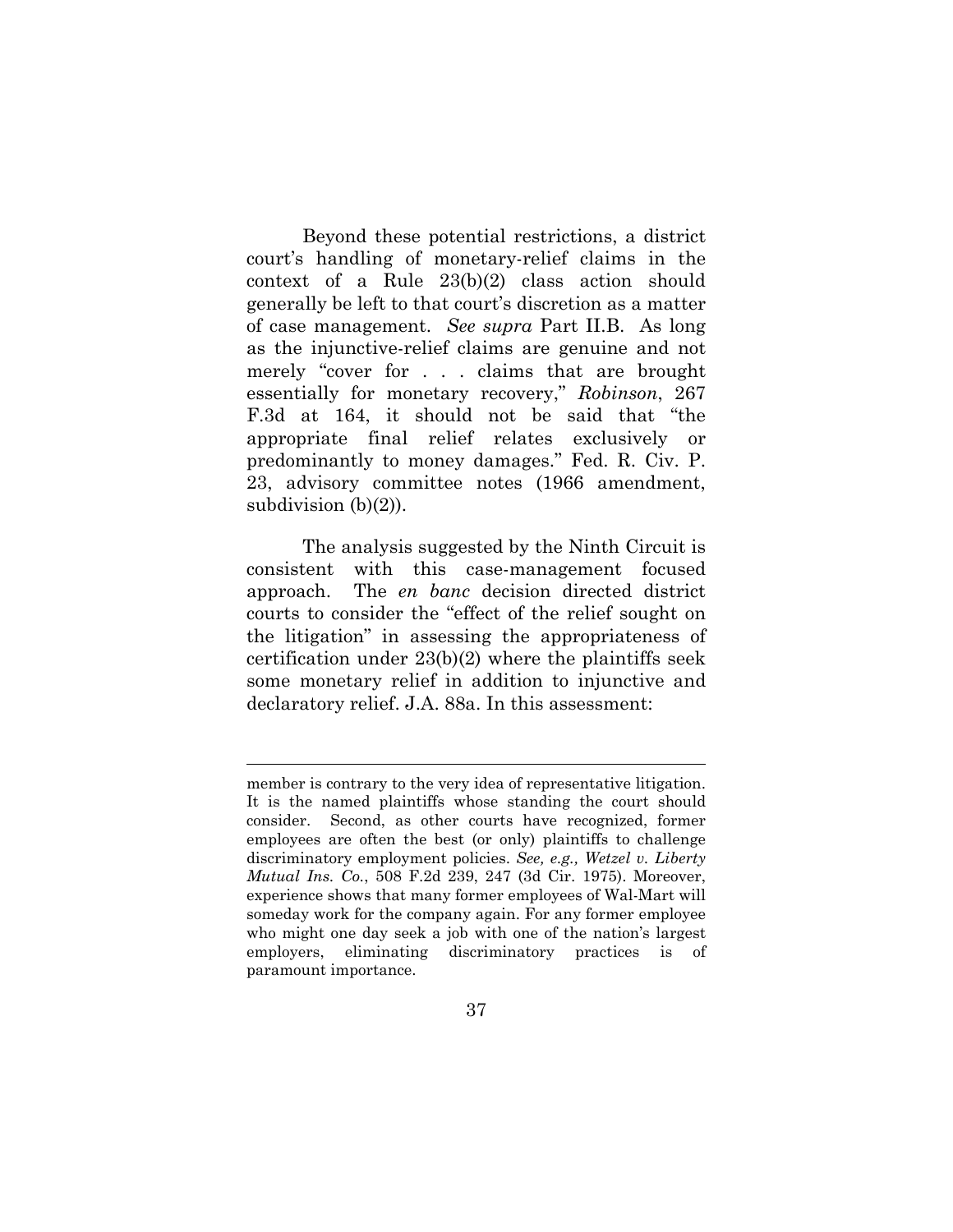Factors such as whether the monetary relief sought determines the key procedures that will be used, whether it introduces new and significant legal and factual issues, whether it requires individualized hearings, and whether its size and nature—as measured by recovery per class member—raise particular due process and manageability concerns would all be relevant, though no single factor would be determinative.

*Id.* Importantly, this standard does not categorically ban monetary-relief claims in 23(b)(2) class actions. Instead, it offers guidance to district courts exercising their proper discretion in evaluating the best way to handle complex litigation.

Although some lower-court opinions have imposed other categorical obstacles to monetaryrelief claims in Rule 23(b)(2) class actions, this Court should not endorse these judicial alterations to Rule 23. For example, there is no textual basis in Rule 23 for forbidding monetary-relief claims that are more than "incidental" or that "depend[] in any significant way on the intangible, subjective differences of each class member's circumstances." *Allison v. Citgo Petroleum Corp.*, 151 F.3d 402, 415-16 (5th Cir. 1998). Likewise, courts need not measure, by some uncertain metric, the "positive weight or value of the injunctive or declaratory relief sought" as compared to the monetary relief sought. *Id.* at 430 (Dennis, J.,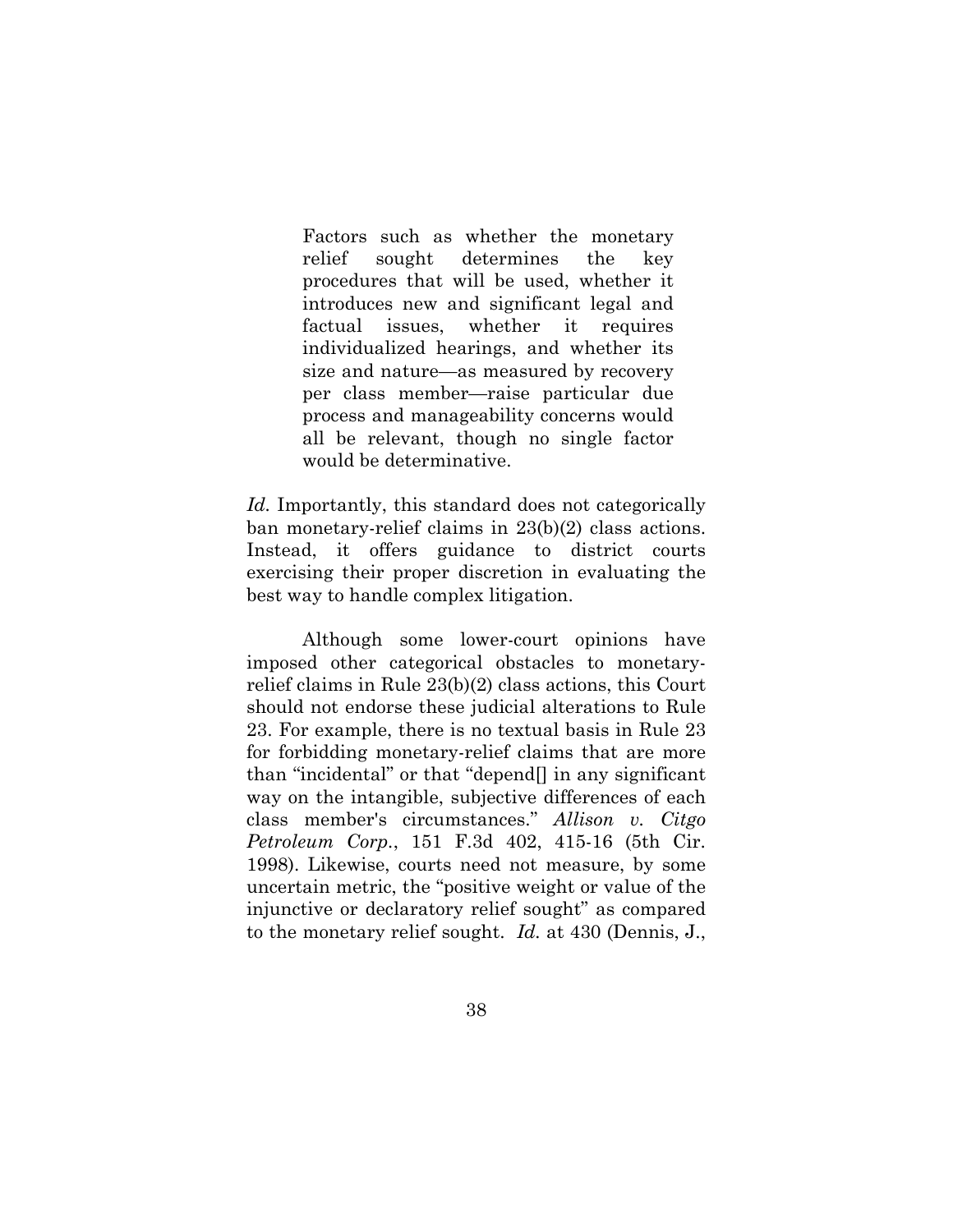dissenting).8 Rather than embrace artificial restrictions that lack any support in the text of Rule 23, this Court should endorse the more pragmatic approach urged here, which would allow courts to make optimal use of the class-action device and to best accomplish the purposes underlying Rule 23 and the entire Federal Rules of Civil Procedure.

### **CONCLUSION**

 Rule 23 was designed to give district courts discretion to balance the Federal Rules' goals of the just and efficient resolution of disputes. The district court in this case appropriately exercised this discretion in certifying the class. For all of the reasons discussed here, this Court should affirm class certification.

<sup>8</sup> If this Court were to require such a comparison, *amici* agree with the Ninth Circuit's conclusion that "the amount of monetary damages available *for each plaintiff* … is far more relevant to establishing predominance that the total size of a potential monetary award for the class as a whole." J.A. 89a.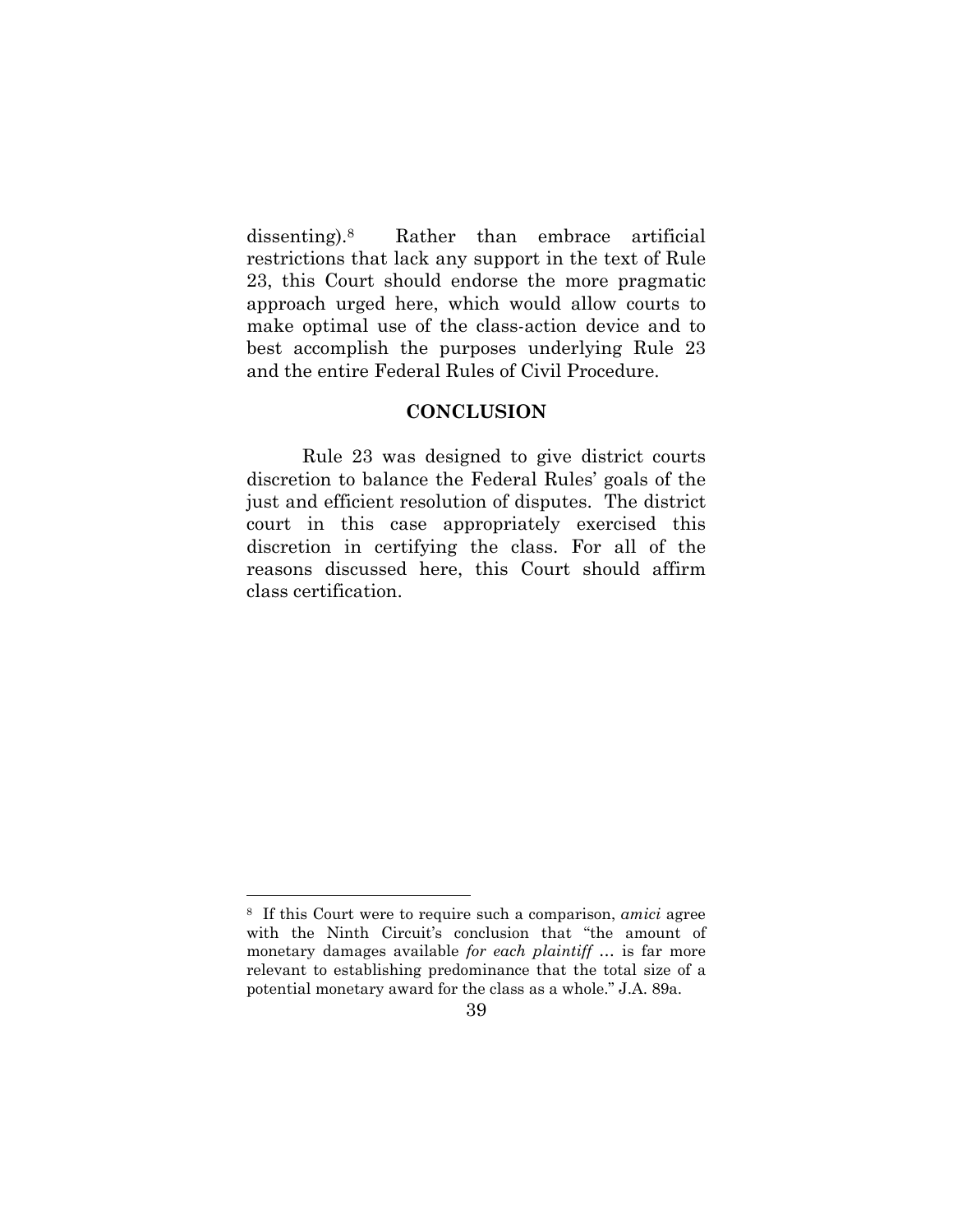Respectfully Submitted,

Alexandra Lahav Melissa Hart University of Connecticut *Counsel of Record*  School of Law

New York University Wolf Law Building Law School UCB 401

Marquette University

Adam Steinman Seton Hall University School of Law

 University of Colorado Arthur R. Miller Law School Boulder, CO 80309 Paul M. Secunda 303-735-6344

Law School Melissa.hart@colorado.edu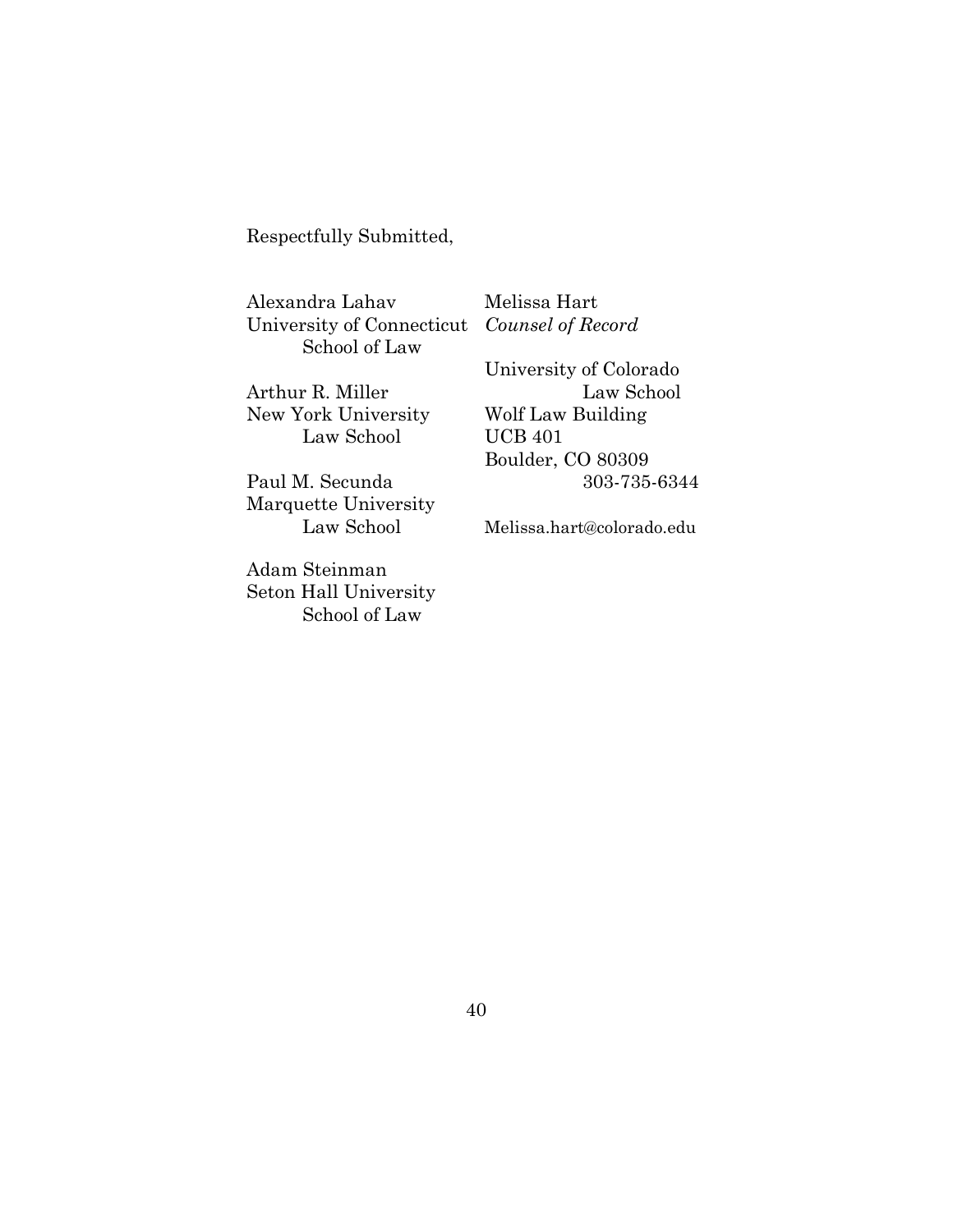### **APPENDIX**

The *Amici Curiae* joining this Brief include:

Barbara A. Babcock, Judge John Crown Professor of Law, Emerita, Stanford Law School

Mark S. Brodin, Professor and Lee Distinguished Scholar, Boston College Law School

Paul Carrington, Professor of Law, Duke Law School

Kenneth G. Dau-Schmidt, Willard and Margaret Carr Professor of Labor and Employment Law, Indiana University, Maurer School of Law

Robin Effron, Assistant Professor of Law, Brooklyn Law School

Timothy P. Glynn, Miriam T. Rooney Professor of Law, Seton Hall University School of Law

Melissa Hart, Associate Professor and Director of the Byron R. White Center for the Study of American Constitutional Law, University of Colorado Law School

Helen Hershkoff, Herbert M. and Svetlana Wachtell Professor of Constitutional Law and Civil Liberties New York University School of Law

Michael Hoffheimer, Professor of Law and Mississippi Defense Lawyers Association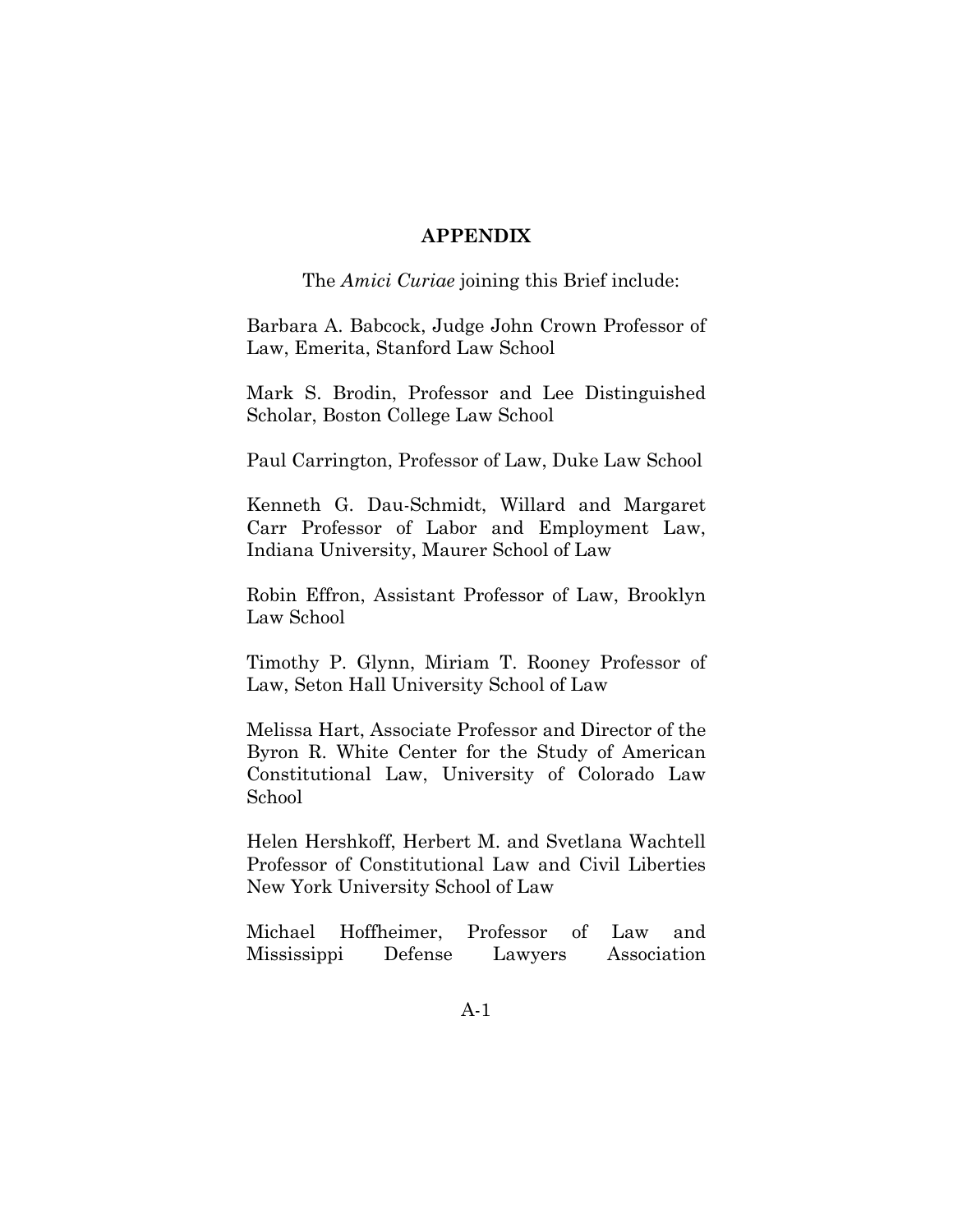Distinguished Lecturer, University of Mississippi School of Law

Allan Ides, Christopher N. May Professor of Law, Loyola Law School Los Angeles

Sarah Krakoff, Professor of Law, University of Colorado Law School

Alexandra Lahav, Professor of Law, University of Connecticut Law School

Nancy Levit, Curators' and Edward D. Ellison Professor of Law University of Missouri-Kansas City School of Law

Brendan Maher, Assistant Professor of Law, Oklahoma City School of Law

Suzette Malveaux, Associate Professor, Columbus School of Law

David Marcus, Associate Professor of Law, University of Arizona Rogers College of Law

Christopher May, Professor of Law Emeritus, Loyola Law School Los Angeles

Marcia McCormick, Associate Professor of Law, St. Louis University School of Law

Carrie Menkel-Meadow, A.B. Chettle Jr. Professor of Law, Dispute Resolution and Civil Procedure, Georgetown University Law Center, and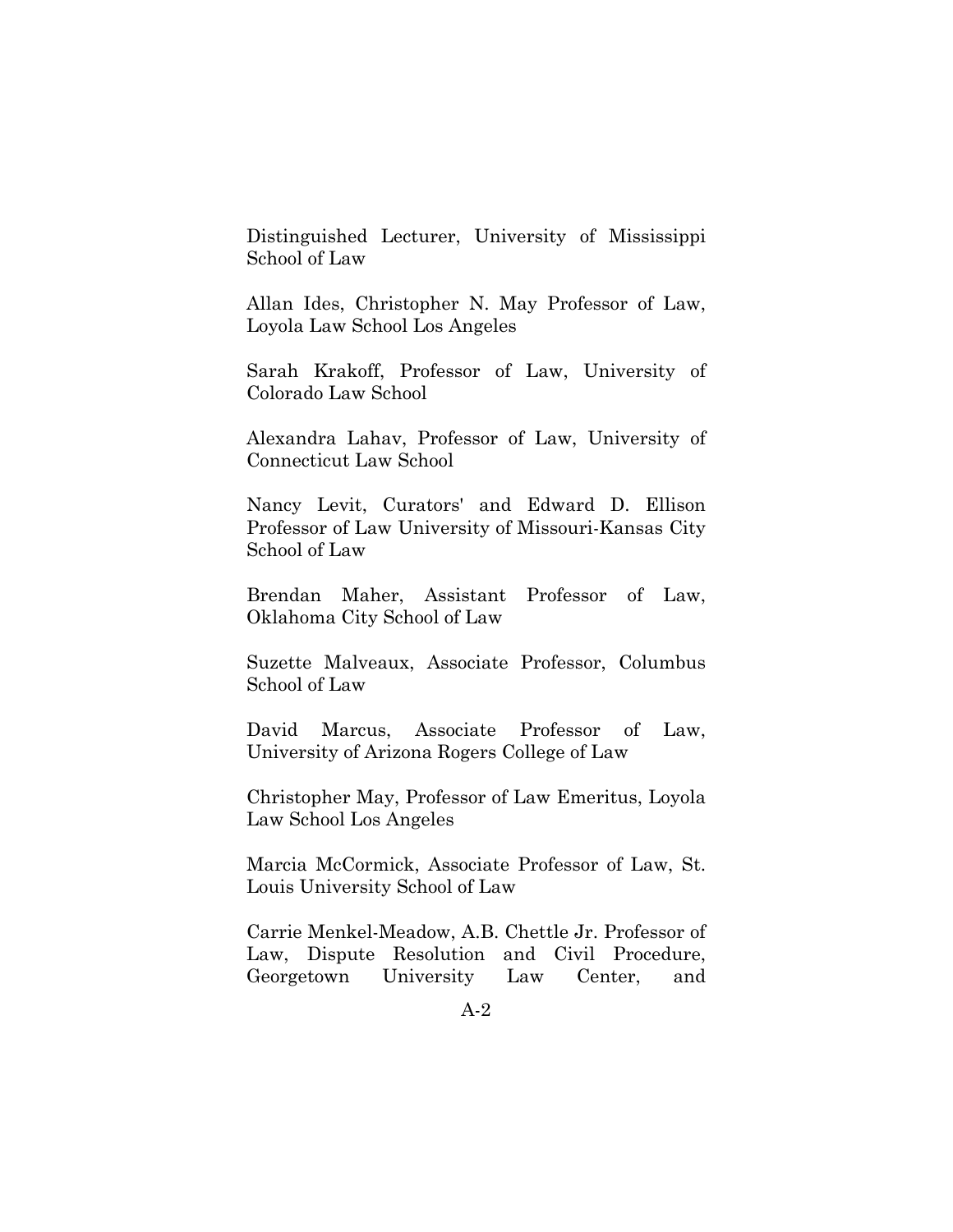Chancellor's Professor of Law, University of California at Irvine

Arthur R. Miller, University Professor, New York University Law School

Scott Moss, Associate Professor, University of Colorado Law School

Radha Pathak, Assistant Professor, Whittier Law School

Alexander Reinert, Associate Professor of Law, Benjamin N. Cardozo School of Law

Elizabeth M. Schneider, Rose L. Hoffer Professor of Law, Brooklyn Law School

David Schwartz, Professor of Law, University of Wisconsin School of Law

Paul M. Secunda, Associate Professor of Law, Marquette University Law School

Edward F. Sherman, W.R. Irby Professor of Law, Tulane Law School

A. Benjamin Spencer, Professor of Law, Washington & Lee School of Law

Adam Steinman, Professor of Law and Michael J. Zimmer Fellow, Seton Hall University Law School